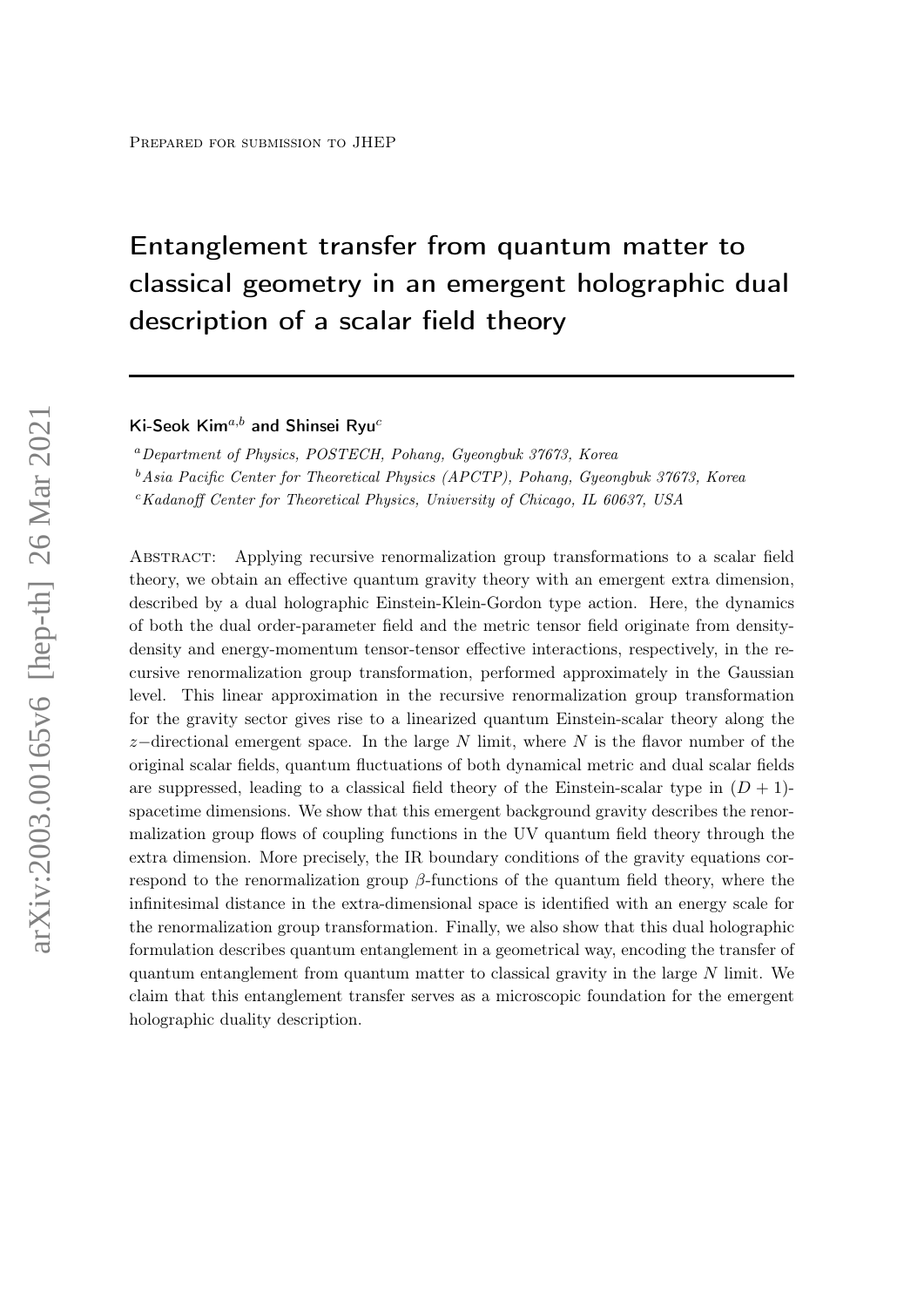# Contents

| $\mathbf 1$                                                            | Introduction                                                                                       | $\bf{2}$       |
|------------------------------------------------------------------------|----------------------------------------------------------------------------------------------------|----------------|
| $\overline{2}$                                                         | Overview                                                                                           | 3              |
|                                                                        | Emergent gravity description for a scalar field theory<br>2.1                                      | 3              |
|                                                                        | Transferring quantum entanglement from matter to geometry<br>2.2                                   | 6              |
| 3                                                                      | Derivation of the holographic Landau-Ginzburg effective field theory                               | 7              |
|                                                                        | The first renormalization group transformation in real space a la Polchinski<br>3.1                | $\overline{7}$ |
|                                                                        | Recursive renormalization group transformations a la Sung-Sik Lee<br>3.2                           | 12             |
|                                                                        | Remarks on the renormalization group transformation for the metric tensor<br>3.3                   | 15             |
| 4                                                                      | Physical interpretation of the emergent dynamical metric tensor: From                              |                |
|                                                                        | renormalization group equations of coupling parameters to the evolution                            |                |
|                                                                        | equation of the metric tensor                                                                      | <b>20</b>      |
| 5                                                                      | Evaluation of entanglement entropy based on the heat kernel method                                 | 23             |
|                                                                        | Entanglement entropy<br>5.1                                                                        | 23             |
|                                                                        | Heat kernel method for entanglement entropy<br>5.2                                                 | 25             |
|                                                                        | Invariance of entanglement entropy with respect to renormalization group<br>5.3<br>transformations | 28             |
| 6                                                                      | Discussion                                                                                         | 28             |
|                                                                        | Remarks on the appearance of higher-spin fields<br>6.1                                             | 28             |
|                                                                        | Remarks on the linear approximation for the dynamics of the metric tensor<br>6.2                   |                |
|                                                                        | in the recursive renormalization group transformation                                              | 32             |
| 7                                                                      | Conclusion                                                                                         | 35             |
|                                                                        | A Emergent geometric description for a scalar lattice field theory in one<br>dimension             | 36             |
| B Further developments for the invariance of entanglement entropy with |                                                                                                    |                |
|                                                                        | respect to renormalization group transformations                                                   | 44             |
|                                                                        | B.1 An identity for entanglement entropy at $z = z_f$                                              | 44             |
|                                                                        | B.2 Entanglement entropy after the first iteration                                                 | 46             |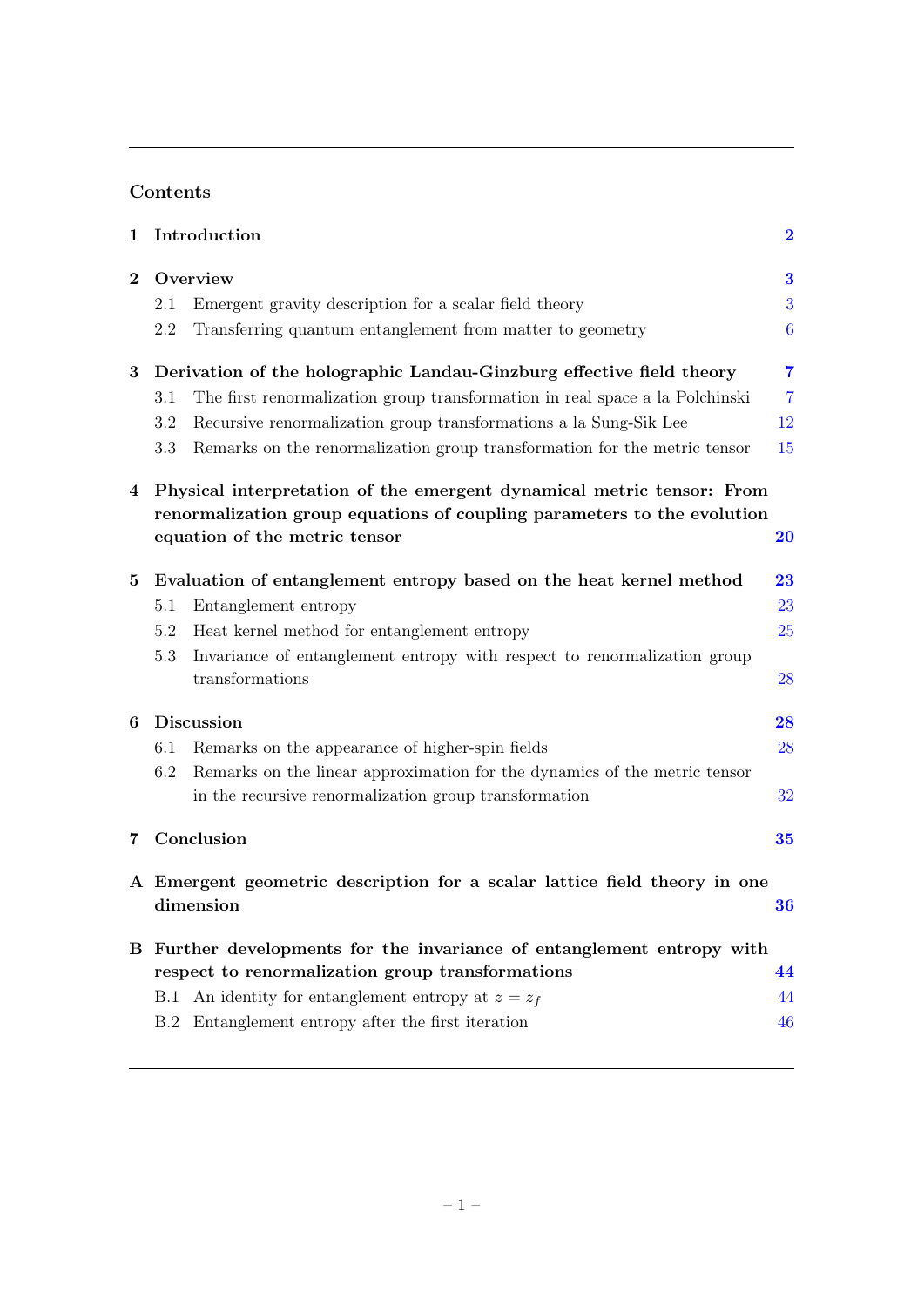#### <span id="page-2-0"></span>1 Introduction

Renormalization group transformations lead us to construct an effective field theory of renormalized low-energy fluctuations in terms of renormalized interaction vertices, which result from quantum fluctuations of high-energy modes [\[1\]](#page-48-0). This renormalization group analysis requires that the resulting effective field theory remains invariant in its mathematical form after the renormalization group transformation. As a result, we can extract out how interaction vertices evolve as a function of the renormalization group energy scale, referred to as renormalization group  $\beta$ -functions. In addition, we obtain the so-called Callan-Symanzik equation that a correlation function has to satisfy in the renormalization group transformation [\[1\]](#page-48-0). Solving this renormalization group equation for the correlation function, we find a renormalized correlation function in terms of transfer momentum and energy, which encodes anomalous scaling dimensions of renormalized low-energy fluctuations and renormalization group  $\beta$ -functions of interaction vertices.

One may suggest that the renormalization group energy scale is introduced into an effective field theory as an extra dimension, manifesting a renormalization group flow of the effective field theory through the extra dimensional space. Renormalization group flows of interaction vertices are realized along the extra dimension, serving as an effective curved spacetime for renormalized low-energy fluctuations in this effective field theory. Renormalization group flows of correlation functions can be described by introducing external source fields, coupled to conserved currents minimally, into the effective field theory, regarded to be a dual description in this emergent spacetime with an extra dimension. This novel construction for renormalization group transformations reminds us of the holographic duality conjecture [\[2](#page-48-1)[–8\]](#page-48-2).

In this study, we follow this line of thoughts and suggest a microscopic foundation for the holographic duality conjecture [\[9–](#page-48-3)[29\]](#page-49-0). The key idea is the recursive applications of the renormalization group transformations. We follow the real space renormalization group scheme developed by Polchinski (although whether one works in real or momentum space should not matter ultimately). This renormalization group technique was further developed by Sung-Sik Lee, by applying the renormalization group transformations in a recursive way [\[31–](#page-49-1)[33\]](#page-49-2). Resorting to this renormalization group analysis, we show that renormalization group flows of interaction vertices appear to form an emergent curved spacetime with an extra dimension. Here, the infinitesimal distance in this extra-dimensional space is identified with the renormalization group energy scale. To be concrete, we apply the Polchinski renormalization group technique a la Sung-Sik Lee to a quantum field theory of bosons with self-interactions in D-spacetime dimensions. We derive an effective dual holographic description of the Einstein-Klein-Gordon type theory in  $(D+1)$ -spacetime dimensions, given by a quantum gravity theory of a modified Einstein-Hilbert action coupled to fluctuating scalar fields dual to the density of the original bosons. It turns out that quantum fluctuations of both dynamical metric and dual scalar fields are suppressed in the large  $N$  limit, where  $N$  is the number of boson flavors. As a result, we obtain a classical field theory of the Einstein-scalar type in  $(D+1)$ -spacetime dimensions.

Since the quantum field theory is geometrized and described by a classical field theory, it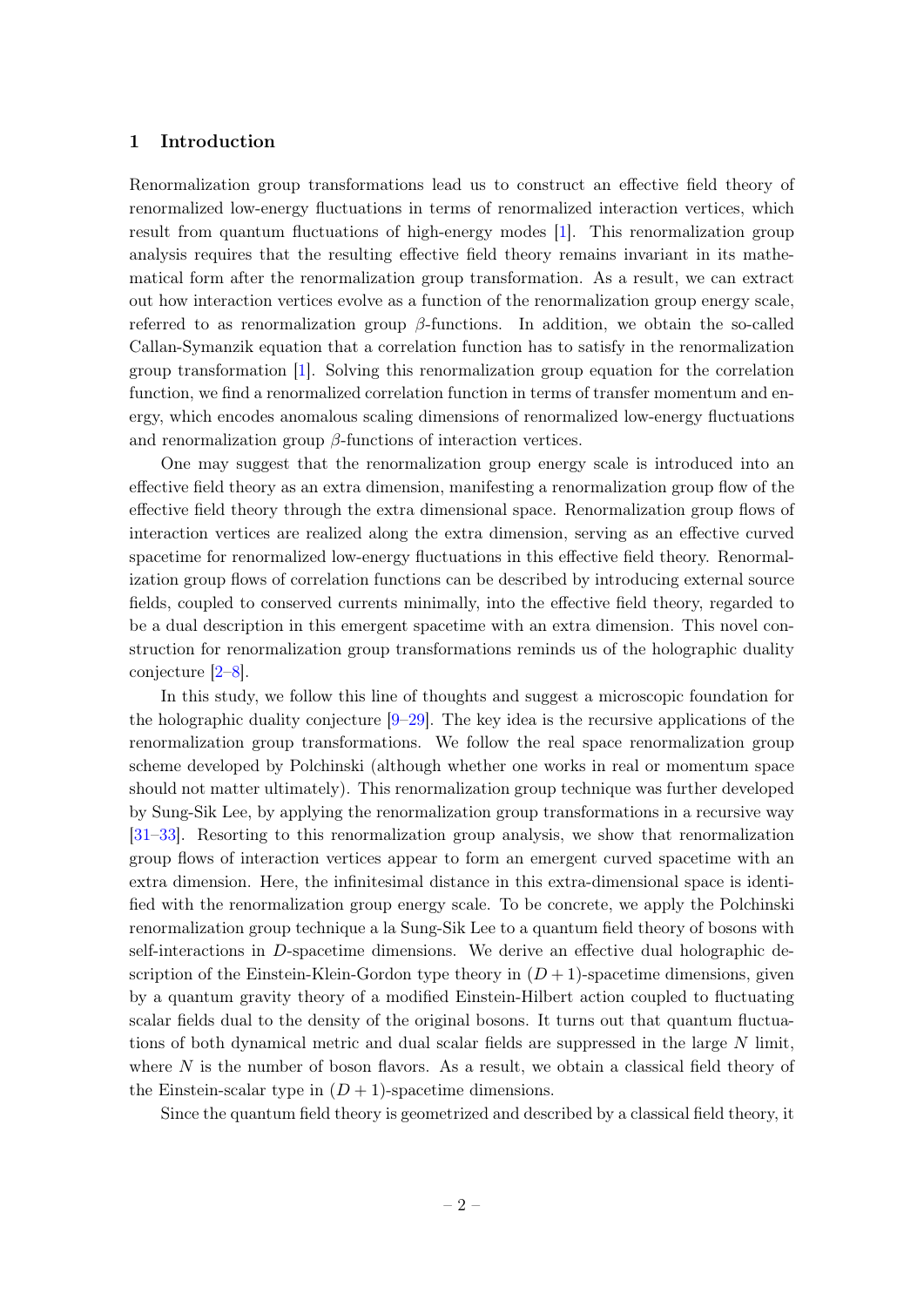is natural to ask how the quantum mechanical nature of the original theory can be encoded into the classical and geometric description appropriately. We thus study the entanglement entropy [\[34–](#page-49-3)[39\]](#page-50-0), which measures the quantum correlation between a given spatial region and its complement, by utilizing the classical holographic description. As we will show, it turns out that entanglement is transferred from quantum matter to classical gravity through recursive renormalization group transformations. We claim that the entanglement transfer serves as a microscopic foundation for the holographic duality conjecture.

#### <span id="page-3-0"></span>2 Overview

#### <span id="page-3-1"></span>2.1 Emergent gravity description for a scalar field theory

Since the present study involves a lot of formulae, discussing our main results briefly with the introduction of the structure of this paper would be helpful for readers to figure out the physics. We start from an effective field theory of self-interacting bosons, where the partition function is

$$
Z = \int D\phi_{\alpha}(x) \exp\left\{-S_{UV}[\phi_{\alpha}(x); g^{B}_{\mu\nu}(x)]\right\}
$$
(2.1)

and the effective action is

$$
S_{UV}[\phi_{\alpha}(x); g^{B}_{\mu\nu}(x)]
$$
  
= 
$$
\int d^{D}x \sqrt{g_{B}} \Big\{ g^{\mu\nu}_{B}(\partial_{\mu}\phi_{\alpha})(\partial_{\nu}\phi_{\alpha}) + m^{2}\phi_{\alpha}^{2} + \xi R_{B}\phi_{\alpha}^{2} + \frac{u}{2N}\phi_{\alpha}^{2}\phi_{\beta}^{2} + \frac{\lambda}{2N}T_{\mu\nu}T^{\mu\nu} \Big\}.
$$
 (2.2)

Here,  $\phi_{\alpha}(x)$  is a real scalar field with a flavor index  $\alpha = 1, \ldots, N$  at a D-dimensional spacetime coordinate x. We point out that the two flavor indices  $\alpha$  and  $\beta$  are summed independently.  $g_B^{\mu\nu}$  with  $\mu \& \nu = 0, \ldots, D-1$  is a background metric tensor to describe a Ddimensional curved spacetime manifold, where the bosonic field lives.  $g_B$  is the determinant of the metric tensor, where  $d^D x \sqrt{g_B}$  gives an invariant volume factor. For example, we may consider the background metric as follows

$$
ds^{2} = dr^{2} + r^{2}d\theta^{2} + \delta_{ij}dx^{i}_{\perp}dx^{j}_{\perp}, \quad g_{rr}^{B} = 1, \quad g_{\theta\theta}^{B} = r^{2}, \quad g_{ij}^{B\perp} = \delta_{ij}, \qquad \sqrt{g_{B}} = r, \quad (2.3)
$$

which will be useful for evaluation of the entanglement entropy using the replica technique. Here, i and j run from 2 to  $D-1$ . m denotes the mass of these scalar bosons and u represents their self-interactions.  $R_B$  is the Ricci scalar and  $\xi$  is a coupling constant between scalar fields and the background curvature  $[40]$ . Finally, the last term describes effective interactions between energy-momentum tensor currents  $T^{\mu\nu}$ , where  $\lambda$  is the corresponding coupling constant. Although these effective interactions are irrelevant at both Gaussian and Wilson-Fisher fixed points in the perturbative regime [\[1\]](#page-48-0), we introduce this term explicitly, which plays an important role in uplifting the background geometry into full dynamical degrees of freedom for the emergent bulk geometry [\[41\]](#page-50-2).

In Section [3,](#page-7-0) by implementing the Polchinski real-space renormalization group technique [\[30\]](#page-49-4) to this effective field theory in a recursive way a la Sung-Sik Lee [\[31–](#page-49-1)[33\]](#page-49-2), we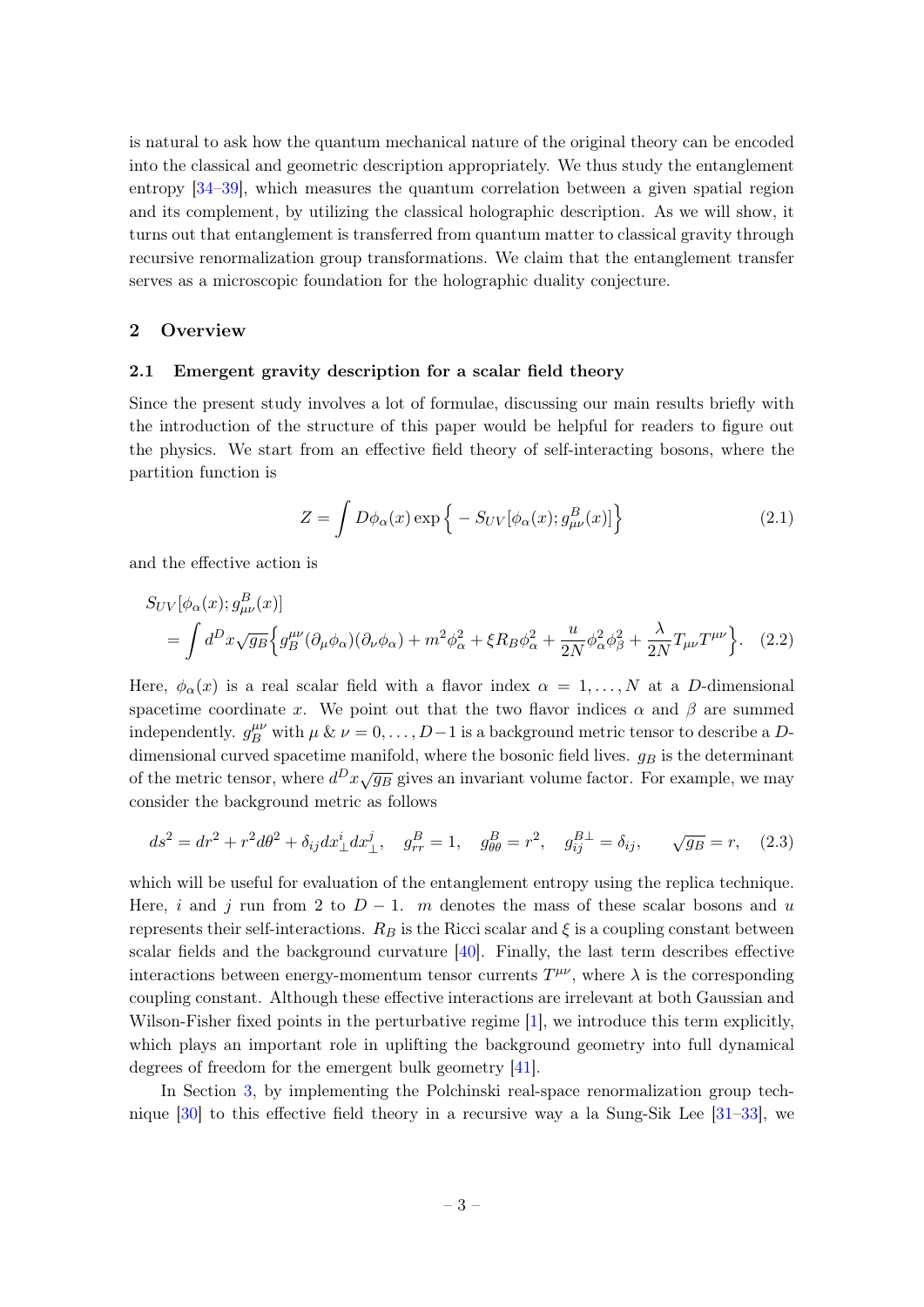obtain a quantum gravity theory coupled to a dual scalar field in one-dimensional higher spacetime. It is given by the following partition function

<span id="page-4-0"></span>
$$
Z = Z_{\Lambda} \int D\varphi(x, z) Dg_{\mu\nu}(x, z) \exp \Big\{ -S_{UV}[g_{\mu\nu}(x, 0), \varphi(x, 0)] - S_{IR}[g_{\mu\nu}(x, z_f), \varphi(x, z_f)] - S_{Bulk}[g_{\mu\nu}(x, z), \varphi(x, z)] \Big\}.
$$
\n(2.4)

Here,  $z$  is the coordinate of an emergent extra dimension, identified with a renormalization group scale as discussed in the introduction.  $g_{\mu\nu}(x, z)$  with  $\mu \& \nu = 0, \ldots, D-1$  is an emergent dynamical metric field, where metric tensors involved with this extra dimension are gauge-fixed as  $g_{DD}(x, z) = 1$  and  $g_{\mu D}(x, z) = 0$ .  $\varphi(x, z)$  is a dual scalar field, conventionally taken to be  $\varphi(x) = \frac{1}{N} \left\langle \sum_{\alpha=1}^{N} [\phi_{\alpha}(x)]^2 \right\rangle$  in the large N analysis of the quantum field theory [\[42\]](#page-50-3), where  $\langle \hat{O} \rangle$  is the expectation value (ensemble average) of the operator  $\hat{O}$ at the Gaussian fixed point.

The dynamics of both emergent metric and dual scalar fields are governed by the following bulk effective action

<span id="page-4-1"></span>
$$
S_{Bulk}[g_{\mu\nu}(x,z),\varphi(x,z)] = N \int_0^{z_f} dz \int d^D x \sqrt{g(x,z)} \Big\{ + \frac{1}{2u} [\partial_z \varphi(x,z)]^2 + \frac{C_{\varphi}}{2} g^{\mu\nu}(x,z) [\partial_\mu \varphi(x,z)][\partial_\nu \varphi(x,z)] + C_{\xi} R(x,z) [\varphi(x,z)]^2 - \frac{1}{2\lambda} (\partial_z g^{\mu\nu}(x,z) - g^{\mu\nu'}(x,z) (\partial_{\nu'} \partial_{\mu'} G_{xx'} [g_{\mu\nu}(x,z), \varphi(x,z)])_{x'\to x} g^{\mu'\nu}(x,z) \Big)^2 + \frac{1}{2\kappa} (R(x,z) - 2\Lambda) \Big\}.
$$
 (2.5)

Here, the dynamics of  $\varphi(x, z)$  is given by rather a conventional form of the bosonic effective action on a curved spacetime manifold [\[40\]](#page-50-1).  $\mathcal{C}_{\varphi}$  and  $\mathcal{C}_{\xi}$  are positive constants, which decrease as the mass of the original scalar fields increases. The metric-tensor field is described essentially by the Einstein-Hilbert type action in a gauge-fixed version, which originates from quantum fluctuations of matter fields. This emergent Einstein-Hilbert action is analogous to the notion of induced gravity  $[43, 44]$  $[43, 44]$  $[43, 44]$ . We also point out that the dynamics of the metric along the extra dimensional space is modified through  $G_{xx'}[g_{\mu\nu}(x, z), \varphi(x, z)],$ which is the Green's function given by quantum fluctuations of heavy-mass scalar fields in the renormalization group transformation,

$$
\begin{split} \Big\{ -\frac{1}{\sqrt{g(x,z)}} \partial_{\mu} \Big( \sqrt{g(x,z)} g^{\mu\nu}(x,z) \partial_{\nu} \Big) + \frac{1}{2dz} [m^2 - i\varphi(x,z)] \Big\} G_{xx'} [g_{\mu\nu}(x,z), \varphi(x,z)] \\ &= \frac{1}{\sqrt{g(x,z)}} \delta^{(D)}(x-x'), \end{split} \tag{2.6}
$$

where  $dz$  is an infinitesimal parameter of the renormalization group transformation. The evolution dynamics of both metric and dual scalar fields are purely determined by this Green's function in addition to the emergent local symmetry in the dynamical bulk geometry, i.e.,  $(D + 1)$ -dimensional diffeomorphism invariance [\[31](#page-49-1)[–33\]](#page-49-2), although it is explicitly broken by the gauge fixing. In section [6,](#page-28-1) we argue that the dynamics of the metric tensor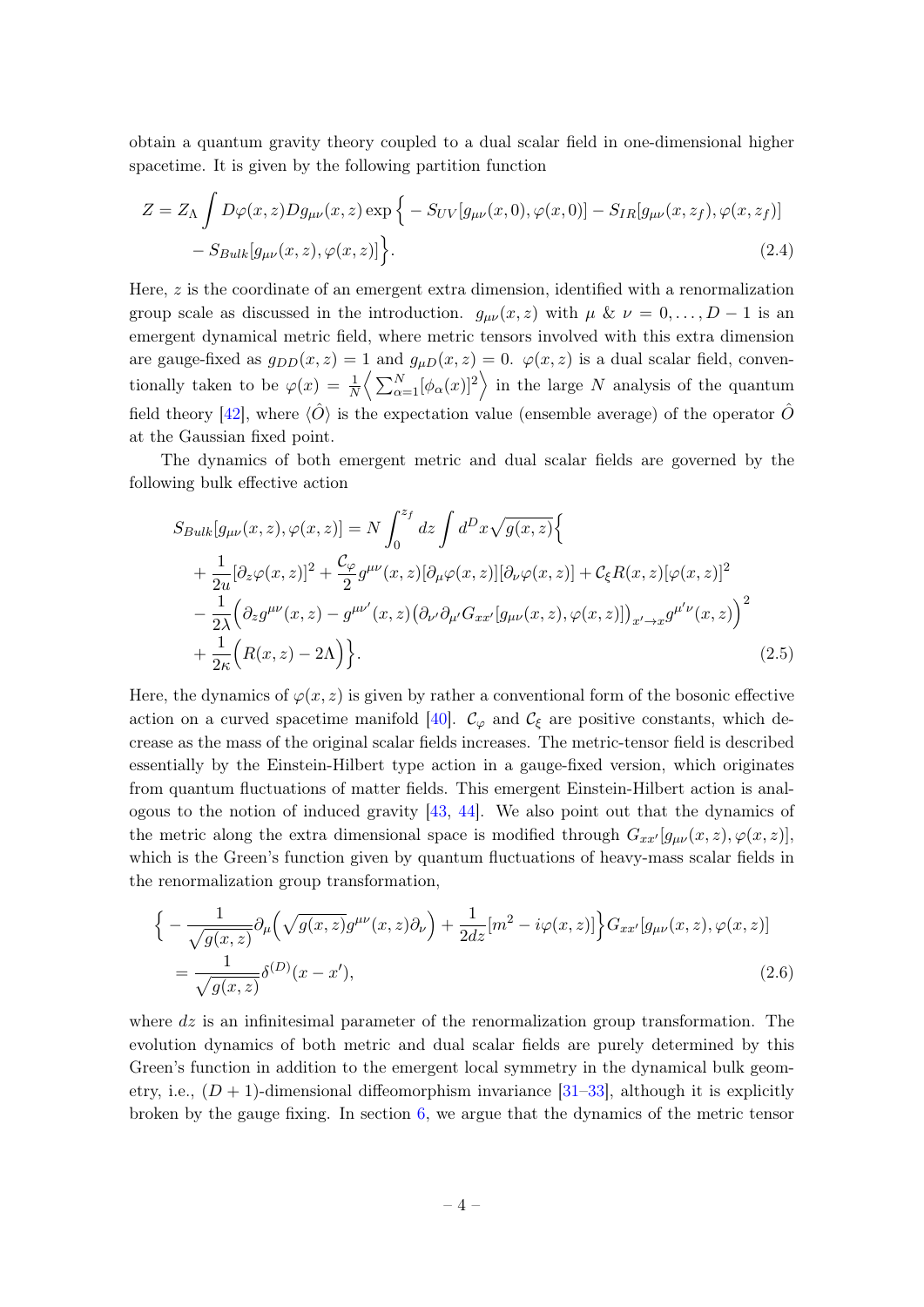in the renormalization group flow along the extra-dimensional space may be interpreted as introduction of a higher curvature term into the Einstein-Hilbert action, combined with the Ricci flow and the holographic renormalization group. As clearly seen in this expression, quantum fluctuations of both metric and dual scalar fields are suppressed in the large N limit. As a result, both dynamics are described by coupled classical equations of motion in the presence of the emergent extra dimensional space.

Since these coupled equations of motion are second order in derivatives with respect to the extra dimensional space, we need two boundary conditions. The first boundary condition is described by an effective UV action in Eq.  $(2.4)$ , given by,

<span id="page-5-0"></span>
$$
S_{UV}[g_{\mu\nu}(x,0),\varphi(x,0)] = N \int d^D x \sqrt{g(x,0)} \times \left\{ \frac{1}{2u} \Big( \varphi(x,0) - i\xi R(x,0) \Big)^2 - \frac{1}{2\lambda} \Big( g^{\mu\nu}(x,0) - g_B^{\mu\nu}(x) \Big)^2 \right\}.
$$
 (2.7)

Of course, an actual equation corresponding to this UV boundary condition has to take into account a linear z derivative term at  $z = 0$ , which originates from the above bulk effective action by the technique of integration-by-parts [\[45,](#page-50-6) [46\]](#page-50-7). The other boundary condition is provided by an effective IR action

$$
S_{IR}[g_{\mu\nu}(x,z_f),\varphi(x,z_f)]
$$
  
=  $N \int d^D x \sqrt{g(x,z_f)} \left\{ \frac{\mathcal{C}^f_{\varphi}}{2} g^{\mu\nu}(x,z_f) [\partial_{\mu}\varphi(x,z_f)][\partial_{\nu}\varphi(x,z_f)] + \mathcal{C}^f_{\xi} R(x,z_f) [\varphi(x,z_f)]^2$   
+  $\frac{1}{2\kappa_f} \left( R(x,z_f) - 2\Lambda_f \right) \right\},$  (2.8)

where the original scalar fields have been integrated out, using the gradient expansion, to give this effective action for the dual scalar fields and metric tensors [\[40,](#page-50-1) [43,](#page-50-4) [44\]](#page-50-5) at  $z = z_f$ . Here,  $\mathcal{C}_{\varphi}^f$  and  $\mathcal{C}_{\xi}^f$  $\zeta$  are positive coefficients, which also decrease as the mass m increases. The effective gravitational constant  $\kappa_f$  and the cosmological parameter  $\Lambda_f$  are similarly determined from the gradient expansion. Also, actual equations to describe the IR boundary condition have to be supported by the linear z-derivative term at  $z = z_f$ . All these boundary conditions including the Gibbons-Hawking-York term are self-consistently determined by these effective actions. We show all derivations for this emergent holographic construction in section [3.](#page-7-0)

 $z_f$  in Eqs. [\(2.5\)](#page-4-1) and [\(2.8\)](#page-5-0) is an IR cutoff, which may be regarded to be inversely proportional to temperature in the renormalization group transformation. This implies that the IR boundary conditions correspond to renormalization group equations. More precisely, as we discuss in Section [4](#page-20-0) and appendix [A,](#page-36-0) the IR boundary equations for metric tensors correspond to renormalization group  $\beta$ -functions of interaction vertices. On the other hand, the IR boundary conditions of dual scalar fields does to a dual expression of the Callan-Symanzik equation.

Finally, we point out that the limit  $z_f \rightarrow 0$  leads to the conventional large N analysis as follows

$$
S_{UV}[g_{\mu\nu}(x,0),\varphi(x,0)] + \lim_{z_f \to 0} S_{IR}[g_{\mu\nu}(x,z_f),\varphi(x,z_f)] = S_{UV}[g_{\mu\nu}^B(x),\varphi(x)], \quad (2.9)
$$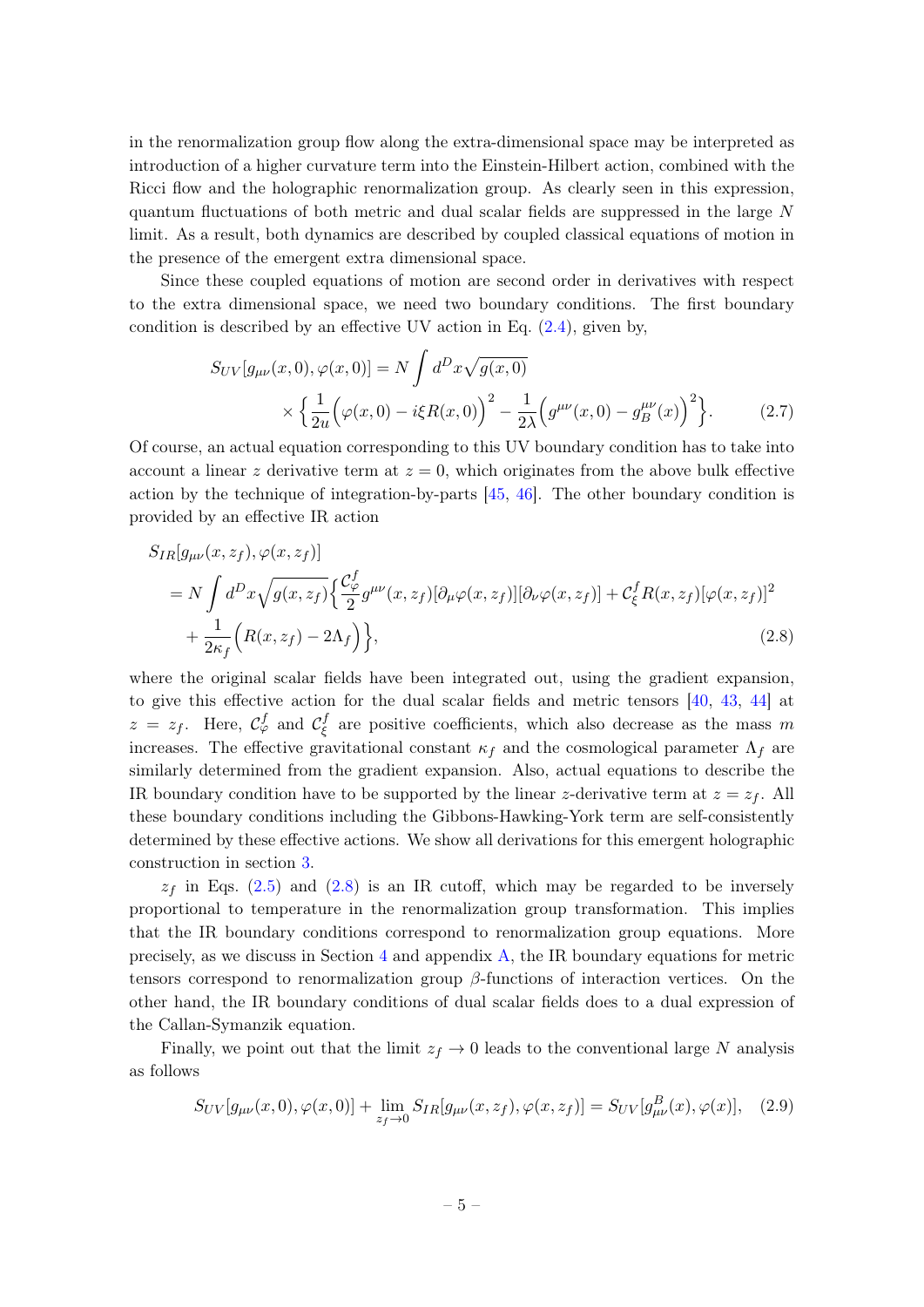where the bulk effective action vanishes in the left-hand-side of the equality and the original scalar fields are integrated out to give an effective action in the large N limit for the righthand-side of the equality.

#### <span id="page-6-0"></span>2.2 Transferring quantum entanglement from matter to geometry

To figure out how the quantum-entanglement structure can be translated into the emergent classical geometry, we calculate in Section [5,](#page-23-0) the entanglement entropy [\[34–](#page-49-3)[39\]](#page-50-0). Entanglement entropy may be regarded as an entropy of a subsystem, given by the von-Neumann entropy of the reduced density matrix for the subsystem. Here, we perform a field-theory calculation of the entanglement entropy, based on the replica technique in a Riemann surface with a conical singularity. It turns out that the entanglement entropy at the IR cutoff  $z = z_f$  can be decomposed into  $\mathcal{S}_{EE}^{\phi_\alpha}(z_f)$  of the matter and  $\mathcal{S}_{EE}^{GR}(z_f)$  of the emergent gravity as follows

$$
\mathcal{S}_{EE}(z_f) = \mathcal{S}_{EE}^{\phi_\alpha}(z_f) + \mathcal{S}_{EE}^{GR}(z_f). \tag{2.10}
$$

Resorting to the heat-kernel method, one finds that the entanglement entropy of free bosons with the flavor degeneracy  $N$  follows an area law, given by [\[47\]](#page-50-8)

$$
\mathcal{S}_{EE}^{\phi_{\alpha}}(z_f) = \frac{N}{6(D-2)(4\pi)^{\frac{D}{2}-1}} \frac{\mathcal{A}[\Sigma(z_f)]}{\epsilon^{D-2}},
$$
\n(2.11)

where

$$
\mathcal{A}[\Sigma(z_f)] = \int_{\Sigma(z_f)} d^{D-2}x_\perp \sqrt{\gamma(x, z_f)}
$$
\n(2.12)

is an area of the subsystem at  $z = z_f$ .  $\epsilon$  is a UV cutoff, here corresponding to a microscopic scale for mapping from a discrete version of the holographic Einstein-Klein-Gordon type theory to the above continuum field theory Eq. [\(2.5\)](#page-4-1), as we will discuss in detail in Section [3.](#page-7-0) On the other hand, the gravity contribution to the entanglement entropy is given by

$$
\mathcal{S}_{EE}^{GR}(z_f) = N \int d^{D-2}x_\perp \int_0^{2\pi} d\theta \int_0^\infty dr \int_0^{z_f} dz \sqrt{g_n(r, x_\perp, z)} T_{\mu\nu, n}^{Bulk}(r, x_\perp, z) \frac{\partial g_n^{\mu\nu}(r, x_\perp, z)}{\partial n} \Big|_{n=1}.
$$
\n(2.13)

Here,

$$
T_{\mu\nu,n}^{Bulk}(r,x_\perp,z) = \frac{1}{\sqrt{g_n(r,x_\perp,z)}} \frac{\partial \sqrt{g_n(r,x_\perp,z)} \mathcal{L}_{Bulk}[g_{\mu\nu,n}(r,x_\perp,z),\varphi_n(r,x_\perp,z)]}{\partial g_n^{\mu\nu}(r,x_\perp,z)} (2.14)
$$

is an energy-momentum tensor of a  $(D + 1)$ -dimensional modified Einstein gravity in Eq. [\(2.5\)](#page-4-1), given by  $S_{Bulk}[g_{\mu\nu,n}(x,z), \varphi_n(x,z)] = \int_0^{z_f} dz \int d^D x \sqrt{g_n(x,z)} \mathcal{L}_{Bulk}[g_{\mu\nu,n}(x,z), \varphi_n(x,z)]$ . The quantum average of  $\langle T_{\mu\nu,n}^{Bulk}(r,x_{\perp},z) \rangle$  with respect to the quantum gravity action is reduced into its classical value of  $T^g_{\mu\nu,n}(r,x_\perp,z)$  in the large N limit. n is the replica index to describe the conical singularity of the geometry [\[47\]](#page-50-8). The detailed discussion is given in Section [5.](#page-23-0)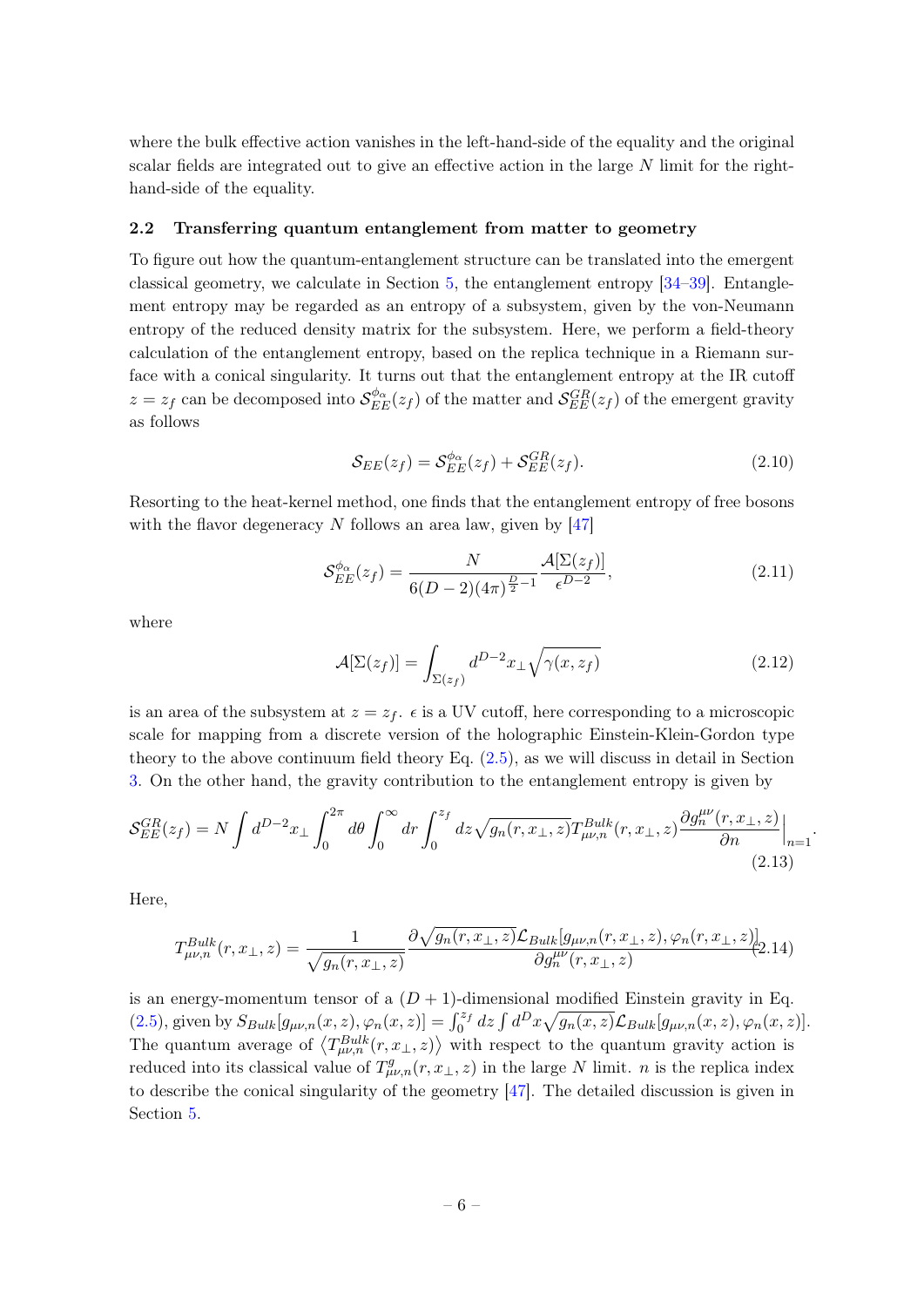An important observation is that the entanglement entropy does not depend on the IR cutoff  $z_f$  at all. In other words, it is a renormalization-group invariant, regardless of  $z<sub>f</sub>$ . This originates from that fact that the partition function is a renormalization-group invariant. As a result, we find the renormalization-group flow equation for the entanglement entropy, given by

$$
\partial_{z_f} S_{EE}(z_f) = \partial_{z_f} S_{EE}^{\phi_\alpha}(z_f) + \partial_{z_f} S_{EE}^{GR}(z_f) = 0. \tag{2.15}
$$

This observation leads us to conclude that the entanglement entropy of the matter sector at UV is transferred into that of the classical bulk gravity part at IR. (While we could not verify this relation based on explicit calculations for the general formula, we could check it after the first renormalization group transformation, as discussed in detail in appendix [B.](#page-44-0)) Recalling that an emergent geometry of gapped quantum fields is essentially a cap geometry, where the spacetime does not exist beyond some scale in the extra dimension [\[33,](#page-49-2) [48,](#page-50-9) [49\]](#page-50-10), the entanglement entropy of the matter sector vanishes after the cap geometry in the extra dimensional space. Our conclusion on the entanglement transfer is consistent with a recent study [\[50\]](#page-50-11).

#### <span id="page-7-0"></span>3 Derivation of the holographic Landau-Ginzburg effective field theory

#### <span id="page-7-1"></span>3.1 The first renormalization group transformation in real space a la Polchinski

We start from an effective scalar field theory on a D-dimensional curved spacetime described by a background metric tensor  $g_R^{\mu\nu}$  $\frac{\mu\nu}{B}$ . The partition function is given by [\[40\]](#page-50-1)

$$
Z = \int D\phi_{\alpha} D g_{\mu\nu}^{(0)} D T_{\mu\nu}^{(0)} \exp \left[ -\int d^D x \sqrt{g^{(0)}} \right]
$$
  

$$
g^{\mu\nu(0)} (\partial_{\mu} \phi_{\alpha}) (\partial_{\nu} \phi_{\alpha}) + m^2 \phi_{\alpha}^2 + \xi R^{(0)} \phi_{\alpha}^2 + \frac{u}{2N} \phi_{\alpha}^2 \phi_{\beta}^2 - N T_{\mu\nu}^{(0)} (g^{\mu\nu(0)} - g_{B}^{\mu\nu}) \right].
$$
 (3.1)

Here,  $T_{\mu\nu}^{(0)}$  is a Lagrange multiplier field to impose the constraint  $g^{\mu\nu(0)} = g_B^{\mu\nu}$  $B^{\mu\nu}$ . For the time being, we do not consider the effective interaction between energy-momentum tensor currents, for simplicity in the presentation of derivations. To deal with self-interactions between bosons, we introduce a dual scalar field  $\varphi^{(0)}$  as

$$
Z = \int D\phi_{\alpha} D\varphi^{(0)} D g_{\mu\nu}^{(0)} D T_{\mu\nu}^{(0)} \exp \left[ -\int d^D x \sqrt{g^{(0)}} \left\{ \right. g^{\mu\nu(0)} (\partial_{\mu}\phi_{\alpha})(\partial_{\nu}\phi_{\alpha}) + m^2 \phi_{\alpha}^2 + \xi R^{(0)} \phi_{\alpha}^2 - i \varphi^{(0)} \phi_{\alpha}^2 + \frac{N}{2u} \varphi^{(0)2} - N T_{\mu\nu}^{(0)} (g^{\mu\nu(0)} - g_B^{\mu\nu}) \right\} \right]
$$
(3.2)

by the Hubbard-Stratonovich transformation.

To implement the renormalization group transformation for the dynamics of dual scalar fields, we introduce an auxiliary field  $\eta^{(0)}$  in the following way:

$$
Z = \int D\phi_{\alpha} D\varphi^{(0)} D\eta^{(0)} Dg_{\mu\nu}^{(0)} DT_{\mu\nu}^{(0)} \exp \left[ -\int d^D x \sqrt{g^{(0)}} \left\{ g^{\mu\nu(0)} (\partial_{\mu}\phi_{\alpha})(\partial_{\nu}\phi_{\alpha}) + m^2 \phi_{\alpha}^2 + \xi R^{(0)} \phi_{\alpha}^2 - i\varphi^{(0)} \phi_{\alpha}^2 + \frac{N}{2u} \varphi^{(0)2} + \frac{N}{2u_{\eta}} \eta^{(0)2} - NT_{\mu\nu}^{(0)} (g^{\mu\nu(0)} - g_B^{\mu\nu}) \right\} \right].
$$
\n(3.3)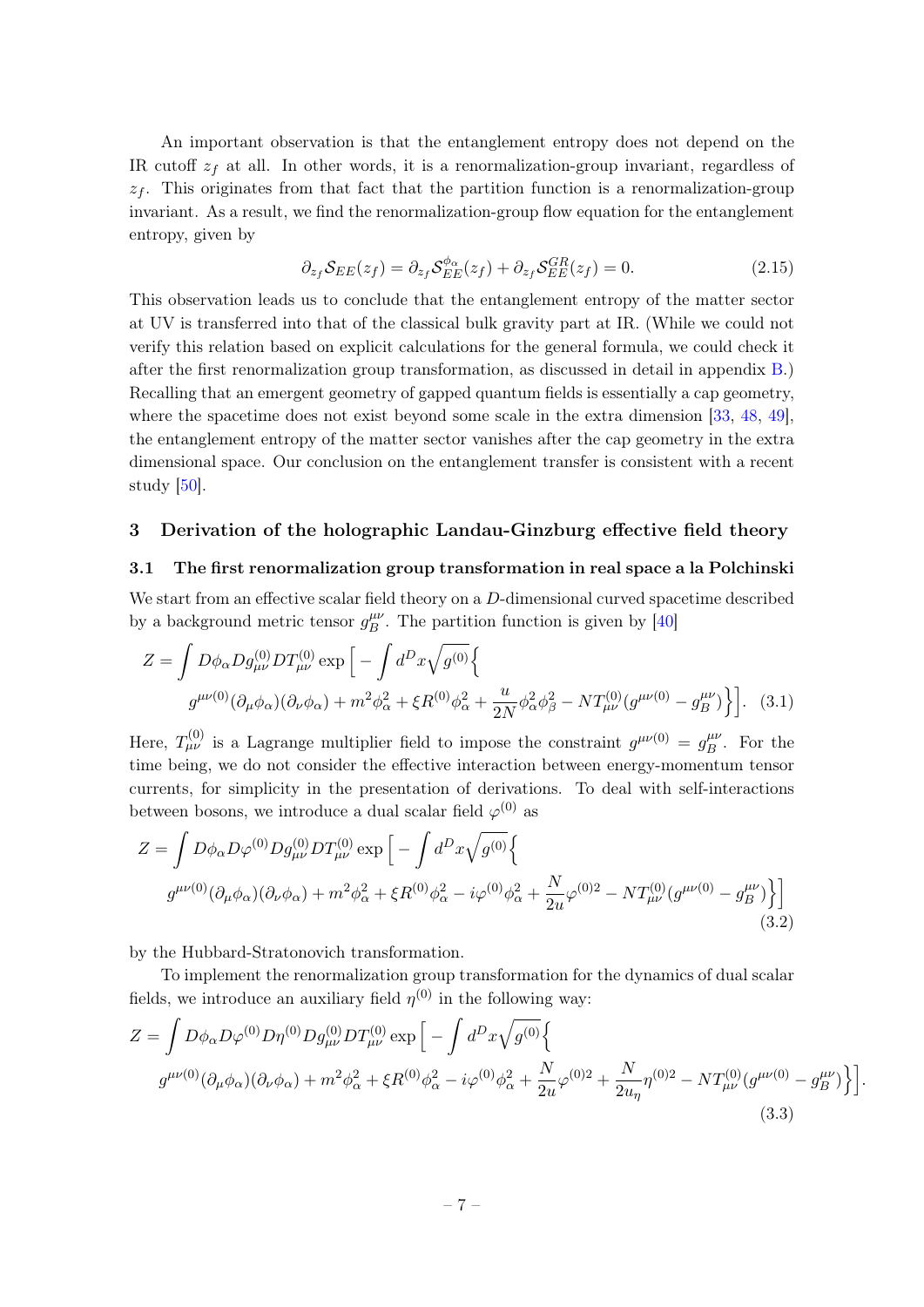We emphasize that the introduction of this auxiliary field does not change any physics except for the normalization constant of the partition function, omitted here for notational simplicity.

Now, we separate low-energy and high-energy dual scalar fields,  $\varphi^{(0)}$  and  $\chi^{(0)}$ , respectively, as follows

$$
\varphi^{(0)} \implies \varphi^{(0)} + \chi^{(0)}, \qquad \eta^{(0)} \implies c_{\varphi}^{(0)} \varphi^{(0)} + c_{\chi}^{(0)} \chi^{(0)}.
$$
\n(3.4)

Here, we determine two coefficients of  $c_{\varphi}^{(0)}$  and  $c_{\chi}^{(0)}$  as

$$
c_{\varphi}^{(0)} = \frac{u^{-1}}{\mu^{(0)} u_{\eta}^{-1/2}}, \qquad c_{\chi}^{(0)} = -\frac{\mu^{(0)}}{u_{\eta}^{-1/2}}, \qquad \mu^{(0)} = \frac{u^{-1/2}}{\sqrt{e^{2\beta^{(0)}dz} - 1}},
$$
(3.5)

such that we do not generate mixing terms between such light and heavy dual scalar fields in the mass sector.  $\mu^{(0)}$  is an effective mass for the heavy dual scalar field, clarified soon.  $\beta^{(0)}$ represents a local speed of coarse graining for the dual scalar field, and  $dz$  is an infinitesimal parameter for the renormalization group transformation, also to be clarified below. As a result, we rewrite the mass sector in terms of these light and heavy dual boson fields as follows

$$
\frac{N}{2u}\varphi^{(0)2} + \frac{N}{2u_{\eta}}\eta^{(0)2} \Longrightarrow \frac{N}{2u}e^{2\beta^{(0)}dz}\varphi^{(0)2} + \frac{N}{2u}\frac{e^{2\beta^{(0)}dz}}{e^{2\beta^{(0)}dz} - 1}\chi^{(0)2}.
$$
 (3.6)

Now, it is clear why we call  $\chi^{(0)}$  a heavy dual scalar field, whose mass is given by  $\mu^{(0)}$ . Rescaling both dual scalar fields in the following way to return the mass sector to its original form,

$$
\varphi^{(0)} \Longrightarrow e^{-\beta^{(0)}dz} \varphi^{(0)}, \qquad \chi^{(0)} \Longrightarrow e^{-\beta^{(0)}dz} \chi^{(0)}, \tag{3.7}
$$

we rewrite the partition function in terms of these light and heavy dual scalar bosons as

$$
Z = \int D\phi_{\alpha}D\varphi^{(0)}D\chi^{(0)}Dg_{\mu\nu}^{(0)}DT_{\mu\nu}^{(0)}\exp\left[-\int d^Dx\sqrt{g^{(0)}}\right]
$$
  
\n
$$
g^{\mu\nu(0)}(\partial_{\mu}\phi_{\alpha})(\partial_{\nu}\phi_{\alpha}) + m^2\phi_{\alpha}^2 + \xi R^{(0)}\phi_{\alpha}^2
$$
  
\n
$$
-ie^{-\beta^{(0)}dz}(\varphi^{(0)} + \chi^{(0)})\phi_{\alpha}^2 + \frac{N}{2u}\varphi^{(0)2} + \frac{N}{2u}\frac{1}{e^{2\beta^{(0)}dz} - 1}\chi^{(0)2} - NT_{\mu\nu}^{(0)}(g^{\mu\nu(0)} - g_B^{\mu\nu})\Big\} \Big].
$$
\n(3.8)

It is straightforward to perform the Gaussian integration for the heavy dual scalar field, resulting in the partition function

$$
Z = \int D\phi_{\alpha} D\varphi^{(0)} D g_{\mu\nu}^{(0)} D T_{\mu\nu}^{(0)} \exp \left[ -\frac{1}{2} \text{tr}_{xx'} \ln \frac{N}{2u} \frac{1}{e^{2\beta^{(0)}dz} - 1} \right. \\ - \int d^D x \sqrt{g^{(0)}} \Big\{ g^{\mu\nu(0)} (\partial_{\mu} \phi_{\alpha}) (\partial_{\nu} \phi_{\alpha}) + m^2 \phi_{\alpha}^2 + \xi R^{(0)} \phi_{\alpha}^2 - ie^{-\beta^{(0)}dz} \varphi^{(0)} \phi_{\alpha}^2 + \frac{N}{2u} \varphi^{(0)2} \right. \\ + \frac{u}{2N} (1 - e^{-2\beta^{(0)}dz}) \phi_{\alpha}^2 \phi_{\beta}^2 - N T_{\mu\nu}^{(0)} \Big(g^{\mu\nu(0)} - g_{B}^{\mu\nu} \Big) \Big\} \Big], \tag{3.9}
$$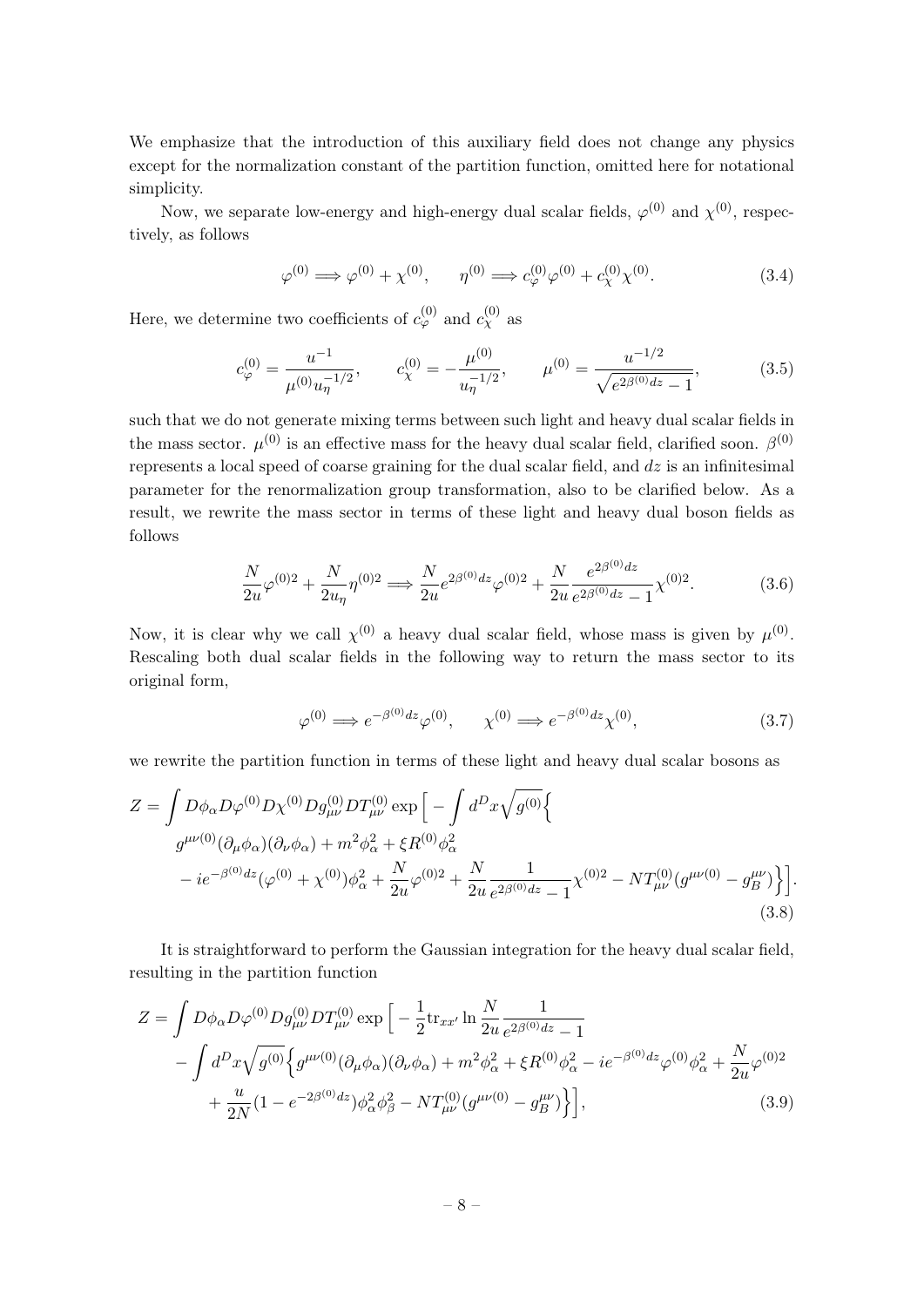where self-interactions between the original scalar bosons are generated, as expected. To prepare for the second renormalization group transformation, we perform the Hubbard-Stratonovich transformation once again for this newly generated self-interaction term,

$$
Z = \int D\phi_{\alpha}D\varphi^{(0)}D\varphi^{(1)}Dg_{\mu\nu}^{(0)}DT_{\mu\nu}^{(0)}\exp\left[-\frac{1}{2}\text{tr}_{xx'}\ln\frac{N}{2u}\frac{1}{e^{2\beta^{(0)}dz}-1}\right.-\int d^{D}x\sqrt{g^{(0)}}\Big\{g^{\mu\nu(0)}(\partial_{\mu}\phi_{\alpha})(\partial_{\nu}\phi_{\alpha}) + m^{2}\phi_{\alpha}^{2} + \xi R^{(0)}\phi_{\alpha}^{2} - ie^{-\beta^{(0)}dz}\varphi^{(0)}\phi_{\alpha}^{2} + \frac{N}{2u}\varphi^{(0)2}\right.+\frac{N}{2u}\frac{e^{2\beta^{(0)}dz}}{e^{2\beta^{(0)}dz}-1}\varphi^{(1)2} - i\varphi^{(1)}\phi_{\alpha}^{2} - NT_{\mu\nu}^{(0)}(g^{\mu\nu(0)} - g_{B}^{\mu\nu})\Big\} \Big].
$$
\n(3.10)

Rescaling the dual scalar field as

$$
\varphi^{(1)} \Longrightarrow e^{-\beta^{(0)}dz} \varphi^{(1)} \tag{3.11}
$$

and shifting the field as

$$
\varphi^{(1)} \Longrightarrow \varphi^{(1)} - \varphi^{(0)} \tag{3.12}
$$

together with  $\varphi^{(1)} \implies \varphi^{(1)} - ie^{-\beta^{(0)}dz}\xi R^{(0)}$  and  $\varphi^{(0)} \implies \varphi^{(0)} - ie^{-\beta^{(0)}dz}\xi R^{(0)}$ , we obtain the following expression of the partition function after the first renormalization group transformation for the dual scalar-field sector

$$
Z = \int D\phi_{\alpha}D\varphi^{(0)}D\varphi^{(1)}Dg_{\mu\nu}^{(0)}DT_{\mu\nu}^{(0)}\exp\left[-\frac{1}{2}\text{tr}_{xx'}\ln\frac{N}{2u}\frac{1}{e^{2\beta^{(0)}dz}-1}\right.-\int d^{D}x\sqrt{g^{(0)}}\Big\{g^{\mu\nu(0)}(\partial_{\mu}\phi_{\alpha})(\partial_{\nu}\phi_{\alpha}) + m^{2}\phi_{\alpha}^{2} - ie^{-\beta^{(0)}dz}\varphi^{(1)}\phi_{\alpha}^{2}\right.+\frac{N}{2u}\Big(\varphi^{(0)} - ie^{-\beta^{(0)}dz}\xi R^{(0)}\Big)^{2} + \frac{N}{2u}\frac{1}{e^{2\beta^{(0)}dz}-1}(\varphi^{(1)} - \varphi^{(0)})^{2} - NT_{\mu\nu}^{(0)}(g^{\mu\nu(0)} - g_{B}^{\mu\nu})\Big\}\Big].
$$
\n(3.13)

Now, we perform the first renormalization group transformation for the original boson sector. As in the renormalization group transformation for the dual scalar-field sector, we introduce an auxiliary field  $\psi_{\alpha}$  into the partition function

$$
Z = \int D\phi_{\alpha}D\psi_{\alpha}D\varphi^{(0)}D\varphi^{(1)}Dg_{\mu\nu}^{(0)}DT_{\mu\nu}^{(0)}\exp\left[-\frac{1}{2}\text{tr}_{xx'}\ln\frac{N}{2u}\frac{1}{e^{2\beta^{(0)}dz}-1}\right.-\int d^{D}x\sqrt{g^{(0)}}\left\{g^{\mu\nu(0)}(\partial_{\mu}\phi_{\alpha})(\partial_{\nu}\phi_{\alpha})+m^{2}\phi_{\alpha}^{2}-ie^{-\beta^{(0)}dz}\varphi^{(1)}\phi_{\alpha}^{2}+M^{2}\psi_{\alpha}^{2}\right.+\frac{N}{2u}\left(\varphi^{(0)}-ie^{-\beta^{(0)}dz}\xi R^{(0)}\right)^{2}+\frac{N}{2u}\frac{1}{e^{2\beta^{(0)}dz}-1}(\varphi^{(1)}-\varphi^{(0)})^{2}-NT_{\mu\nu}^{(0)}(g^{\mu\nu(0)}-g_{B}^{\mu\nu})\right\}].
$$
\n(3.14)

We point out again that the introduction of the auxiliary field  $\psi_{\alpha}$  does not change any physics except for the normalization constant of the partition function, omitted here for notational simplicity.

We separate low-energy and high-energy scalar fields,  $\phi_{\alpha}$  and  $\Phi_{\alpha}$ , respectively,

$$
\phi_{\alpha} \Longrightarrow \phi_{\alpha} + \Phi_{\alpha}, \qquad \psi_{\alpha} \Longrightarrow c_{\phi}^{(0)} \phi_{\alpha} + c_{\Phi}^{(0)} \Phi_{\alpha}, \tag{3.15}
$$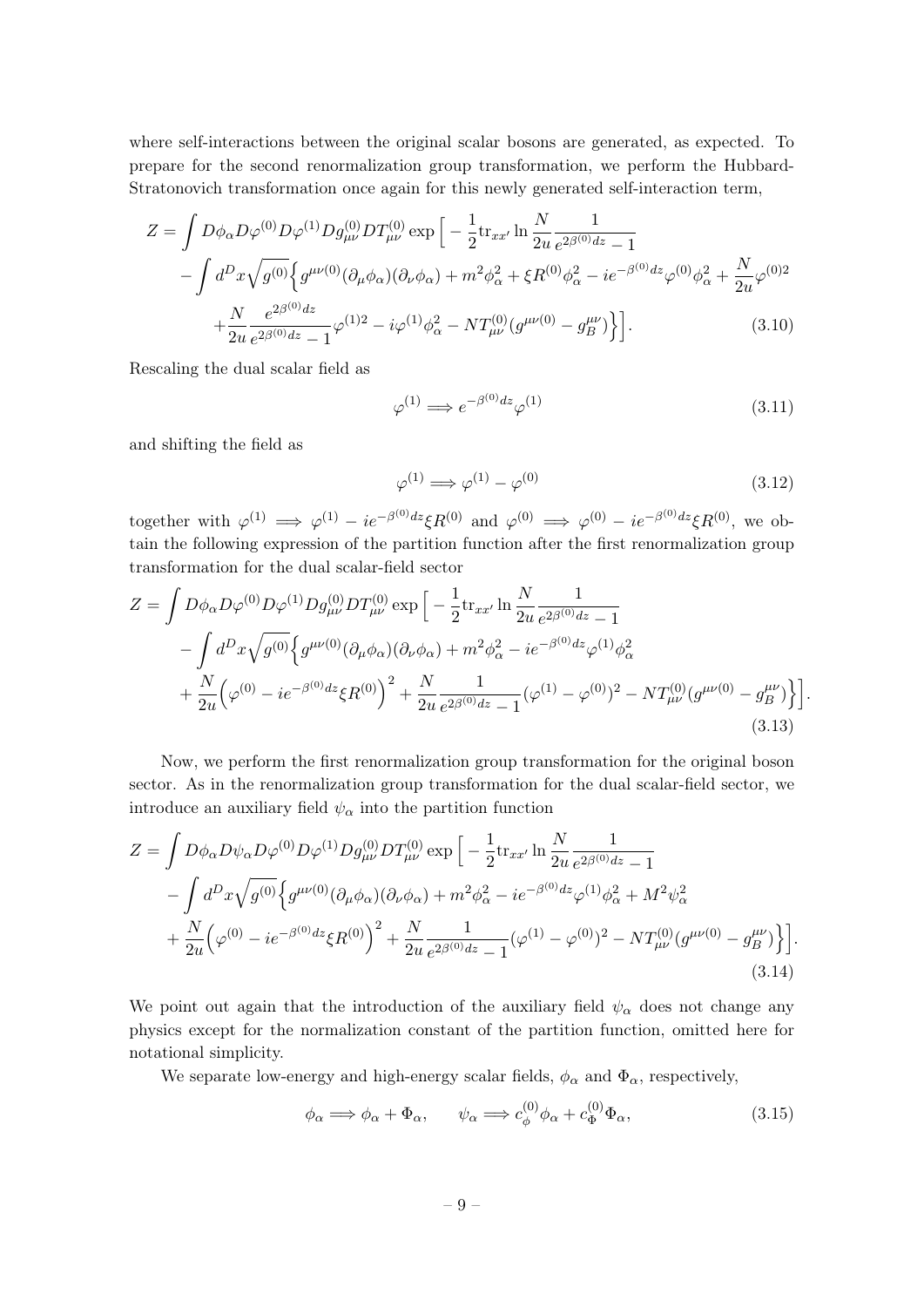where two coefficients of  $c_{\phi}^{(0)}$  $c^{(0)}_{\phi}$  and  $c^{(0)}_{\Phi}$  $\mathcal{L}_{\Phi}^{(0)}$  are given by

$$
c_{\phi}^{(0)} = \frac{(m^2 - ie^{-\beta^{(0)}dz}\varphi^{(1)})}{\mu^{(0)}M}, \qquad c_{\Phi}^{(0)} = -\frac{\mu^{(0)}}{M}, \qquad \mu^{(0)} = \frac{(m^2 - ie^{-\beta^{(0)}dz}\varphi^{(1)})^{1/2}}{\sqrt{e^{2\alpha^{(0)}dz} - 1}}.
$$
 (3.16)

Here, as  $\beta^{(0)}$ ,  $\alpha^{(0)}$  represents a local speed of coarse graining for the dual scalar field. Then, the mass sector of the original scalar fields reads

$$
(m^2 - ie^{-\beta^{(0)}dz}\varphi^{(1)})\phi^2_{\alpha} + M^2\psi^2_{\alpha}
$$
  
\n
$$
\implies e^{2\alpha^{(0)}dz}(m^2 - ie^{-\beta^{(0)}dz}\varphi^{(1)})\phi^2_{\alpha} + \frac{e^{2\alpha^{(0)}dz}}{e^{2\alpha^{(0)}dz} - 1}(m^2 - ie^{-\beta^{(0)}dz}\varphi^{(1)})\Phi^2_{\alpha}.
$$
 (3.17)

Rescaling both scalar fields as

$$
\phi_{\alpha} \Longrightarrow e^{-\alpha^{(0)}dz} \phi_{\alpha}, \qquad \Phi_{\alpha} \Longrightarrow e^{-\alpha^{(0)}dz} \Phi_{\alpha}, \tag{3.18}
$$

we rewrite the partition function in terms of light and heavy scalar fields as follows

$$
Z = \int D\phi_{\alpha} D\Phi_{\alpha} D\varphi^{(0)} D\varphi^{(1)} D g_{\mu\nu}^{(0)} D T_{\mu\nu}^{(0)} \exp \left[ -\frac{1}{2} \text{tr}_{xx'} \ln \frac{N}{2u} \frac{1}{e^{2\beta^{(0)}dz} - 1} \right. \\ \left. - \int d^{D}x \sqrt{g^{(0)}} \Big\{ g^{\mu\nu(0)} [\partial_{\mu} e^{-\alpha^{(0)}dz} (\phi_{\alpha} + \Phi_{\alpha})] [\partial_{\nu} e^{-\alpha^{(0)}dz} (\phi_{\alpha} + \Phi_{\alpha})] \right. \\ \left. + (m^2 - ie^{-\beta^{(0)}dz} \varphi^{(1)}) \phi_{\alpha}^2 + \frac{1}{e^{2\alpha^{(0)}dz} - 1} (m^2 - ie^{-\beta^{(0)}dz} \varphi^{(1)}) \Phi_{\alpha}^2 \right. \\ \left. + \frac{N}{2u} \Big( \varphi^{(0)} - ie^{-\beta^{(0)}dz} \xi R^{(0)} \Big)^2 + \frac{N}{2u} \frac{1}{e^{2\beta^{(0)}dz} - 1} (\varphi^{(1)} - \varphi^{(0)})^2 - N T_{\mu\nu}^{(0)} (g^{\mu\nu(0)} - g_B^{\mu\nu}) \Big\} \Big]. \tag{3.19}
$$

Here, effective couplings between light and heavy scalar bosons arise in the kinetic-energy sector.

The next step is to perform the Gaussian integral for the heavy scalar fields. For our simple derivation, we fix a gauge for the local speed of coarse graining as

$$
\partial_{\mu} \alpha^{(0)} = 0. \tag{3.20}
$$

The physical meaning of this gauge fixing is that the renormalization group transformation is taken into account in a uniform way, where the coefficient in front of the infinitesimal parameter for the renormalization group transformation does not depend on the spacetime coordinate  $x$ . Integrating over the heavy scalar fields with this gauge fixing, we obtain

$$
Z = \int D\phi_{\alpha x} D\varphi_x^{(0)} D\varphi_x^{(1)} D g_{\mu\nu x}^{(0)} D T_{\mu\nu x}^{(0)} \exp\left\{-S_{\phi\phi}^{(0)} - \Delta S_{\phi\Phi}^{(0)} - S_{\phi\phi}^{(0)} - S_{\varphi\varphi}^{(1)}\right.\n\left. + N \int d^D x \sqrt{g_x^{(0)}} T_{\mu\nu x}^{(0)} (g_x^{\mu\nu(0)} - g_{Bx}^{\mu\nu})\right\}.\n\tag{3.21}
$$

Here,  $S_{\phi\phi}^{(0)}$  is an effective action before the first renormalization group transformation, given by

$$
S_{\phi\phi}^{(0)} = \int d^D x \sqrt{g_x^{(0)}} \Big\{ e^{-2\alpha^{(0)}dz} g_x^{\mu\nu(0)} (\partial_\mu \phi_{\alpha x}) (\partial_\nu \phi_{\alpha x}) + (m^2 - i e^{-\beta^{(0)}dz} \varphi_x^{(1)}) \phi_{\alpha x}^2 \Big\}.
$$
 (3.22)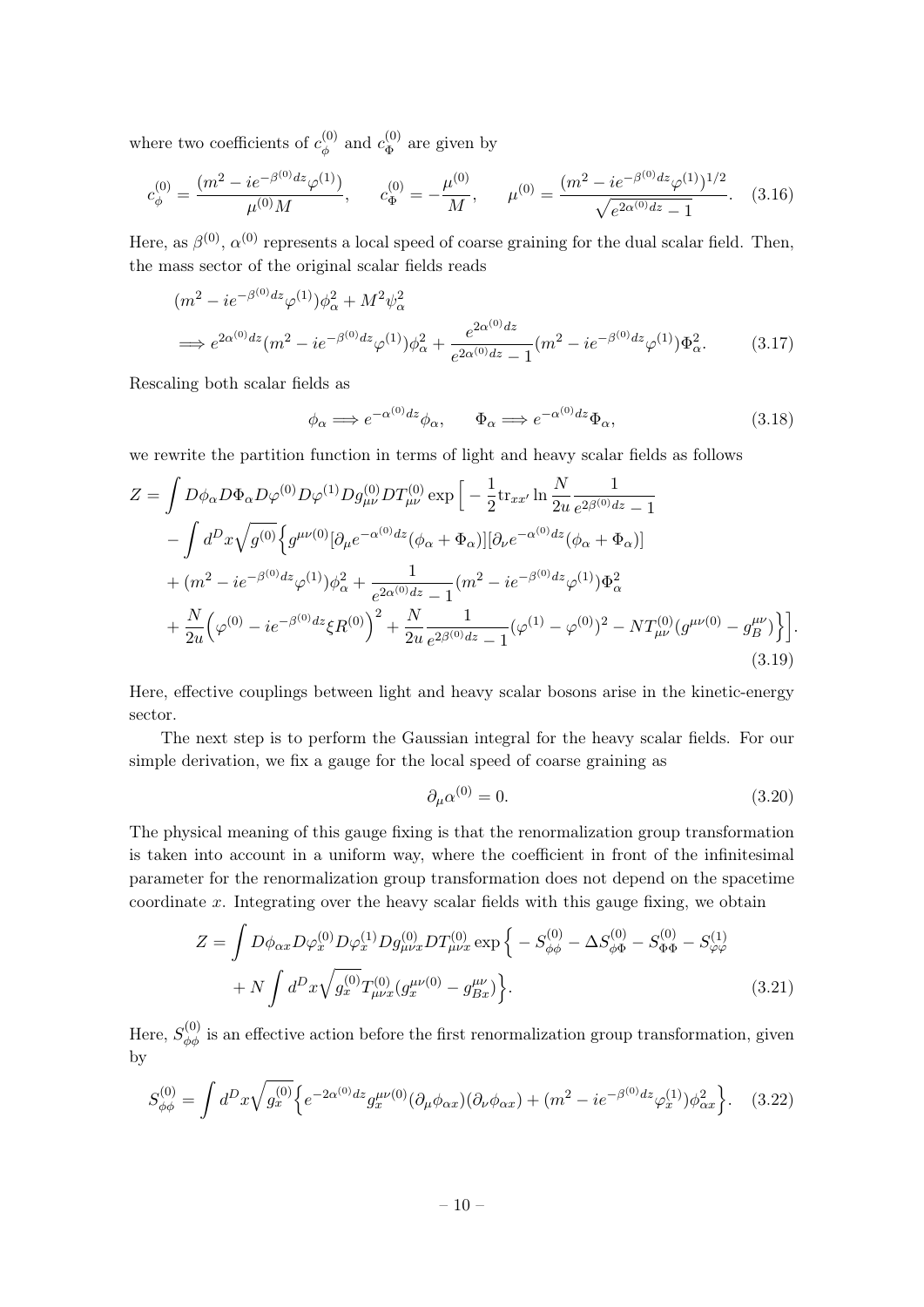$\Delta S^{(0)}_{\phi\Phi}$  $\phi_{\Phi}^{(0)}$  is an effective action to result from the mixing terms between light and heavy scalar fields in the kinetic-energy part, given by

$$
\Delta S_{\phi\Phi}^{(0)} = -\int d^D x \sqrt{g_x^{(0)}} \int d^D x' \sqrt{g_{x'}^{(0)}} e^{-2\alpha^{(0)}dz} g_x^{\mu\nu(0)} g_{x'}^{\mu'\nu'(0)} (\partial_\mu \phi_{\alpha x}) (\partial_\nu \partial_{\mu'} G_{xx'}^{(0)}) (\partial_{\nu'} \phi_{\alpha x'}),
$$
\n(3.23)

where  $G_{xx'}^{(0)}$  is the Green's function of the heavy scalar bosons, and obeys

$$
\begin{split} \Big\{ -\frac{1}{\sqrt{g_x^{(0)}}} \partial_\mu \Big( \sqrt{g_x^{(0)}} g_x^{\mu\nu(0)} \partial_\nu \Big) + \frac{e^{(2\alpha^{(0)} - \beta^{(0)})dz}}{e^{2\alpha^{(0)}dz} - 1} (e^{-2\alpha^{(0)}dz} m^2 - i\varphi_x^{(1)}) \Big\} G_{xx'}^{(0)} \\ &= \frac{1}{\sqrt{g_x^{(0)}}} \delta^{(D)}(x - x'). \end{split} \tag{3.24}
$$

This Green's function plays a central role in the renormalization group transformation, regarded to be the only dynamic information.  $S_{\Phi\Phi}^{(0)}$  serves as an effective vacuum action to originate from quantum fluctuations of the heavy scalar fields, given by

$$
S_{\Phi\Phi}^{(0)} = \frac{N}{2} \text{tr}_{xx'} \ln e^{-2\alpha^{(0)}dz} \sqrt{g_x^{(0)}} \Big\{ -\frac{1}{\sqrt{g_x^{(0)}}} \partial_\mu \left( \sqrt{g_x^{(0)}} g_x^{\mu\nu(0)} \partial_\nu \right) + \frac{e^{(2\alpha^{(0)} - \beta^{(0)})dz}}{e^{2\alpha^{(0)}dz} - 1} (e^{-2\alpha^{(0)}dz} m^2 - i\varphi_x^{(1)}) \Big\}.
$$
\n(3.25)

Finally,  $S_{\varphi\varphi}^{(1)}$  is an effective action after the first renormalization group transformation for the dual scalar bosons, given by

$$
S_{\varphi\varphi}^{(1)} = \frac{1}{2} \text{tr}_{xx'} \ln \frac{N}{2u} \frac{1}{e^{2\beta^{(0)}dz} - 1} + \int d^D x \sqrt{g_x^{(0)}} \left\{ \frac{N}{2u} \left( \varphi_x^{(0)} - ie^{-\beta^{(0)}dz} \xi R_x^{(0)} \right)^2 + \frac{N}{2u} \frac{1}{e^{2\beta^{(0)}dz} - 1} (\varphi_x^{(1)} - \varphi_x^{(0)})^2 \right\}.
$$
 (3.26)

Taking the gradient expansion in the vacuum sector of  $S_{\Phi\Phi}^{(0)}$  with respect to the mass of scalar bosons and keeping all terms up to the linear order in  $dz$ , we obtain

<span id="page-11-0"></span>
$$
Z = \int D\phi_{\alpha x} D\varphi_{x}^{(0)} D\varphi_{x}^{(1)} D g_{\mu\nu x}^{(0)} D T_{\mu\nu x}^{(0)} \exp \left[ \frac{N}{2} \text{tr}_{xx'} \ln(2\alpha^{(0)} dz) + \frac{1}{2} \text{tr}_{xx'} \ln(2\beta^{(0)} dz) - \frac{N}{2} \text{tr}_{xx'} \ln \sqrt{g_x^{(0)}} m^2 - \frac{1}{2} \text{tr}_{xx'} \ln \frac{N}{2u} - \int d^D x \sqrt{g_x^{(0)}} \left\{ (1 - 2\alpha^{(0)} dz) g_x^{\mu\nu(0)} (\partial_\mu \phi_{\alpha x}) (\partial_\nu \phi_{\alpha x}) + (m^2 - i\varphi_x^{(1)}) \phi_{\alpha x}^2 - \int d^D x' \sqrt{g_{x'}^{(0)}} g_x^{\mu\nu(0)} g_{x'}^{\mu'\nu'(0)} (\partial_\mu \phi_{\alpha x}) (\partial_\nu \partial_\mu G_{xx'}^{(0)}) (\partial_{\nu'} \phi_{\alpha x'}) - 2\alpha^{(0)} dz N \left( -C_{\Lambda} + C_R R_x^{(0)} + \frac{C_{\varphi}}{2} g_x^{\mu\nu(0)} (\partial_\mu \varphi_x^{(1)}) (\partial_\nu \varphi_x^{(1)}) + C_{\xi} R_x^{(0)} \varphi_x^{(1)2} \right) + \frac{N}{2u} \left( \varphi_x^{(0)} - i\xi R_x^{(0)} \right)^2 + \beta^{(0)} dz \frac{N}{4u} \left( \frac{\varphi_x^{(1)} - \varphi_x^{(0)}}{\beta^{(0)} dz} \right)^2 - N T_{\mu\nu x}^{(0)} (g_x^{\mu\nu(0)} - g_{Bx}^{\mu\nu}) \Big\} \Big]. \tag{3.27}
$$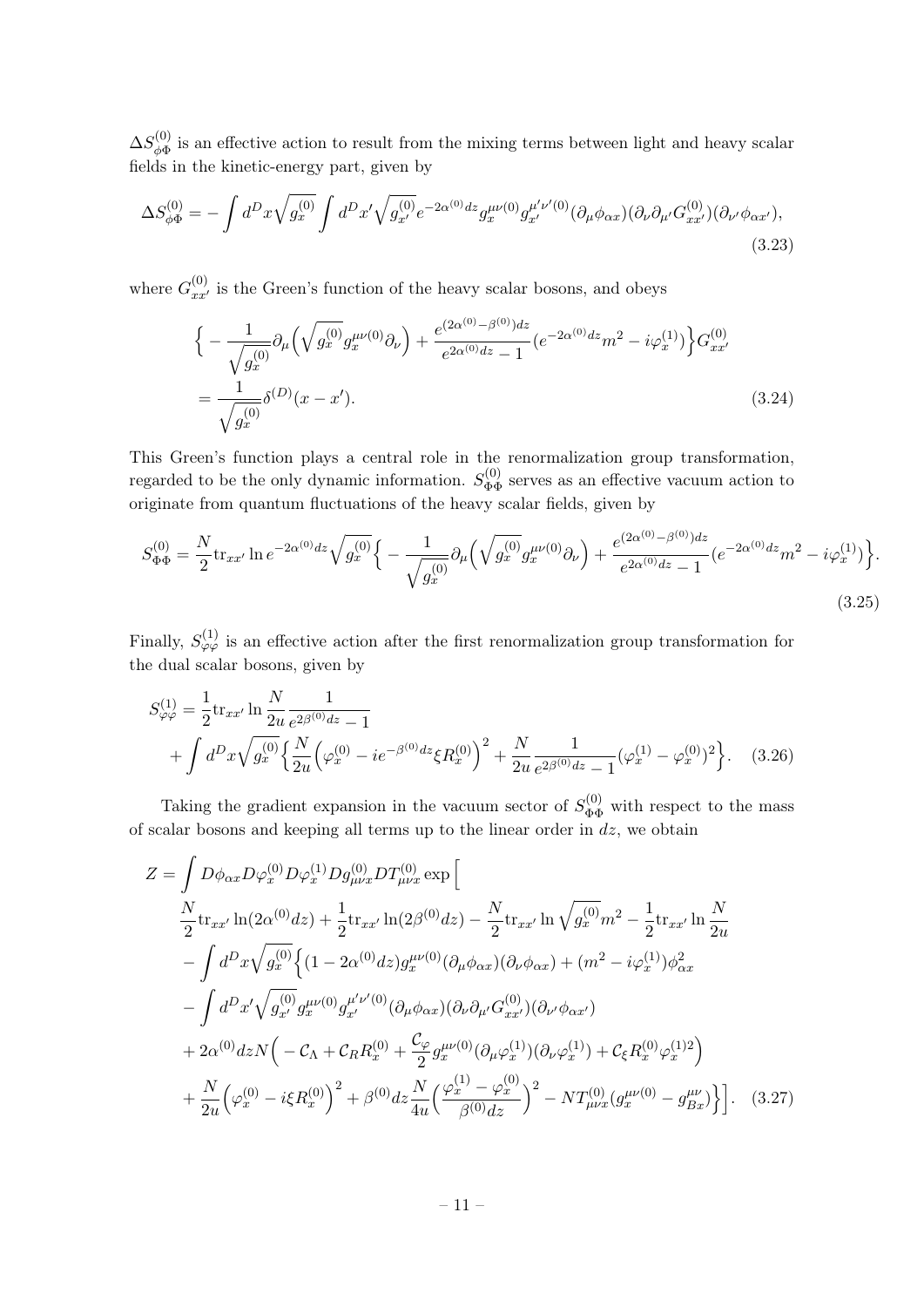We point out that the Einstein-Hilbert action appears to count vacuum fluctuations of high-energy scalar bosons in the background geometry, known to be the notion of induced gravity [\[40,](#page-50-1) [43,](#page-50-4) [44\]](#page-50-5). In addition, dual scalar bosons acquire their kinetic energy, where  $\mathcal{C}_{\varphi}$ and  $\mathcal{C}_{\xi}$  are positive constants. All the coefficients  $\mathcal{C}_{\Lambda}$ ,  $\mathcal{C}_{R}$ ,  $\mathcal{C}_{\varphi}$ , and  $\mathcal{C}_{\xi}$  decrease as the mass of scalar bosons increases. The Green's function  $G_{xx'}^{(0)}$  is determined to linear order in dz by the equation

$$
\Big\{ -\frac{1}{\sqrt{g_x^{(0)}}} \partial_\mu \Big( \sqrt{g_x^{(0)}} g_x^{\mu\nu(0)} \partial_\nu \Big) + \frac{1}{2\alpha^{(0)}dz} (m^2 - i\varphi_x^{(1)}) \Big\} G_{xx'}^{(0)} = \frac{1}{\sqrt{g_x^{(0)}}} \delta^{(D)}(x - x'). \quad (3.28)
$$

#### <span id="page-12-0"></span>3.2 Recursive renormalization group transformations a la Sung-Sik Lee

The idea for the second renormalization group transformation is that  $S_{\phi\phi}^{(0)} + \Delta S_{\phi\Phi}^{(0)}$  $\psi_{\phi\Phi}^{(0)}$  is reformulated as  $S_{\phi\phi}^{(1)}$ , where the metric tensor is updated to be from  $g^{(0)\mu\nu}$  to  $g^{(1)\mu\nu}$  appropriately. However, this reformulation turns out not to be straightforward since  $\Delta S_{\phi\phi}^{(0)}$ φΦ is a nonlocal action because of  $G_{xx'}^{(0)}$ , which differs from the local kinetic energy term of  $S_{\phi\phi}^{(0)}$ . An important observation is that this Green's function is given by an exponential form  $\sim \exp\Big(-\frac{(2\alpha^{(0)}dz)^{-1/2}\sqrt{m^2-i\varphi_x^{(1)}}|x-x'|\Big)}$ , where the inverse of the decay length is  $(2\alpha^{(0)}dz)^{-1/2}\sqrt{m^2-i\varphi_x^{(1)}}$ . As a result, we may only keep the local term in the gradient expansion as follows

<span id="page-12-2"></span><span id="page-12-1"></span>
$$
(\partial_{\nu}\partial_{\mu'}G_{xx'}^{(0)}) \approx (\partial_{\nu}\partial_{\mu'}G_{xx'}^{(0)})\frac{1}{\sqrt{g_{x'}}}\delta^{(D)}(x-x') + ..., \qquad (3.29)
$$

where higher gradient terms are in higher orders of  $dz$ .

Taking into account this locality approximation to linear order in  $dz$ , we obtain

$$
Z = \int D\phi_{\alpha} D\varphi^{(0)} D\varphi^{(1)} D g_{\mu\nu}^{(0)} D T_{\mu\nu}^{(0)} \exp \left[ \frac{N}{2} \text{tr}_{xx'} \ln(2\alpha^{(0)} dz) + \frac{1}{2} \text{tr}_{xx'} \ln(2\beta^{(0)} dz) - \frac{N}{2} \text{tr}_{xx'} \ln \sqrt{g^{(0)}} m^2 - \frac{1}{2} \text{tr}_{xx'} \ln \frac{N}{2u} - \int d^D x \sqrt{g^{(0)}} \Big\{ g^{\mu\nu(0)} (\partial_\mu \phi_\alpha) (\partial_\nu \phi_\alpha) + (m^2 - i\varphi^{(1)}) \phi_\alpha^2 - 2\alpha^{(0)} dz \Big( g^{\mu\nu(0)} + g^{\mu\nu'(0)} (\partial_{\nu'} \partial_{\mu'} G_{xx'}^{(0)})_{x' \to x} g^{\mu'\nu(0)} \Big) (\partial_\mu \phi_\alpha) (\partial_\nu \phi_\alpha) + 2\alpha^{(0)} dz N \Big( -C_{\Lambda} + C_R R^{(0)} + \frac{C_{\varphi}}{2} g^{\mu\nu(0)} (\partial_{\mu} \varphi^{(1)}) (\partial_{\nu} \varphi^{(1)}) + C_{\xi} R^{(0)} \varphi^{(1)2} \Big) + \frac{N}{2u} \Big( \varphi^{(0)} - i\xi R^{(0)} \Big)^2 + \beta^{(0)} dz \frac{N}{4u} \Big( \frac{\varphi^{(1)} - \varphi^{(0)}}{\beta^{(0)} dz} \Big)^2 - N T_{\mu\nu}^{(0)} (g^{\mu\nu(0)} - g_{B}^{\mu\nu}) \Big\} \Big]. \quad (3.30)
$$

One may criticize this locality approximation for the Green's function because this approximation scheme does not take into account higher-spin fields [\[51–](#page-50-12)[54\]](#page-50-13) from the beginning. Such higher-spin fields are  $O(N)$  singlets, and may arise due to the non-local reparameterization symmetry present in the quadratic action when the source for the quadratic term is promoted to a dynamical field in the bulk [\[55–](#page-50-14)[57\]](#page-50-15). The higher-spin fields may be unavoidable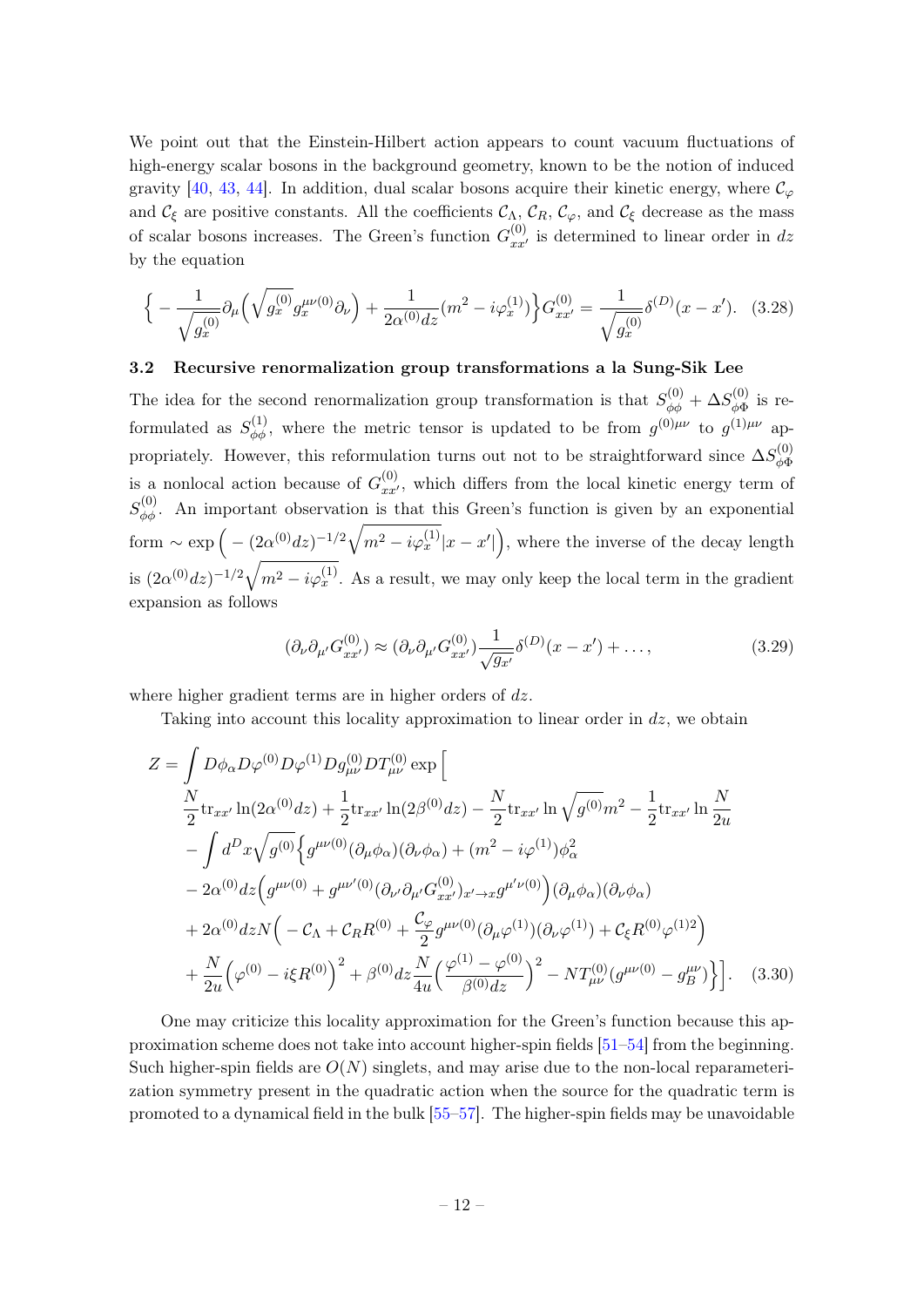because they are generated under the coarse graining even though the UV theory has only two derivatives. For example,  $-\int d^Dx\sqrt{g^{(0)}_x} \int d^Dx'\sqrt{g^{(0)}_{x'}}g_{x'}^{\mu\nu(0)}g_{x'}^{\mu'\nu'(0)}(\partial_{\mu}\phi_{\alpha x})(\partial_{\nu}\partial_{\mu'}G^{(0)}_{xx'})(\partial_{\nu'}\phi_{\alpha x'})$ in Eq. [\(3.27\)](#page-11-0) has a double-integration for a bi-local operator, and this can generate higherspin operators if one reformulates this bi-local field in a local way. The derivatives in Eq. [\(3.29\)](#page-12-1) should act on the delta function, and the integration by part possibly give rise to higher-spin operators in Eq.  $(3.30)$ . Although this criticism does make sense in principle, we point out that our recursive renormalization group formulation keeps all the terms up to the spin-two field, neglecting the appearance of higher-spin fields. In Section [6,](#page-28-1) we argue that this dual holographic effective field theory serves as a novel mean-field theory framework with non-perturbative quantum corrections, showing that the present renormalization group formulation serves as a physically meaningful truncation scheme in the absence of higher-spin fields, where the resulting classical field theory in the large N limit takes into account ! quantum corrections in the all-loop order. In particular, we show that the nonlocal diffeomorphism invariance for the origin of the appearance of higher-spin fields is explicitly broken by the existence of effective interactions.

Now, it is straightforward to update the metric tensor up to the linear order in  $dz$  as follows

$$
Z = \int D\phi_{\alpha}D\varphi^{(0)}D\varphi^{(1)}Dg_{\mu\nu}^{(0)}DT_{\mu\nu}^{(0)}DT_{\mu\nu}^{(1)}\exp\Big[\frac{N}{2}\text{tr}_{xx'}\ln(2\alpha^{(0)}dz) + \frac{1}{2}\text{tr}_{xx'}\ln(2\beta^{(0)}dz) - \frac{N}{2}\text{tr}_{xx'}\ln\sqrt{g^{(0)}}m^2 - \frac{1}{2}\text{tr}_{xx'}\ln\frac{N}{2u} - \int d^Dx\sqrt{g^{(1)}}\Big\{g^{(1)\mu\nu}(\partial_{\mu}\phi_{\alpha})(\partial_{\nu}\phi_{\alpha}) + (m^2 - i\varphi^{(1)})\phi_{\alpha}^2\Big\} - N \int d^Dx\sqrt{g^{(0)}}\Big\{\frac{1}{2u}\Big(\varphi^{(0)} - i\xi R^{(0)}\Big)^2 - T_{\mu\nu}^{(0)}(g^{(0)\mu\nu} - g_{B}^{\mu\nu})\Big\} - N \int d^Dx\sqrt{g^{(0)}}\Big\{2\alpha^{(0)}dz\Big(-C_{\Lambda} + C_{RR}R^{(0)} + \frac{C_{\varphi}}{2}g^{\mu\nu(0)}(\partial_{\mu}\varphi^{(1)})(\partial_{\nu}\varphi^{(1)}) + C_{\xi}R^{(0)}\varphi^{(1)2}\Big) + \beta^{(0)}dz\frac{N}{4u}\Big(\frac{\varphi^{(1)} - \varphi^{(0)}}{\beta^{(0)}dz}\Big)^2 - T_{\mu\nu}^{(1)}\Big(g^{(1)\mu\nu} - g^{(0)\mu\nu} - g^{(0)\mu\nu'}(\partial_{\nu'}\partial_{\mu'}G_{xx'}^{(0)})_{x'\to x}g^{(0)\mu'\nu}\Big)\Big\} \Big].
$$
\n(3.31)

Here,  $T_{\mu\nu}^{(1)}$  is a Lagrange multiplier field to impose the update condition. This completes the first renormalization group transformation.

Based on the above expression, we can estimate the partition function after the  $(f-1)$ th renormalization group transformation, given by

$$
Z = \int D\phi_{\alpha} \Pi_{k=0}^{f} D\varphi^{(k)} D g_{\mu\nu}^{(k)} D T_{\mu\nu}^{(k)} \exp \{-S_{\Lambda} - S_{UV} - S_{IR} - S_{Bulk}\}.
$$
 (3.32)

Here,  $S_{\Lambda}$  is an effective action which is UV-divergent, and given by

$$
S_{\Lambda} = -\frac{N}{2} \sum_{k=1}^{f} \text{tr}_{xx'} \ln(2dz) - \frac{1}{2} \sum_{k=1}^{f} \text{tr}_{xx'} \ln(2dz) + \frac{1}{2} \sum_{k=1}^{f} \text{tr}_{xx'} \ln \frac{N}{2u} + \frac{N}{2} \sum_{k=1}^{f} \text{tr}_{xx'} \ln \sqrt{g^{(k-1)}} m^2.
$$
 (3.33)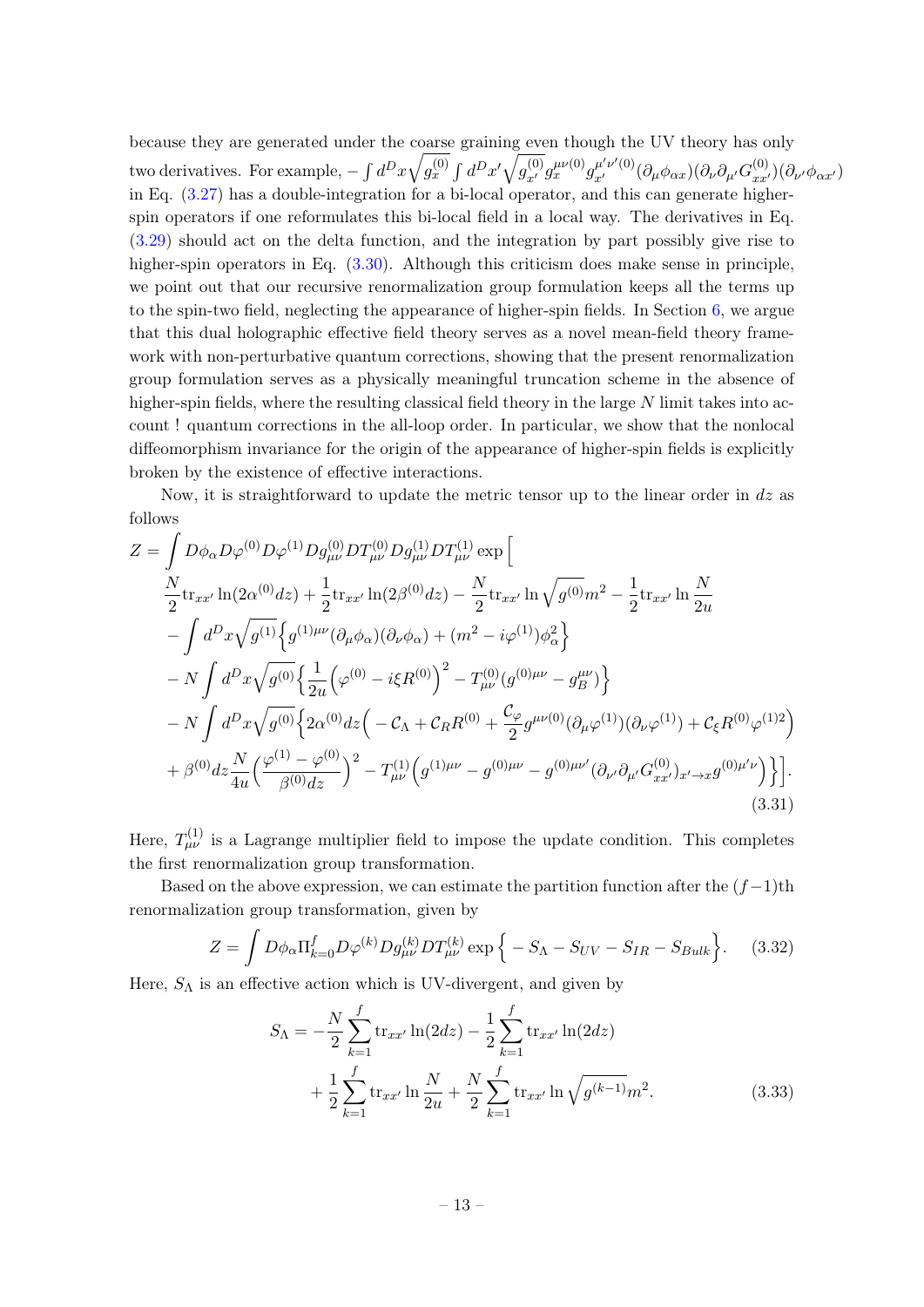$S_{UV}$  is an effective action imposing UV boundary conditions for both metric and dual scalar fields, given by

$$
S_{UV} = N \int d^D x \Big\{ -\frac{1}{2u} \sqrt{g^{(0)}} \Big(\varphi^{(0)} - \xi R^{(0)}\Big)^2 - \sqrt{g^{(0)}} T^{(0)}_{\mu\nu} (g^{(0)\mu\nu} - g^{\mu\nu}_B) \Big\}. \tag{3.34}
$$

 $S_{IR}$  is an effective action implementing IR boundary conditions of both metric and dual scalar fields, given by

$$
S_{IR} = \int d^D x \sqrt{g^{(f)}} \Big\{ g^{(f)\mu\nu} (\partial_\mu \phi_\alpha) (\partial_\nu \phi_\alpha) + (m^2 + \varphi^{(f)}) \phi_\alpha^2 \Big\}.
$$
 (3.35)

 $S_{Bulk}$  is an effective action to govern the dynamics of both metric and dual scalar fields, given by

$$
S_{Bulk} = N(2dz) \sum_{k=1}^{f} \int d^{D}x \sqrt{g^{(k-1)}} \Big\{ -\frac{1}{2u} \Big(\frac{\varphi^{(k)} - \varphi^{(k-1)}}{2dz}\Big)^2 - T_{\mu\nu}^{(k)} \Big(\frac{g^{(k)\mu\nu} - g^{(k-1)\mu\nu}}{2dz} - g^{(k-1)\mu\nu'} (\partial_{\nu'} \partial_{\mu'} G_{xx'}^{(k-1)})_{x' \to x} g^{(k-1)\mu'\nu} \Big) - C_{\Lambda} + C_{RR} (k-1) - \frac{C_{\varphi}}{2} g^{\mu\nu(k-1)} (\partial_{\mu} \varphi^{(k)}) (\partial_{\nu} \varphi^{(k)}) - C_{\xi} R^{(k-1)} \varphi^{(k)2} \Big\}. \tag{3.36}
$$

 $G_{xx'}^{(k-1)}$  is the Green's function for the k-th renormalization group transformation, given by

$$
\Big\{ -\frac{1}{\sqrt{g_x^{(k-1)}}} \partial_\mu \Big( \sqrt{g_x^{(k-1)}} g_x^{\mu\nu(k-1)} \partial_\nu \Big) + \frac{1}{2dz} (m^2 + \varphi_x^{(k)}) \Big\} G_{xx'}^{(k-1)} = \frac{1}{\sqrt{g_x^{(k-1)}}} \delta^{(D)}(x - x').
$$
\n(3.37)

Here, we replaced  $\varphi^{(k)}$  with  $i\varphi^{(k)}$  and adopt gauge fixing for both uniform speeds of coarse graining as  $\alpha^{(k)} = \beta^{(k)} = 1$ . More discussions on this gauge fixing will be presented below.

The last step is to rewrite the above partition function in the continuous coordinate representation instead of the discrete variable k. Considering

$$
(2dz)\sum_{k=1}^{f} \int d^{D}x \sqrt{g^{(k-1)}} T_{\mu\nu}^{(k)} \left( \frac{g^{(k)\mu\nu} - g^{(k-1)\mu\nu}}{2dz} \right)
$$
  

$$
\implies \int_{0}^{z_{f}} dz \int d^{D}x \sqrt{g(x,z)} T_{\mu\nu}(x,z) \partial_{z} g^{\mu\nu}(x,z) \qquad (3.38)
$$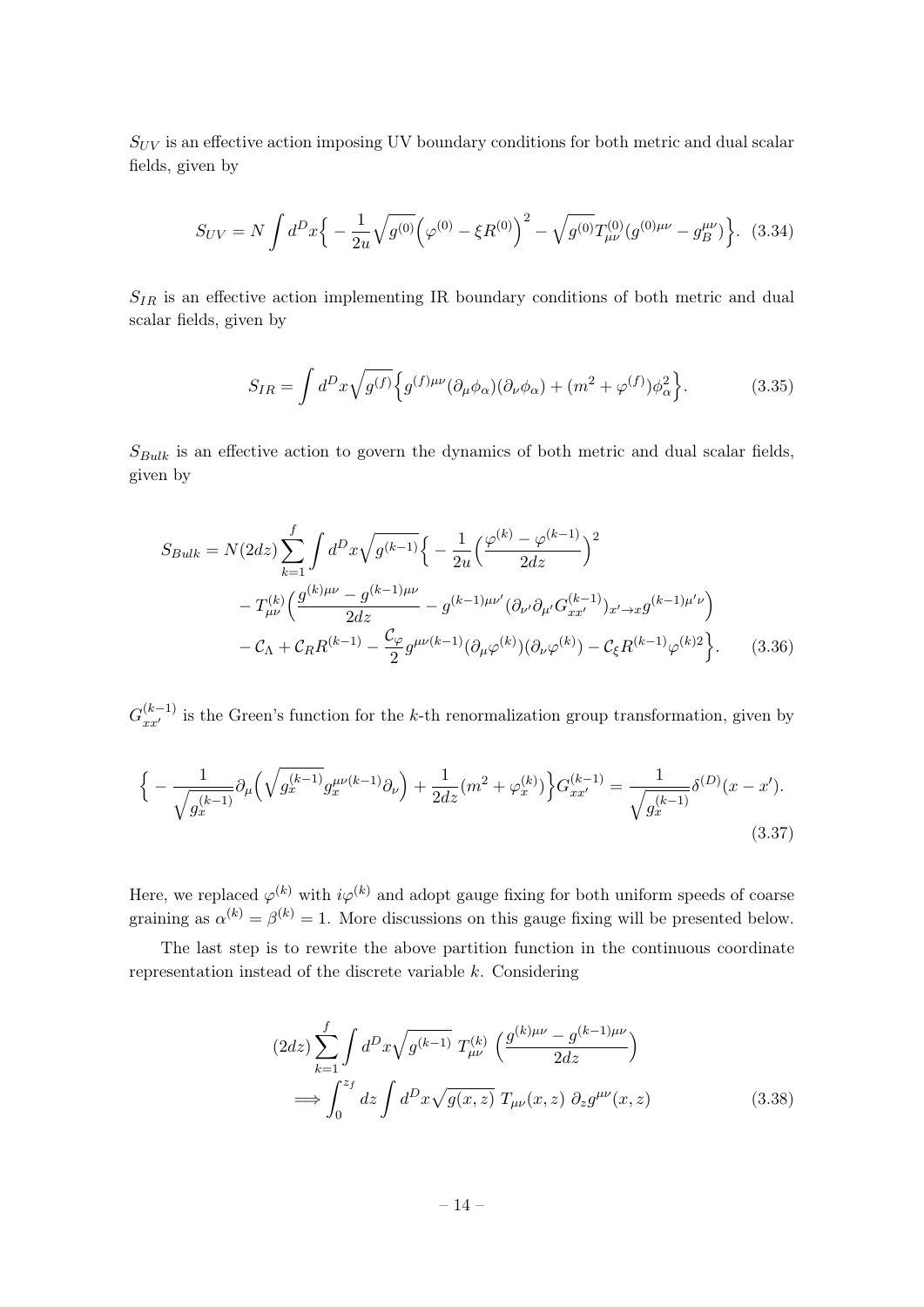with 
$$
(2dz)\sum_{k=1}^{f} \implies \int_{0}^{z_{f}} dz
$$
 and  $\frac{g^{(k)\mu\nu} - g^{(k-1)\mu\nu}}{2dz} \implies \partial_{z}g^{\mu\nu}(x, z)$ , we obtain  
\n
$$
Z = Z_{\Lambda} \int D\phi_{\alpha}(x)D\varphi(x, z)Dg_{\mu\nu}(x, z)DT_{\mu\nu}(x, z) \exp \Big[ -\int d^{D}x \sqrt{g(x, z_{f})} \Big\{ g^{\mu\nu}(x, z_{f}) [\partial_{\mu}\phi_{\alpha}(x)][\partial_{\nu}\phi_{\alpha}(x)] + [m^{2} + \varphi(x, z_{f})] \phi_{\alpha}^{2}(x) \Big\} - N \int d^{D}x \sqrt{g(x, 0)} \Big\{ - \frac{1}{2u} \Big(\varphi(x, 0) - \xi R(x, 0) \Big)^{2} - T_{\mu\nu}(x, 0) \Big(g^{\mu\nu}(x, 0) - g^{\mu\nu}_{B}(x) \Big) \Big\} - N \int_{0}^{z_{f}} dz \int d^{D}x \sqrt{g(x, z)} \Big\{ - \frac{1}{2u} [\partial_{z}\varphi(x, z)]^{2} - \frac{\mathcal{C}_{\varphi}}{2} g^{\mu\nu}(x, z) [\partial_{\mu}\varphi(x, z)][\partial_{\nu}\varphi(x, z)] - \mathcal{C}_{\xi} R(x, z) [\varphi(x, z)]^{2} + \frac{1}{2\kappa} \Big(R(x, z) - 2\Lambda \Big) - T_{\mu\nu}(x, z) \Big(\partial_{z}g^{\mu\nu}(x, z) - g^{\mu\nu'}(x, z) (\partial_{\nu'}\partial_{\mu'}G_{xx'}[g_{\mu\nu}(x, z), \varphi(x, z)])_{x' \to x} g^{\mu'\nu}(x, z) \Big( 3.39)
$$
\n(3.39)

where all UV divergent terms are absorbed into a normalization constant  $Z_{\Lambda}$ . For the Einstein-Hilbert action, we took the following replacements

$$
\mathcal{C}_R \equiv \frac{1}{2\kappa}, \qquad \frac{\mathcal{C}_\Lambda}{\mathcal{C}_R} \equiv 2\Lambda. \tag{3.40}
$$

All the dynamical information is encoded into the Green's function, given by

$$
\begin{aligned}\n\left\{-\frac{1}{\sqrt{g(x,z)}}\partial_{\mu}\left(\sqrt{g(x,z)}g^{\mu\nu}(x,z)\partial_{\nu}\right)+\frac{1}{2dz}[m^{2}+\varphi(x,z)]\right\}G_{xx'}[g_{\mu\nu}(x,z),\varphi(x,z)] \\
&=\frac{1}{\sqrt{g(x,z)}}\delta^{(D)}(x-x').\n\end{aligned} \tag{3.41}
$$

As discussed earlier in section [2,](#page-3-0) the physical description is quite clear in this effective action. The D-dimensional metric tensor evolves through the extra dimension, following the equation of motion

$$
\partial_z g^{\mu\nu}(x,z) = g^{\mu\nu'}(x,z) \big( \partial_{\nu'} \partial_{\mu'} G_{xx'}[g_{\mu\nu}(x,z), \varphi(x,z)] \big)_{x' \to x} g^{\mu'\nu}(x,z). \tag{3.42}
$$

As a result, a fully renormalized metric  $g^{\mu\nu}(x, z_f)$  appears in the IR effective action  $\mathcal{S}_{IR}$  $\int d^D x \sqrt{g(x, z_f)} \Big\{ g^{\mu\nu}(x, z_f)[\partial_\mu \phi_\alpha(x)][\partial_\nu \phi_\alpha(x)] + [m^2 + \varphi(x, z_f)] \phi_\alpha^2(x) \Big\},$  describing all possible renormalizations such as field renormalization, mass renormalization, and interaction renormalization. This evolution equation plays essentially the same role as renormalization group  $\beta$ -functions.

## <span id="page-15-0"></span>3.3 Remarks on the renormalization group transformation for the metric tensor

Although the renormalization group flow of the metric tensor results from quantum fluctuations of matter fields, the metric tensor is not fully dynamical in contrast with the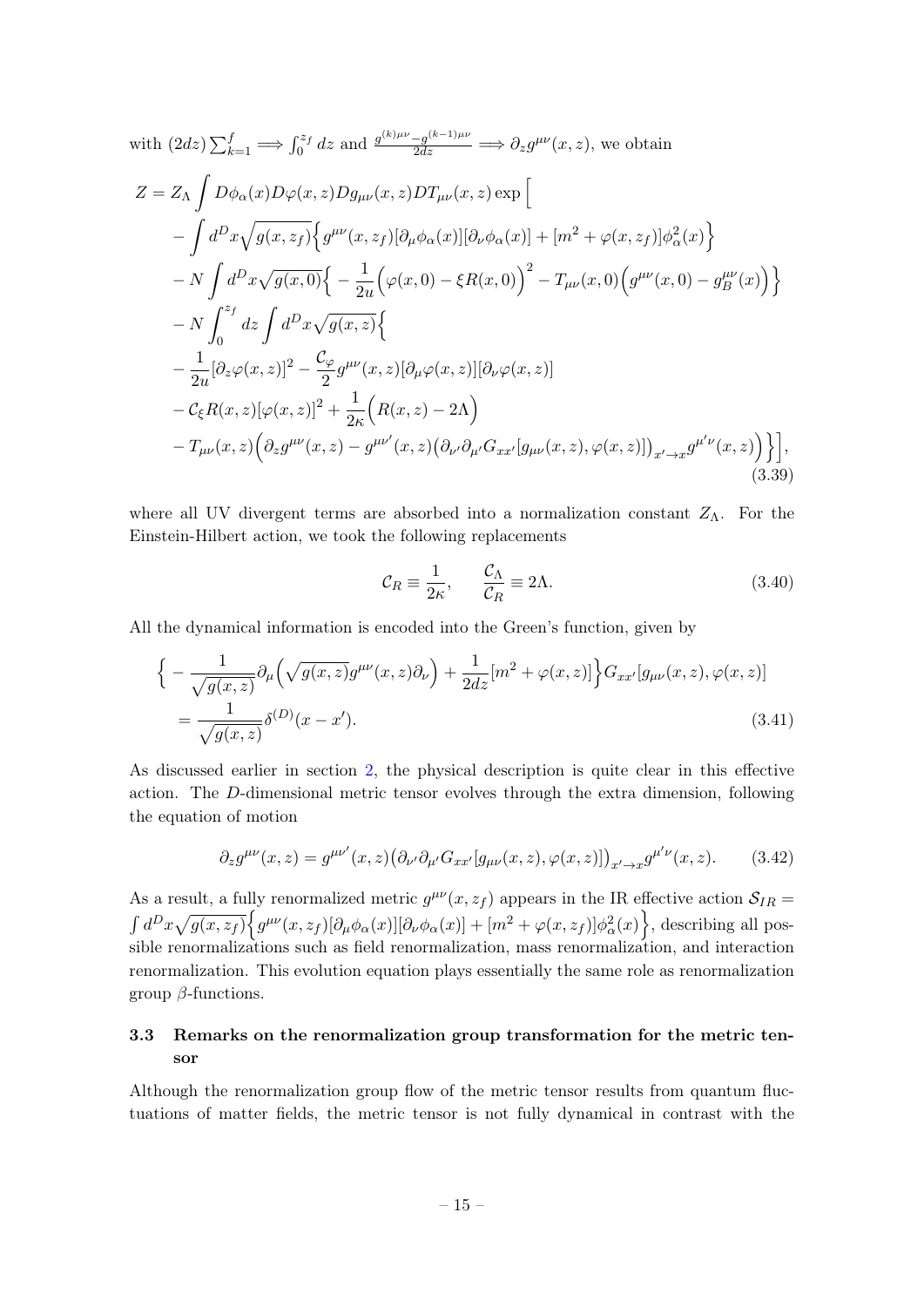holographic duality conjecture  $[2-8]$  $[2-8]$ . This should be contrasted with the order-parameter field which is promoted to be dynamical in the extra-dimensional space. We recall that the dynamics of the order-parameter field originates from effective self-interactions between matter fields. In this respect we introduce effective tensor-field interactions into the partition function as follows

$$
Z = \int D\phi_{\alpha} \exp\left[-\int d^{D}x \sqrt{g_{B}} \Big\{g_{B}^{\mu\nu}(\partial_{\mu}\phi_{\alpha})(\partial_{\nu}\phi_{\alpha}) + m^{2}\phi_{\alpha}^{2} + \xi R_{B}\phi_{\alpha}^{2}\right.+\frac{u}{2N}\phi_{\alpha}^{2}\phi_{\beta}^{2} + \frac{\lambda}{2N}[(\partial^{\mu}\phi_{\alpha})(\partial^{\nu}\phi_{\alpha})][( \partial_{\mu}\phi_{\beta})(\partial_{\nu}\phi_{\beta})]\Big\}.
$$
 (3.43)

It is natural to expect that the effective interaction term  $\frac{\lambda}{2N}[(\partial^{\mu}\phi_{\alpha})(\partial^{\nu}\phi_{\alpha})] [(\partial_{\mu}\phi_{\beta})(\partial_{\nu}\phi_{\beta})]$ is irrelevant in the renormalization group sense as long as the coupling constant  $\lambda$  remains to be below a critical value. However, we point out that these tensor-type quantum fluctuations promote the emergent metric tensor to be fully dynamical [\[41\]](#page-50-2). Although one can take into account an effective interaction term of the exact energy-momentum tensor in the effective Lagrangian, the above introduction of the effective interaction term is sufficient in discussing which approximation scheme has to be used for the metric renormalization-group transformation.

Performing the Hubbard-Stratonovich transformation for both effective interactions, we obtain

$$
Z = \int D\phi_{\alpha} D\varphi^{(0)} D g_{\mu\nu}^{(0)} D t_{\mu\nu}^{(0)} D g_{\mu\nu} \exp \left[ -\int d^D x \sqrt{g^{(0)}} \left\{ (g^{\mu\nu(0)} - i g^{\mu\nu}) (\partial_{\mu} \phi_{\alpha}) (\partial_{\nu} \phi_{\alpha}) \right. \right.+ (m^2 - i \varphi^{(0)}) \phi_{\alpha}^2 + \xi R^{(0)} \phi_{\alpha}^2 + \frac{N}{2u} \varphi^{(0)2} + \frac{N}{2\lambda} g^{\mu\nu} g_{\mu\nu} - N t_{\mu\nu}^{(0)} (g^{\mu\nu(0)} - g_B^{\mu\nu}) \right\}, \tag{3.44}
$$

where  $t_{\mu\nu}^{(0)}$  is a Lagrange multiplier field to impose the initial condition  $g^{\mu\nu(0)} = g_B^{\mu\nu}$  $\int_B^{\mu\nu}$ . Shifting the metric tensor in the following way

$$
g^{\mu\nu(0)} \Longrightarrow g^{\mu\nu(0)} + ig^{\mu\nu}, \tag{3.45}
$$

we obtain

$$
Z = \int D\phi_{\alpha}D\varphi^{(0)}Dg_{\mu\nu}^{(0)}Dt_{\mu\nu}^{(0)}Dg_{\mu\nu} \exp\Big[-\int d^{D}x \sqrt{\det[g_{\mu\nu}^{(0)} + ig_{\mu\nu}]} \Big\{g^{\mu\nu(0)}(\partial_{\mu}\phi_{\alpha})(\partial_{\nu}\phi_{\alpha}) + (m^{2} - i\varphi^{(0)})\phi_{\alpha}^{2} + \xi R[g_{\mu\nu}^{(0)} + ig_{\mu\nu}]\phi_{\alpha}^{2} + \frac{N}{2u}\varphi^{(0)2} + \frac{N}{2\lambda}g^{\mu\nu}g_{\mu\nu} - Nt_{\mu\nu}^{(0)}(g^{\mu\nu(0)} + ig^{\mu\nu} - g_{B}^{\mu\nu})\Big\}\Big].
$$
\n(3.46)

We now perform the path integral  $\int Dt^{(0)}_{\mu\nu} Dg_{\mu\nu}$ . The approximation that we have to use is to keep quantum fluctuations of the metric tensor up to the linear order. In other words, we neglect the  $ig_{\mu\nu}$  contribution in both the determinant and Ricci scalar. As a result, we obtain

$$
Z \approx \int D\phi_{\alpha}D\varphi^{(0)}Dg_{\mu\nu}^{(0)} \exp\left[-\int d^Dx \sqrt{g^{(0)}} \left\{g^{\mu\nu(0)}(\partial_{\mu}\phi_{\alpha})(\partial_{\nu}\phi_{\alpha}) + (m^2 - i\varphi^{(0)})\phi_{\alpha}^2 + \xi R^{(0)}\phi_{\alpha}^2\right.\right.+ \frac{N}{2u}\varphi^{(0)2} - \frac{N}{2\lambda}(g^{\mu\nu(0)} - g_B^{\mu\nu})(g_{\mu\nu}^{(0)} - g_{B\mu\nu})\right\}].
$$
 (3.47)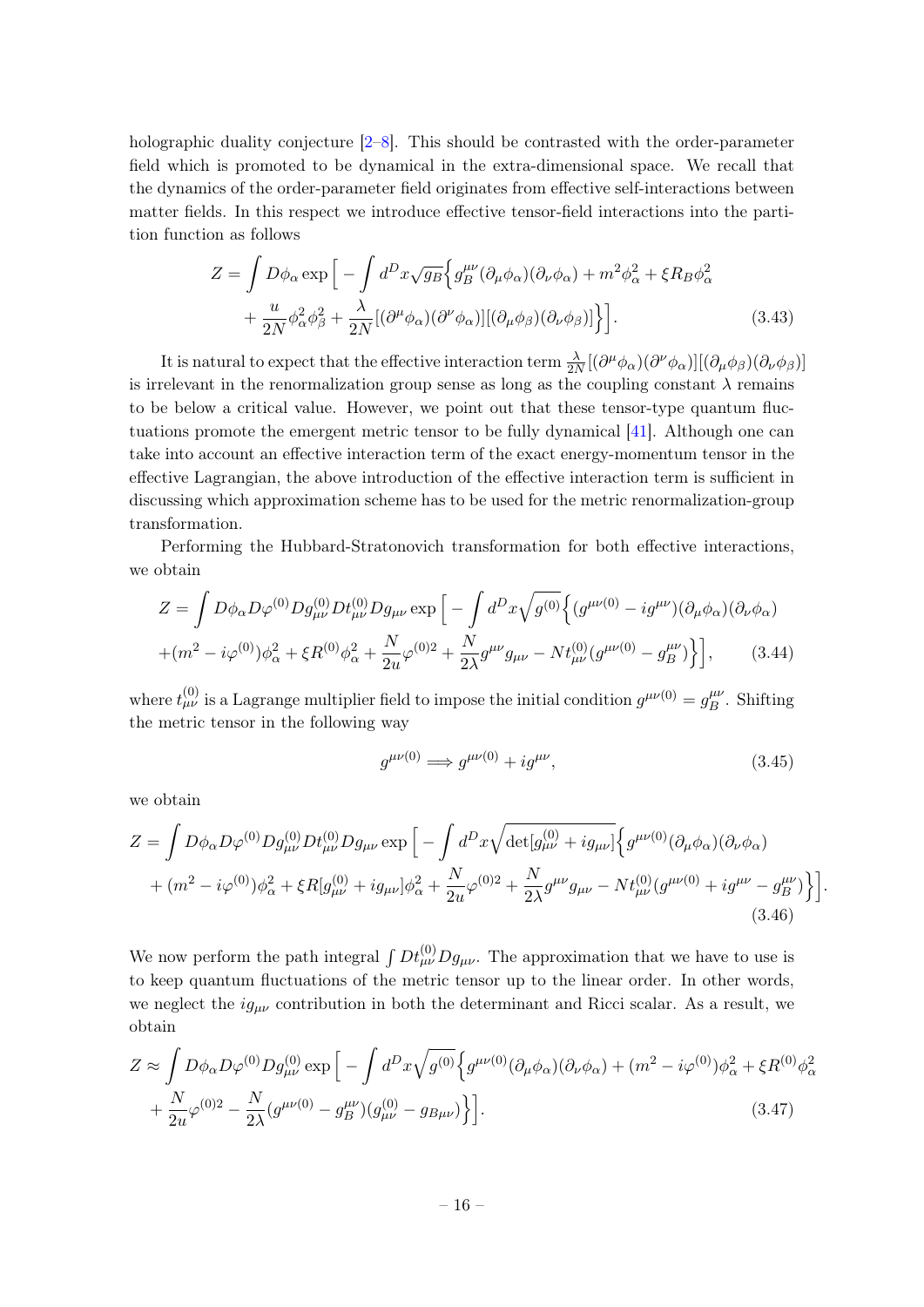To perform the renormalization group transformation for the metric tensor, we introduce an auxiliary field in the following way

$$
Z = \int D\phi_{\alpha} D\varphi^{(0)} D\varphi^{(1)} Dg_{\mu\nu}^{(0)} DG_{\mu\nu}^{(0)}
$$
  
\n
$$
\exp \left[ -\int d^{D}x \sqrt{i^{-1} \det[g_{\mu\nu}^{(0)} + g_{B\mu\nu}]} \left\{ i[g^{\mu\nu(0)} + g_{B}^{\mu\nu}] (\partial_{\mu}\phi_{\alpha})(\partial_{\nu}\phi_{\alpha}) + (m^{2} - ie^{-\beta^{(0)}} dz_{\varphi}(1))\phi_{\alpha}^{2} \right. \\ \left. + \frac{N}{2u} \left( \varphi^{(0)} - ie^{-\beta^{(0)}} dz \xi R[i(g_{\mu\nu}^{(0)} + g_{B\mu\nu})] \right)^{2} + \frac{N}{2u} \frac{1}{e^{2\beta^{(0)}} dz - 1} (\varphi^{(1)} - \varphi^{(0)})^{2} \right. \\ \left. + \frac{N}{2\lambda} g^{\mu\nu(0)} g_{\mu\nu}^{(0)} + \frac{N}{2\lambda_{G}} G^{\mu\nu(0)} G_{\mu\nu}^{(0)} \right], \tag{3.48}
$$

where the renormalization group transformation for the order-parameter field has been performed and  $g^{\mu\nu(0)} \Longrightarrow i(g^{\mu\nu(0)} + g^{\mu\nu}(0))$  $\binom{\mu\nu}{B}$  has been taken. Separating slow and fast degrees of freedom in the metric tensor as

$$
g^{\mu\nu(0)} \Longrightarrow g^{\mu\nu(0)} + \mathcal{G}^{\mu\nu(0)}, \qquad G^{\mu\nu(0)} \Longrightarrow c_g^{(0)} g^{\mu\nu(0)} + c_G^{(0)} \mathcal{G}^{\mu\nu(0)}, \tag{3.49}
$$

where both coefficients are given by

$$
c_g^{(0)} = \frac{\lambda^{-1}}{\mu^{(0)}\lambda_G^{-1/2}}, \qquad c_G^{(0)} = -\frac{\mu^{(0)}}{\lambda_G^{-1/2}}, \qquad \mu^{(0)} = \frac{\lambda^{-1/2}}{\sqrt{e^{2\delta^{(0)}dz} - 1}},
$$
(3.50)

and rescaling both degrees of freedom as

$$
g^{\mu\nu(0)} \Longrightarrow e^{-\delta^{(0)}dz} g^{\mu\nu(0)}, \qquad \mathcal{G}^{\mu\nu(0)} \Longrightarrow e^{-\delta^{(0)}dz} \mathcal{G}^{\mu\nu(0)}, \tag{3.51}
$$

where  $\delta^{(0)}$  is the local speed of coarse graining, we have

$$
Z = \int D\phi_{\alpha}D\varphi^{(0)}D\varphi^{(1)}Dg_{\mu\nu}^{(0)}D\mathcal{G}_{\mu\nu}^{(0)} \exp\left[-\int d^{D}x\sqrt{i^{-1}\text{det}[e^{\delta^{(0)}dz}(g_{\mu\nu}^{(0)} + e^{-\delta^{(0)}dz}g_{B\mu\nu} + \mathcal{G}_{\mu\nu}^{(0)})]\right]
$$
  
\n
$$
\left\{ie^{-\delta^{(0)}dz}(g^{\mu\nu(0)} + e^{\delta^{(0)}dz}g_{B}^{\mu\nu} + \mathcal{G}^{\mu\nu(0)})(\partial_{\mu}\phi_{\alpha})(\partial_{\nu}\phi_{\alpha}) + (m^{2} - ie^{-\beta^{(0)}dz}\varphi^{(1)})\phi_{\alpha}^{2}\right.
$$
  
\n
$$
+\frac{N}{2u}\left(\varphi^{(0)} - ie^{-\beta^{(0)}dz}\xi R[ie^{\delta^{(0)}dz}(g_{\mu\nu}^{(0)} + e^{-\delta^{(0)}dz}g_{B\mu\nu} + \mathcal{G}_{\mu\nu}^{(0)})]\right)^{2} + \frac{N}{2u}\frac{1}{e^{2\beta^{(0)}dz} - 1}(\varphi^{(1)} - \varphi^{(0)})^{2}
$$
  
\n
$$
+\frac{N}{2\lambda}g^{\mu\nu(0)}g_{\mu\nu}^{(0)} + \frac{N}{2\lambda}\frac{1}{e^{2\delta^{(0)}dz} - 1}\mathcal{G}^{\mu\nu(0)}\mathcal{G}_{\mu\nu}^{(0)}\right].
$$
\n(3.52)

To perform the renormalization group transformation for the metric tensor, we consider the linear approximation again for the  $\mathcal{G}^{(0)}_{\mu\nu}$  path integral, where the  $\mathcal{G}^{(0)}_{\mu\nu}$  contribution in both the determinant and the Ricci scalar is neglected. As a result, we obtain

$$
Z = \int D\phi_{\alpha}D\varphi^{(0)}D\varphi^{(1)}Dg_{\mu\nu}^{(0)} \exp\left[-\int d^{D}x \sqrt{e^{\delta^{(0)}dz}g^{(0)}} \left\{e^{-\delta^{(0)}dz}g^{\mu\nu(0)}(\partial_{\mu}\phi_{\alpha})(\partial_{\nu}\phi_{\alpha})\right.\right.\n+(m^2 - ie^{-\beta^{(0)}dz}\varphi^{(1)})\phi_{\alpha}^2 + \frac{N}{2u}\left(\varphi^{(0)} - ie^{-\beta^{(0)}dz}\xi R^{(0)}\right)^2 + \frac{N}{2u}\frac{1}{e^{2\beta^{(0)}dz} - 1}(\varphi^{(1)} - \varphi^{(0)})^2\n-\frac{N}{2\lambda}(g^{\mu\nu(0)} - e^{\delta^{(0)}dz}g_{\mu\nu}^{(\mu)})(g_{\mu\nu}^{(0)} - e^{-\delta^{(0)}dz}g_{B\mu\nu}) + \frac{\lambda}{2N}[1 - e^{-2\delta^{(0)}dz}](\partial^{\mu}\phi_{\alpha})(\partial^{\nu}\phi_{\alpha})(\partial_{\mu}\phi_{\beta})(\partial_{\nu}\phi_{\beta})\bigg\}](3.53)
$$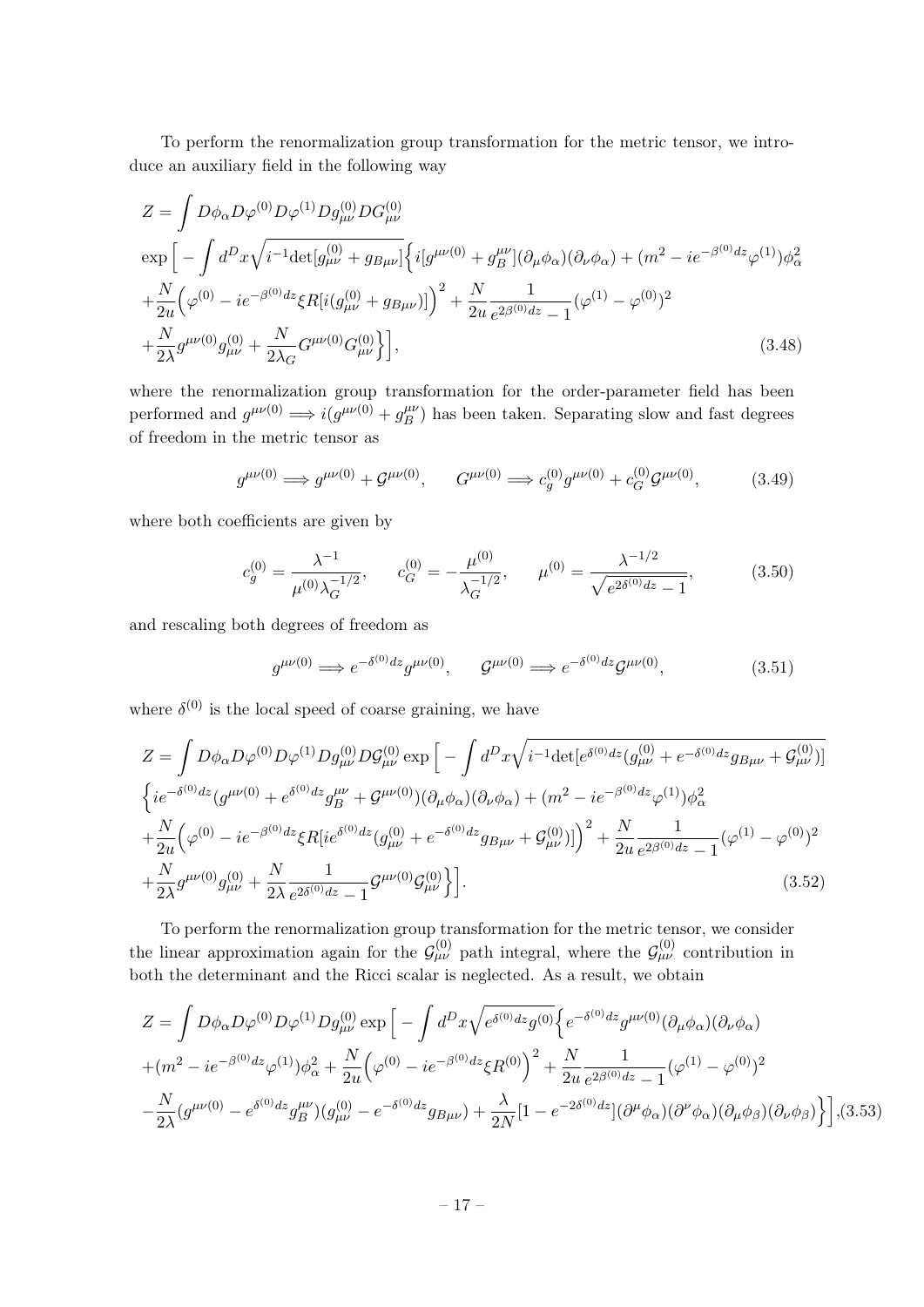where an effective interaction term  $\frac{\lambda}{2N} [1 - e^{-2\delta^{(0)}dz}](\partial^{\mu} \phi_{\alpha})(\partial^{\nu} \phi_{\alpha})(\partial_{\mu} \phi_{\beta})(\partial_{\nu} \phi_{\beta})$  has been generated. Performing the Hubbard-Stratonovich transformation for the newly generated effective interaction term and updating the metric tensor in the boundary action, we obtain

$$
Z = \int D\phi_{\alpha}D\varphi^{(0)}D\varphi^{(1)}Dg_{\mu\nu}^{(0)}D\tilde{g}_{\mu\nu}^{(0)} \exp\left[-\int d^{D}x \sqrt{e^{\delta^{(0)}dz}\tilde{g}^{(0)}} \left\{e^{-\delta^{(0)}dz}\tilde{g}^{\mu\nu(0)}(\partial_{\mu}\phi_{\alpha})(\partial_{\nu}\phi_{\alpha})\right.\right.\n+(m^2 - ie^{-\beta^{(0)}dz}\varphi^{(1)})\phi_{\alpha}^2 + \frac{N}{2u}\frac{1}{e^{2\beta^{(0)}dz} - 1}(\varphi^{(1)} - \varphi^{(0)})^2\n-\frac{N}{2\lambda}\frac{1}{e^{2\delta^{(0)}dz} - 1}(\tilde{g}^{\mu\nu(0)} - g^{\mu\nu(0)})(\tilde{g}^{(0)}_{\mu\nu} - g^{(0)}_{\mu\nu})\right\} - \int d^{D}x\sqrt{e^{\delta^{(0)}dz}g^{(0)}}\left\{\frac{N}{2u}\left(\varphi^{(0)} - ie^{-\beta^{(0)}dz}\xi R^{(0)}\right)^2\n-\frac{N}{2\lambda}(g^{\mu\nu(0)} - e^{\delta^{(0)}dz}g_{\mu\nu}^{\mu\nu})(g^{(0)}_{\mu\nu} - e^{-\delta^{(0)}dz}g_{B\mu\nu})\right\},
$$
\n(3.54)

where  $\tilde{g}^{\mu\nu(0)}$  is an updated metric tensor.

Finally, we perform the renormalization group transformation for the matter sector as discussed in the previous section. Taking the locality approximation for the Green's function and keeping all terms up to the linear order in  $dz$ , we find

$$
Z = \int D\phi_{\alpha}D\varphi^{(0)}D\varphi^{(1)}Dg_{\mu\nu}^{(0)}D\tilde{g}_{\mu\nu}^{(0)}
$$
  
\n
$$
\exp\Big[-\int d^{D}x\sqrt{\tilde{g}^{(0)}}\Big\{\Big(\tilde{g}^{\mu\nu(0)} - \tilde{g}^{\mu\delta(0)}(\partial_{\delta}\partial_{\delta'}G_{xx'}^{(0)})_{x'\to x}\tilde{g}^{\delta'\nu(0)}\Big)(\partial_{\mu}\phi_{\alpha})(\partial_{\nu}\phi_{\alpha}) + (m^{2} - i\varphi^{(1)})\phi_{\alpha}^{2}
$$
  
\n
$$
+2\beta^{(0)}dz\frac{N}{2u}\Big(\frac{\varphi^{(1)} - \varphi^{(0)}}{2\beta^{(0)}dz}\Big)^{2} - 2\delta^{(0)}dz\frac{N}{2\lambda}\Big(\frac{\tilde{g}^{\mu\nu(0)} - g^{\mu\nu(0)}}{2\delta^{(0)}dz}\Big)\Big(\frac{\tilde{g}^{(0)}_{\mu\nu} - g^{(0)}_{\mu\nu}}{2\delta^{(0)}dz}\Big)
$$
  
\n
$$
+2\alpha^{(0)}dzN\Big(-\mathcal{C}_{\Lambda} + \mathcal{C}_{R}\tilde{R}^{(0)} + \frac{\mathcal{C}_{\varphi}}{2}\tilde{g}^{\mu\nu(0)}(\partial_{\mu}\varphi^{(1)})(\partial_{\nu}\varphi^{(1)}) + \mathcal{C}_{\xi}\tilde{R}^{(0)}\varphi^{(1)2}\Big)\Big\}
$$
  
\n
$$
- \int d^{D}x\sqrt{g^{(0)}}\Big\{\frac{N}{2u}\Big(\varphi^{(0)} - i\xi R^{(0)}\Big)^{2} - \frac{N}{2\lambda}(g^{\mu\nu(0)} - g^{\mu\nu}_{B})(g^{(0)}_{\mu\nu} - g_{B\mu\nu})\Big\}\Big].
$$
 (3.55)

Upgrading the metric tensor  $\tilde{g}^{(0)}_{\mu\nu}$  to make the kinetic-energy term be invariant, we rewrite the above expression as follows

$$
Z = \int D\phi_{\alpha}D\varphi^{(0)}D\varphi^{(1)}Dg_{\mu\nu}^{(0)}Dg_{\mu\nu}^{(1)}
$$
  
\n
$$
\exp\Big[-\int d^{D}x\sqrt{g^{(1)}}\Big\{g^{\mu\nu(1)}(\partial_{\mu}\phi_{\alpha})(\partial_{\nu}\phi_{\alpha}) + (m^{2} - i\varphi^{(1)})\phi_{\alpha}^{2} + 2\beta^{(0)}dz\frac{N}{2u}\Big(\frac{\varphi^{(1)} - \varphi^{(0)}}{2\beta^{(0)}dz}\Big)^{2}
$$
  
\n
$$
-2\delta^{(0)}dz\frac{N}{2\lambda}\Big(\frac{g^{\mu\nu(1)} - g^{\mu\nu(0)}}{2\delta^{(0)}dz} - g^{\mu\delta(0)}(\partial_{\delta}\partial_{\delta'}G_{xx'}^{(0)})_{x'\to x}g^{\delta'\nu(0)}\Big)\Big(\frac{g_{\mu\nu}^{(1)} - g_{\mu\nu}^{(0)}}{2\delta^{(0)}dz} - g_{\mu\delta}^{(0)}(\partial^{\delta}\partial^{\delta'}G_{xx'}^{(0)})_{x'\to x}g_{\delta'\nu}^{(0)}\Big)
$$
  
\n
$$
+2\alpha^{(0)}dzN\Big(-C_{\Lambda} + C_{R}R^{(1)} + \frac{C_{\varphi}}{2}g^{\mu\nu(1)}(\partial_{\mu}\varphi^{(1)})(\partial_{\nu}\varphi^{(1)}) + C_{\xi}R^{(1)}\varphi^{(1)2}\Big)\Big\}
$$
  
\n
$$
- \int d^{D}x\sqrt{g^{(0)}}\Big\{\frac{N}{2u}\Big(\varphi^{(0)} - i\xi R^{(0)}\Big)^{2} - \frac{N}{2\lambda}(g^{\mu\nu(0)} - g_{B}^{\mu\nu})(g_{\mu\nu}^{(0)} - g_{B\mu\nu}^{(0)})\Big\} \Big].
$$
 (3.56)

Repeating all these renormalization group transformations within the recursion frame-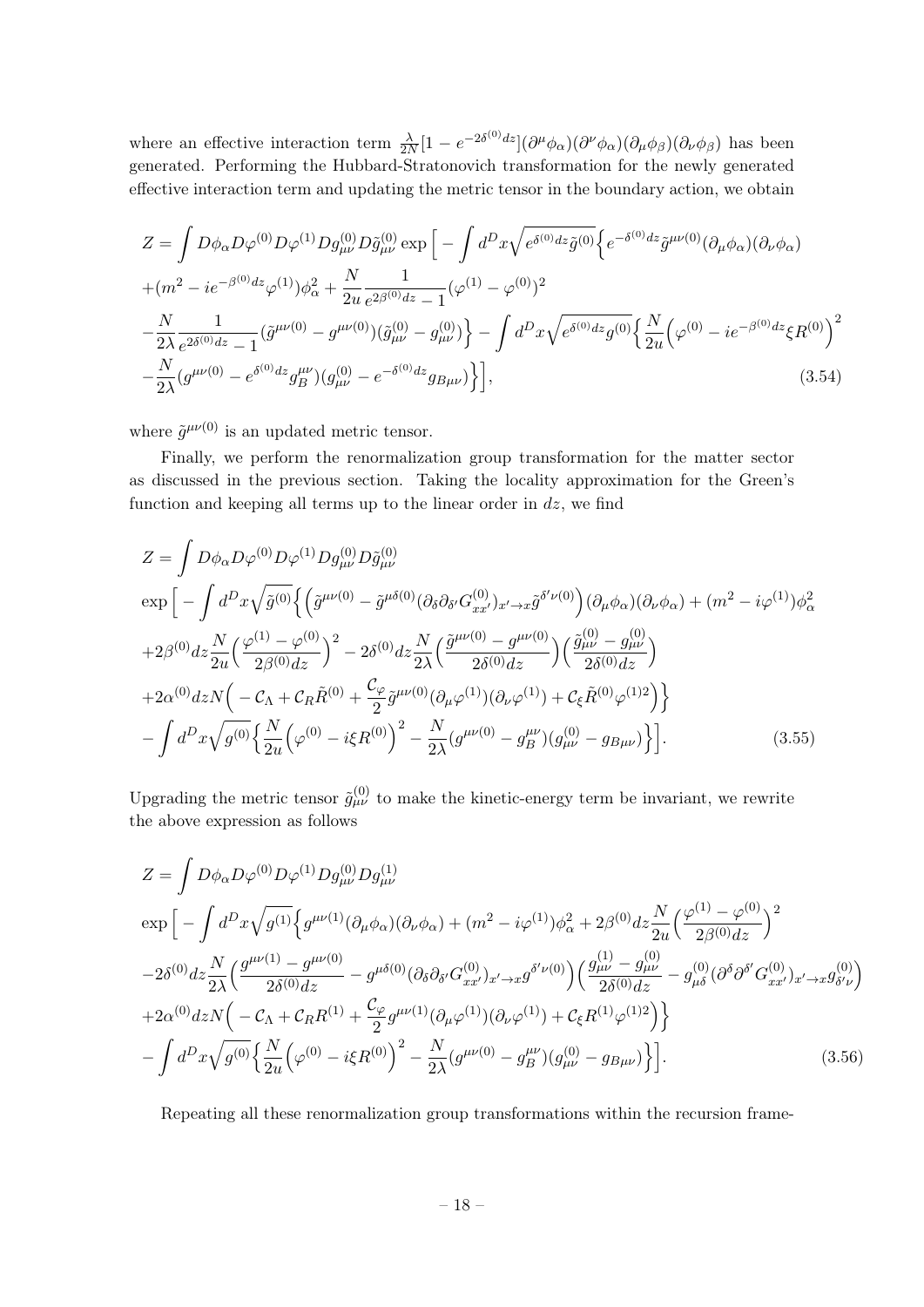work and rewriting the recursive expression in the continuous variable  $z$ , we obtain

$$
Z = Z_{\Lambda} \int D\phi_{\alpha}(x)D\varphi(x,z)Dg_{\mu\nu}(x,z) \exp \Big[
$$
  
\n
$$
- \int d^{D}x \sqrt{g(x,z_{f})} \Big\{ g^{\mu\nu}(x,z_{f}) [\partial_{\mu}\phi_{\alpha}(x)][\partial_{\nu}\phi_{\alpha}(x)] + [m^{2} + \varphi(x,z_{f})] \phi_{\alpha}^{2}(x) \Big\}
$$
  
\n
$$
- N \int d^{D}x \sqrt{g(x,0)} \Big\{ - \frac{1}{2u} (\varphi(x,0) - \xi R(x,0))^{2} - \frac{1}{2\lambda} (\varphi^{\mu\nu}(x,0) - g^{\mu\nu}_{B}(x))^{2} \Big\}
$$
  
\n
$$
- N \int_{0}^{z_{f}} dz \int d^{D}x \sqrt{g(x,z)} \Big\{
$$
  
\n
$$
- \frac{1}{2u} [\partial_{z}\varphi(x,z)]^{2} - \frac{\mathcal{C}_{\varphi}}{2} g^{\mu\nu}(x,z) [\partial_{\mu}\varphi(x,z)][\partial_{\nu}\varphi(x,z)] - \mathcal{C}_{\xi}R(x,z)[\varphi(x,z)]^{2}
$$
  
\n
$$
- \frac{1}{2\lambda} (\partial_{z}g^{\mu\nu}(x,z) - g^{\mu\nu'}(x,z) (\partial_{\nu'}\partial_{\mu'}G_{xx'}[g_{\mu\nu}(x,z),\varphi(x,z)])_{x'\to x} g^{\mu'\nu}(x,z))^{2}
$$
  
\n
$$
+ \frac{1}{2\kappa} (R(x,z) - 2\Lambda) \Big\} \Big].
$$
  
\n(3.57)

<span id="page-19-0"></span>Here, the second derivative with respect to  $z$  coordinatizing the extra dimension arises in the metric evolution, resulting from essentially the same procedure as that in the orderparameter evolution  $[\partial_z\varphi(x,z)]^2$ , where the linear approximation for the metric tensor has been used. It is interesting to notice that the linear approximation for quantum fluctuations of the metric tensor gives rise to the highly nonlinear renormalization group flow, shown in Eq. [\(3.57\)](#page-19-0), where the metric-tensor renormalization is intertwined with the renormalization of the order-parameter field through the Green's function of the matter field. In this case renormalization group  $\beta$ -functions are given by IR boundary conditions, where the linear derivative in z appears from the bulk effective action by the technique of integration-byparts. In the next section we demonstrate that the evolution equations of the metric tensor along the extra dimensional space are nothing but the renormalization group  $\beta$ -functions.

Before going further, we point out that this holographic dual effective field theory is not covariant but a gauge-fixed version. In other words, the metric-tensor components involved with the extra dimension are gauge-fixed as follows:  $q_{DD}(x, z) = 1$  and  $q_{\mu D}(x, z) = 0$  with  $\mu = 0, \ldots, D-1$ . It turns out that the gauge choice of  $\alpha^{(k)} = 1$  gives rise to  $g_{DD}(x, z) = 1$ . On the other hand, the gauge freedom in  $g_{\mu D}(x, z) = 0$  results from the invariance of the partition function with respect to D-dimensional diffeomorphism after the renormalization group transformation with  $dz$  [\[31–](#page-49-1)[33\]](#page-49-2). While we do not delve into this issue here, a fully covariant formulation has been constructed in the absence of dual scalar fields, where the Ddimensional Einstein-Hilbert action is uplifted into the  $(D+1)$ -dimensional Einstein-Hilbert one via recursive renormalization group transformations [\[31–](#page-49-1)[33\]](#page-49-2).

We also point out that the order of the renormalization group transformations for the dual and original boson fields is immaterial. We recall that the  $dz \rightarrow 0$  limit with  $z_f \equiv dz \sum_{k=1}^f = f dz$  controls our recursive renormalization group transformations. The order of the renormalization group transformations does not matter in this controllable limit.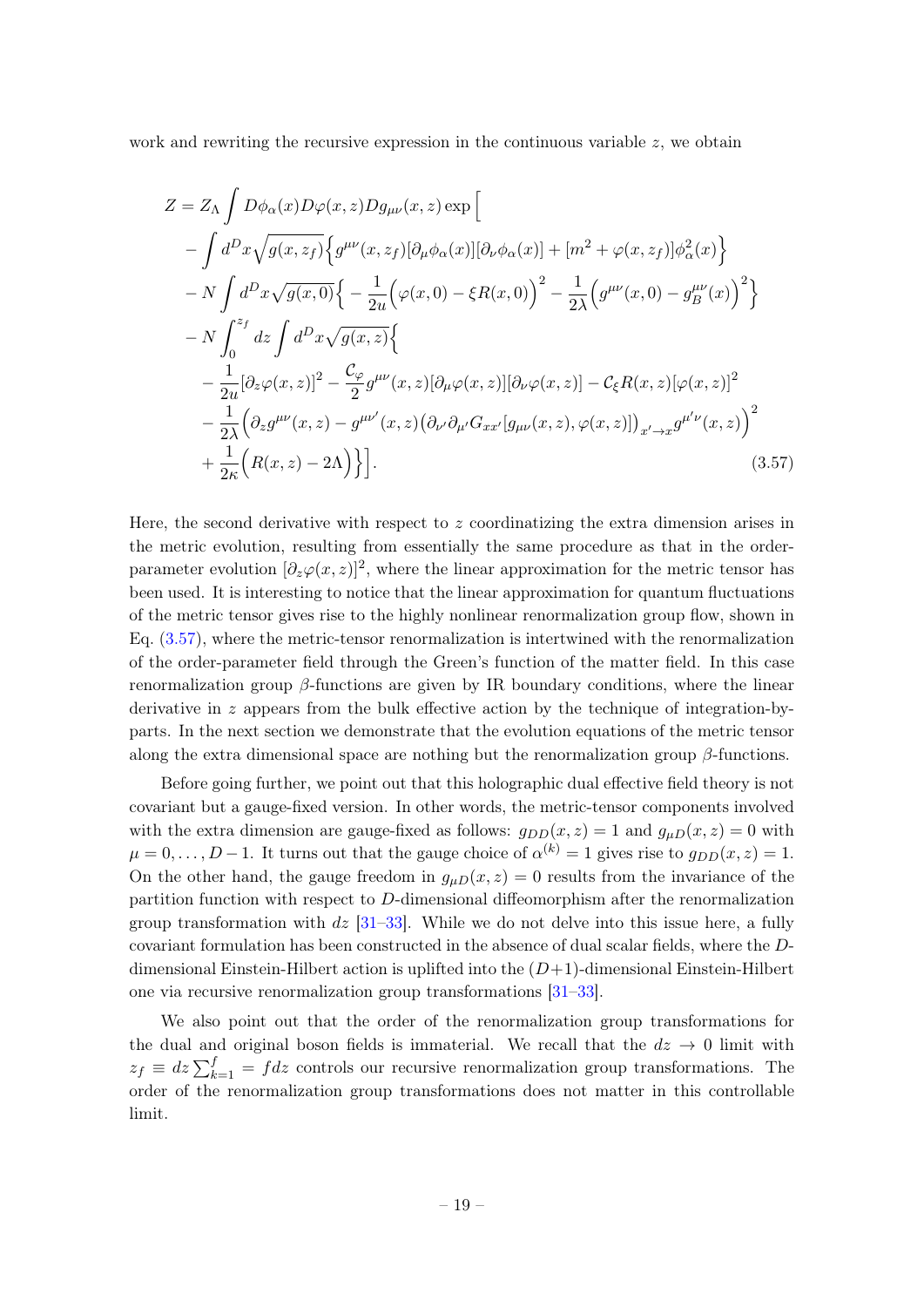# <span id="page-20-0"></span>4 Physical interpretation of the emergent dynamical metric tensor: From renormalization group equations of coupling parameters to the evolution equation of the metric tensor

In this section we demonstrate explicitly that renormalization group  $\beta$ -functions in the quantum field theory are nothing but IR boundary conditions in the large N limit of the holographic dual field theory. We do so by comparing our holographic theory and yet another real space renormalization group transformation (the Kadanoff block-spin transformation). For simplicity in the presentation, we switch off the self-interactions and consider a one-dimensional lattice field theory, given by

$$
Z = \int D\Phi_i \exp\Big[-\int_0^\beta d\tau \sum_{i=1}^M \Big\{ (\partial_\tau \Phi_i)^2 - t(\Phi_i \Phi_{i+1} + \Phi_{i+1} \Phi_i) + m^2 \Phi_i^2 \Big\} \Big].
$$
 (4.1)

Here,  $\Phi_i$  is a real scalar field at site *i*. t is a hopping integral and m is a mass parameter. In the case of one dimensional lattice, it is straightforward to perform the Kadanoff block-spin transformation [\[71\]](#page-51-0). Integrating out all dynamical fields at even lattice sites, we obtain an effective field theory for odd-site scalar fields with renormalized hopping and mass parameters. Implementing this renormalization group transformation in a recursive way [\[48\]](#page-50-9), we obtain the following expression of the partition function

$$
Z = \int D\Phi(i,\tau)Dt(z)Dm^{2}(z)
$$
  
\n
$$
\times \delta(t(0) - t)\delta(m^{2}(0) - m^{2})\delta(\partial_{z}m^{2}(z) + \frac{[t(z)]^{2}}{am^{2}(z)})\delta(\partial_{z}t(z) + \frac{1}{a}t(z) - \frac{[t(z)]^{2}}{2am^{2}(z)})
$$
  
\n
$$
\times \exp\left[-\int_{0}^{\beta}d\tau\sum_{i=1}^{M}\left\{(\partial_{\tau}\Phi(i,\tau))^{2} + m^{2}(z_{f})[\Phi(i,\tau)]^{2}\right\}
$$
  
\n
$$
-t(z_{f})\left(\Phi(i,\tau)\Phi(i+1,\tau) + \Phi(i+1,\tau)\Phi(i,\tau)\right)\right\} - \frac{M}{4a}\int_{0}^{z_{f}}dz\sum_{i\omega_{n}}\ln(\omega_{n}^{2} + m^{2}(z))\left[(4.2)\right]
$$
  
\n(4.2)

<span id="page-20-1"></span>Here,  $a$  is a scale for the renormalization group transformation, defined in Eqs.  $(A.8)$  and  $(A.9)$ , which corresponds to dz in the previous section. All details are shown in appendix [A,](#page-36-0) where recursive Kadanoff block-spin transformations have been performed in the presence of self-interactions. We point out that both the hopping and mass parameters are renormalized to appear in the IR boundary action. In this respect two  $\delta$ -function constraints serve as renormalization group  $\beta$ -functions for the hopping and mass parameters, respectively.

To show the equivalence between the above renormalization group  $\beta$ −functions and the evolution equations for the metric-tensor fields, we recall the gravity formulation, given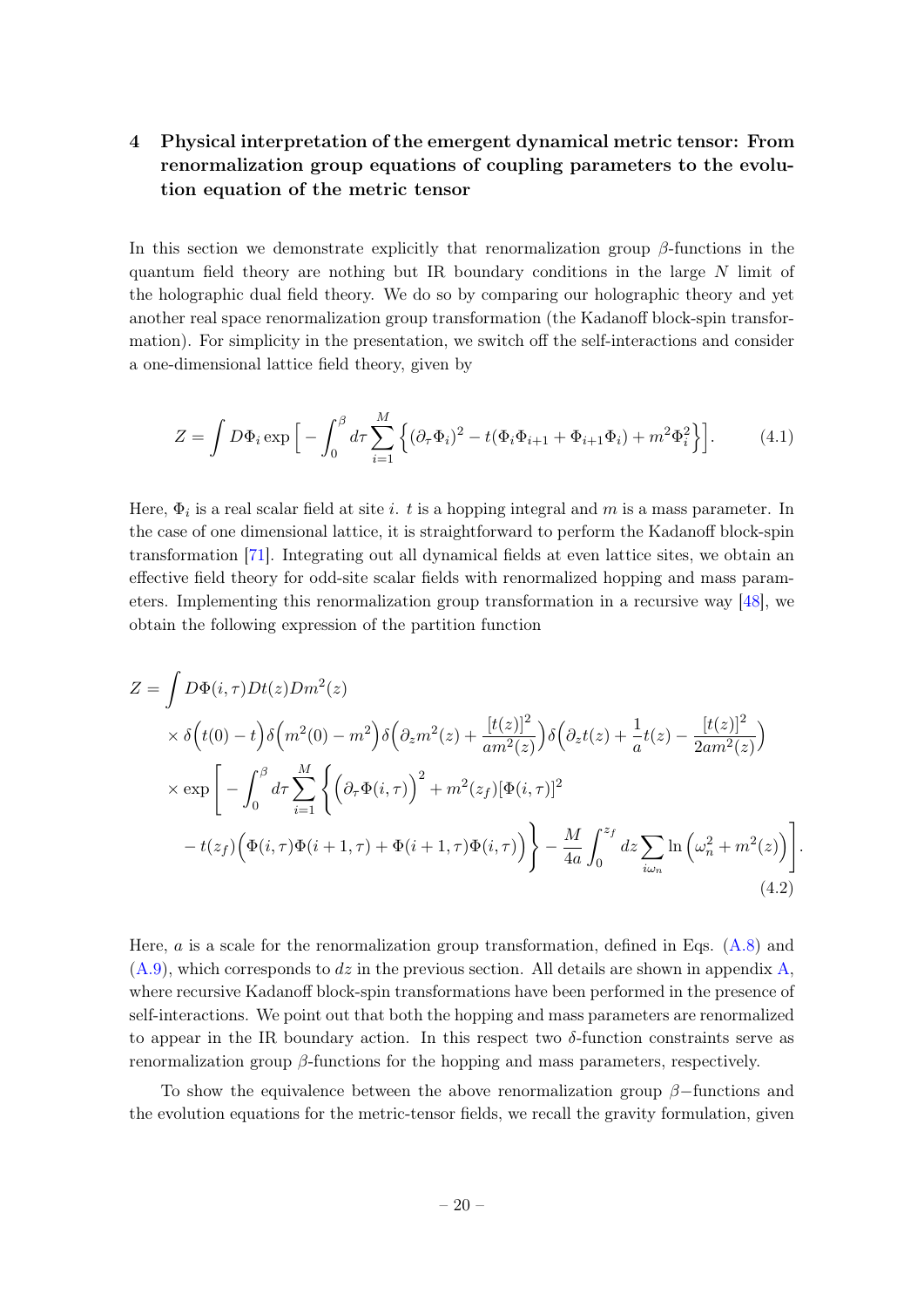by

$$
Z = \int D\phi_{\alpha}(x)Dg_{\mu\nu}(x,z)\delta\left(g^{\mu\nu}(x,0) - g_B^{\mu\nu}\right)
$$
  
 
$$
\times \delta\left(\partial_z g^{\mu\nu}(x,z) - g^{\mu\nu'}(x,z)\left(\partial_{\nu'}\partial_{\mu'}G_{xx'}[g_{\mu\nu}(x,z)]\right)_{x'\to x}g^{\mu'\nu}(x,z)\right)
$$
  
 
$$
\times \exp\left[-\int d^Dx\sqrt{g(x,z_f)}\Big\{g^{\mu\nu}(x,z_f)(\partial_{\mu}\phi_{\alpha}(x))(\partial_{\nu}\phi_{\alpha}(x)) + m^2\phi_{\alpha}^2(x)\Big\}
$$
  
 
$$
-\frac{N}{2\kappa}\int_0^{z_f}dz\int d^Dx\sqrt{g(x,z)}\Big(R(x,z)-2\Lambda\Big)\Big],
$$
 (4.3)

which results from the UV theory of

<span id="page-21-0"></span>
$$
Z = \int D\phi_{\alpha}(x) \exp\left[-\int d^D x \sqrt{g_B} \left\{ g_B^{\mu\nu} (\partial_{\mu}\phi_{\alpha})(\partial_{\nu}\phi_{\alpha}) + m^2 \phi_{\alpha}^2 \right\} \right]. \tag{4.4}
$$

Comparing each term between Eq.  $(4.2)$  and Eq.  $(4.3)$ , we observe the following correspondences,

$$
\sqrt{g(x, z_f)}m^2 = m^2(z_f) - 2t(z_f) \Longrightarrow \frac{1}{\sqrt{g(x, z_f)}} = \frac{m^2}{m^2(z_f) - 2t(z_f)}
$$
(4.5)

for the metric determinant,

$$
\sqrt{g(x, z_f)}g^{xx}(x, z_f) = t(z_f) \Longrightarrow g^{xx}(x, z_f) = \frac{m^2}{m^2(z_f) - 2t(z_f)}t(z_f)
$$
(4.6)

for the  $g^{xx}(x, z_f)$  component, and

$$
\sqrt{g(x, z_f)}g^{\tau\tau}(x, z_f) = 1 \Longrightarrow g^{\tau\tau}(x, z_f) = \frac{m^2}{m^2(z_f) - 2t(z_f)}
$$
(4.7)

for the  $g^{\tau\tau}(x, z_f)$  component. We recall the gauge choice

$$
g^{zz}(x,z) = 1.\tag{4.8}
$$

We also point out the correspondence in the Green's function, given by

$$
G[q_0, q_x; t(z), m(z)] = \frac{1}{q_0^2 + t(z)q_x^2 + \frac{m^2(z) - 2t(z)}{2dz}},
$$
\n(4.9)

where  $q_0$  and  $q_x$  are temporal and spatial components of the momentum, respectively. Introducing all these correspondences into the evolution equations for the metric tensors, given by

$$
\partial_z g^{\tau\tau}(z) = g^{\tau\tau}(z) \left\{ \int dq_0 dq_x \frac{q_0^2}{q_0^2 + t(z)q_x^2 + \frac{m^2(z) - 2t(z)}{2dz}} \right\} g^{\tau\tau}(z) \tag{4.10}
$$

and

$$
\partial_z g^{xx}(z) = g^{xx}(z) \left\{ \int dq_0 dq_x \frac{q_x^2}{q_0^2 + t(z)q_x^2 + \frac{m^2(z) - 2t(z)}{2dz}} \right\} g^{xx}(z),\tag{4.11}
$$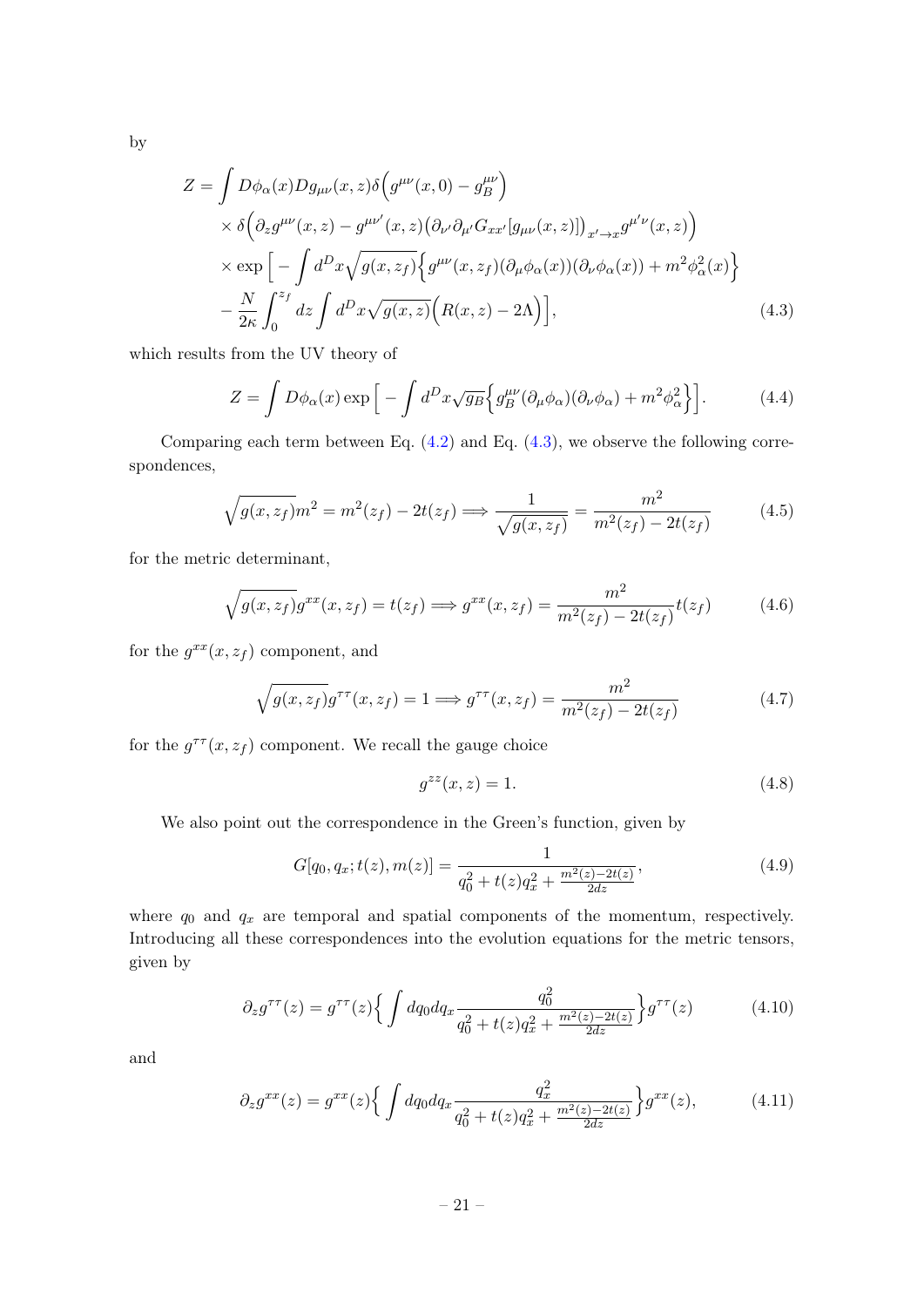we obtain the following equations for both mass and hopping parameters,

$$
\partial_z m^2(z) - 2\partial_z t(z) = -\pi \frac{m^2}{2dz} \Big( \int dq_0 \frac{q_0^2}{\sqrt{q_0^2 + 1}} \Big) \frac{m^2(z) - 2t(z)}{\sqrt{t(z)}}
$$
(4.12)

and

$$
m^{2}(z)\partial_{z}t(z) - t(z)\partial_{z}m^{2}(z) = \pi \frac{m^{2}}{2dz} \Big(\int dq_{x} \frac{q_{x}^{2}}{\sqrt{q_{x}^{2} + 1}}\Big) \sqrt{t(z)} [m^{2}(z) - 2t(z)]. \tag{4.13}
$$

These two coupled equations are reduced into

<span id="page-22-0"></span>
$$
\partial_z m^2(z) = -\pi \frac{m^2}{2dz} \Big( \int dq_0 \frac{q_0^2}{\sqrt{q_0^2 + 1}} \Big) \frac{m^2(z) - 2t(z)}{\sqrt{t(z)}}
$$
(4.14)

and

$$
\partial_z t(z) = 0. \tag{4.15}
$$

Redefining the mass parameter as

$$
M^{2}(z) \equiv m^{2}(z) + 2t(z), \tag{4.16}
$$

we rewrite Eq.  $(4.14)$  as

<span id="page-22-1"></span>
$$
\partial_z M^2(z) = -\pi \frac{m^2}{2dz\sqrt{t}} \Big( \int dq_0 \frac{q_0^2}{\sqrt{q_0^2 + 1}} \Big) M^2(z). \tag{4.17}
$$

To show the equivalence between this equation and the  $\beta$ -function of the mass parameter, we consider the following fixed point, given by

$$
\partial_z t(z) = -\frac{1}{a}t(z) + \frac{[t(z)]^2}{2am^2(z)} \Longrightarrow 0
$$
\n(4.18)

in the β-function of the hopping parameter. Then, the β-function of the mass parameter is

<span id="page-22-2"></span>
$$
\partial_z m^2(z) = -\frac{[t(z)]^2}{am^2(z)} \Longrightarrow -\frac{4}{a}m^2(z). \tag{4.19}
$$

Comparing Eq.  $(4.17)$  with Eq.  $(4.19)$ , we obtain the correspondence between the scale dz of the Polchinski real-space renormalization group transformation and the scale  $\alpha$  of the Kadanoff block-spin transformation as follows

$$
\frac{2dz}{a} = \pi \frac{m^2}{4\sqrt{t}} \Big( \int dq_0 \frac{q_0^2}{\sqrt{q_0^2 + 1}} \Big). \tag{4.20}
$$

This completes our demonstration that the evolution equations of the metric tensor are nothing but the renormalization-group  $\beta$ -functions of the coupling constants.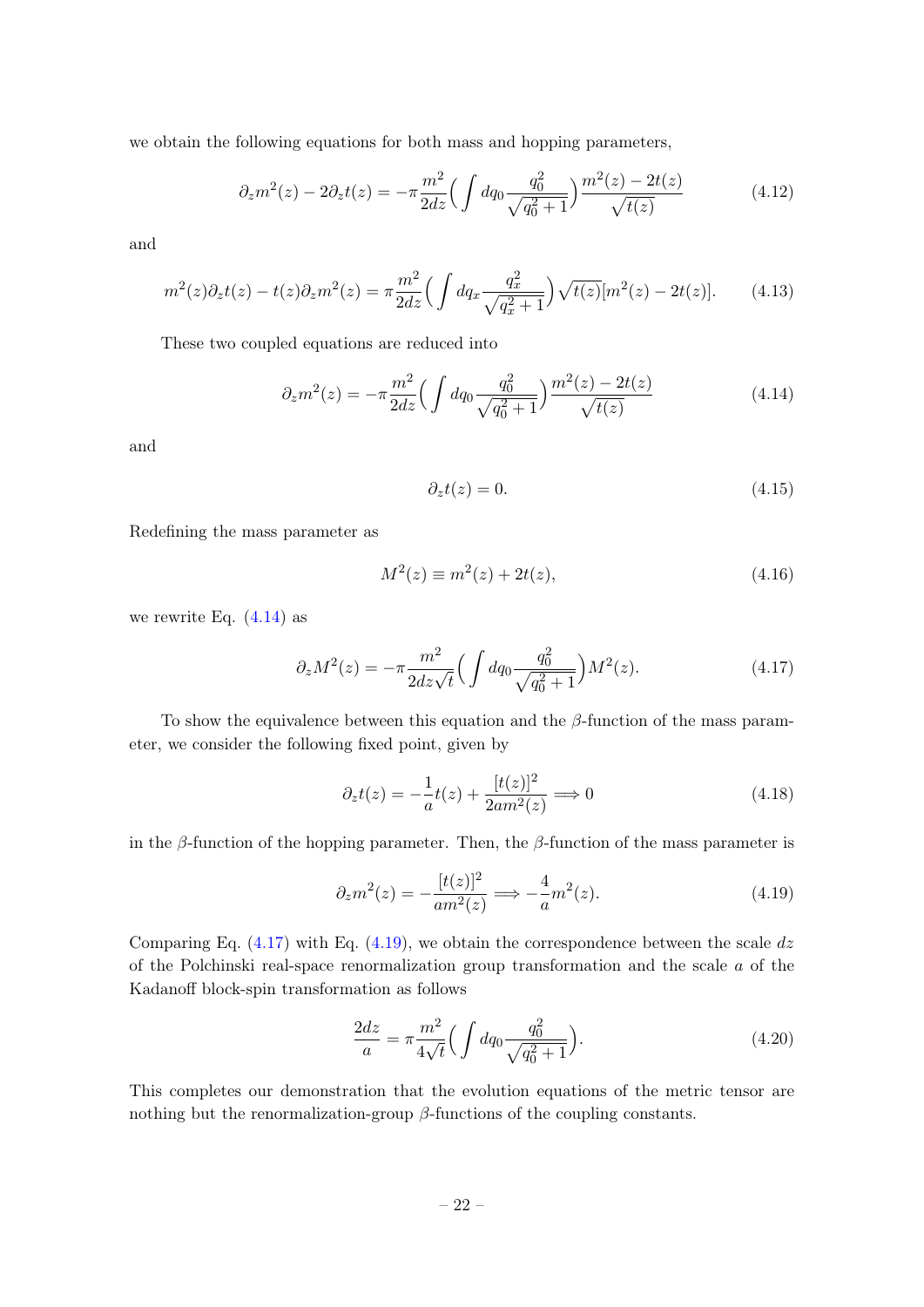#### <span id="page-23-0"></span>5 Evaluation of entanglement entropy based on the heat kernel method

#### <span id="page-23-1"></span>5.1 Entanglement entropy

As we have demonstrated that the quantum field theory is geometrized in the large N limit, we now ask how quantum entanglement in the quantum field theory is encoded into the classical geometry in the holographic dual reformulation. As discussed before, we address this issue by calculating the entanglement entropy.

Entanglement entropy is a subsystem von Neumann entropy  $\mathcal{S}_{EE} = -\text{tr}_{A}\rho_A \ln \rho_A$ , given by a reduced density matrix of the subsystem  $\rho_A = \text{tr}_B \rho_{A\cup B}$ , where  $\rho_{A\cup B}$  is the density matrix of a total system  $A\cup B$ . This von Neumann entropy can be obtained from the Renyi entropy  $S_{RE} = \frac{1}{1-n} \text{tr}_A \rho_A^n$  as follows [\[34](#page-49-3)[–39\]](#page-50-0)

$$
\mathcal{S}_{EE}(z_f) = \lim_{n \to 1} \frac{1}{1 - n} \text{tr}_A \rho_A^n = \lim_{n \to 1} \frac{\ln Z_n(z_f) - n \ln Z_1(z_f)}{1 - n}
$$
  
= -[\partial\_n \ln Z\_n(z\_f)]\_{n=1} + \ln Z\_1(z\_f). (5.1)

Here,  $Z_1(z_f)$  is the partition function of the emergent holographic dual description with an IR cutoff  $z_f$ , defined in the Riemann geometry without a conical singularity and given by the D-dimensional metric of  $ds^2 = dr^2 + r^2 d\theta^2 + \delta_{ij} dx_{\perp}^i dx_{\perp}^j$  with  $i \& j = 2, ..., D - 1$ . For simplicity, we do not consider the self-interactions in the channel of energy-momentum tensor-currents. Then, the partition function is given by

$$
Z_1(z_f) = \int D\phi_{\alpha}(x)D\varphi(x,z)Dg_{\mu\nu}(x,z)\delta\left(g^{\mu\nu}(x,0) - g^{\mu\nu}\right)
$$
  
\n
$$
\times \delta\left(\partial_z g^{\mu\nu}(x,z) - g^{\mu\nu'}(x,z)\left(\partial_{\nu'}\partial_{\mu'}G_{xx'}[g_{\mu\nu}(x,z),\varphi(x,z)]\right)_{x'\to x}g^{\mu'\nu}(x,z)\right)
$$
  
\n
$$
\times \exp\left[-\int d^Dx\sqrt{g(x,z_f)}\left\{g^{\mu\nu}(x,z_f)[\partial_{\mu}\phi_{\alpha}(x)][\partial_{\nu}\phi_{\alpha}(x)] + [m^2 - i\varphi(x,z_f)]\phi_{\alpha}^2(x)\right\}\right]
$$
  
\n
$$
-N\int d^Dx\sqrt{g(x,0)}\left\{\frac{1}{2u}\left(\varphi(x,0) - i\xi R(x,0)\right)^2\right\}
$$
  
\n
$$
-N\int_0^{z_f} dz \int d^Dx\sqrt{g(x,z)}\left\{\n+ \frac{1}{2u}[\partial_z\varphi(x,z)]^2 + \frac{\mathcal{C}_\varphi}{2}g^{\mu\nu}(x,z)[\partial_\mu\varphi(x,z)][\partial_\nu\varphi(x,z)] + \mathcal{C}_\xi R(x,z)[\varphi(x,z)]^2
$$
  
\n
$$
+ \frac{1}{2\kappa}\left(R(x,z) - 2\Lambda\right)\right\}].
$$
 (5.2)

On the other hand,  $Z_n(z_f)$  is the partition function of the emergent holographic dual description with an IR cutoff  $z_f$ , defined in the Riemann geometry with a conical singularity and given by the D-dimensional metric of  $ds^2 = dr^2 + n^2r^2d\theta^2 + \delta_{ij}dx^i_{\perp}dx^j_{\perp}$  with  $i \& j =$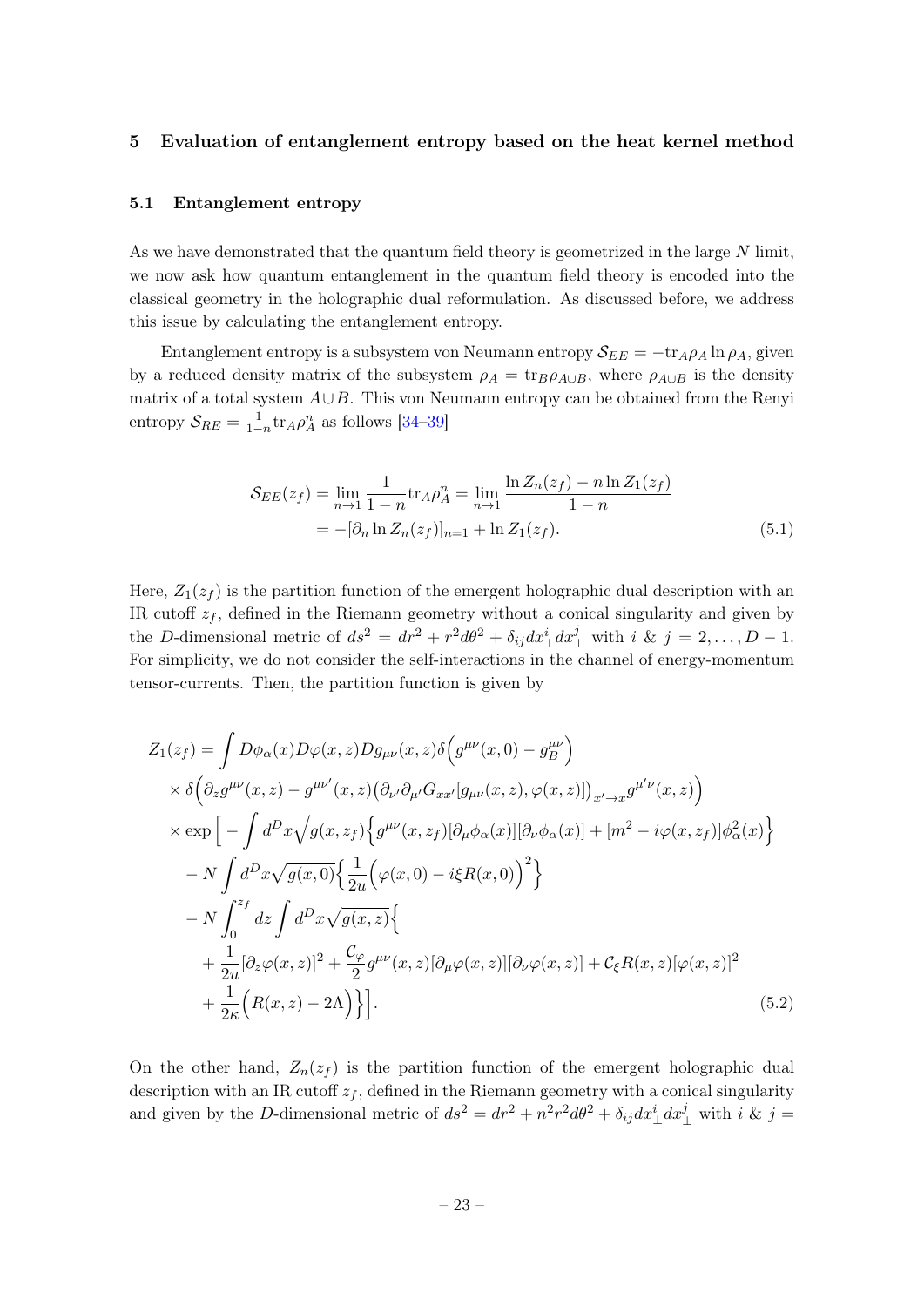$2, \ldots, D-1$  [\[47\]](#page-50-8). It is given by

$$
Z_n(z_f) = \int D\phi_{\alpha,n}(x)D\varphi_n(x,z)Dg_{\mu\nu,n}(x,z)\delta\left(g_n^{\mu\nu}(x,0) - g_{Bn}^{\mu\nu}\right)
$$
  
\n
$$
\times \delta\left(\partial_z g_n^{\mu\nu}(x,z) - g_n^{\mu\nu'}(x,z)\left(\partial_{\nu'}\partial_{\mu'}G_{xx'}[g_{\mu\nu,n}(x,z),\varphi_n(x,z)]\right)_{x'\to x}g_n^{\mu'\nu}(x,z)\right)
$$
  
\n
$$
\times \exp\left[-\int d^Dx\sqrt{g_n(x,z_f)}\left\{g_n^{\mu\nu}(x,z_f)[\partial_\mu\phi_{\alpha,n}(x)][\partial_\nu\phi_{\alpha,n}(x)] + [m^2 - i\varphi_n(x,z_f)]\phi_{\alpha,n}^2(x)\right\}
$$
  
\n
$$
-N\int d^Dx\sqrt{g_n(x,0)}\left\{\frac{1}{2u}\left(\varphi_n(x,0) - i\xi R_n(x,0)\right)^2\right\}
$$
  
\n
$$
-N\int_0^{z_f} dz \int d^Dx\sqrt{g_n(x,z)}\left\{\n+ \frac{1}{2u}[\partial_z\varphi_n(x,z)]^2 + \frac{\mathcal{C}_\varphi}{2}g_n^{\mu\nu}(x,z)[\partial_\mu\varphi_n(x,z)][\partial_\nu\varphi_n(x,z)] + \mathcal{C}_\xi R_n(x,z)[\varphi_n(x,z)]^2
$$
  
\n
$$
+ \frac{1}{2\kappa}\left(R_n(x,z) - 2\Lambda\right)\right\}.
$$
\n(5.3)

Following this prescription, we find that the entanglement entropy is composed of two pieces, given by

<span id="page-24-1"></span><span id="page-24-0"></span>
$$
\mathcal{S}_{EE}(z_f) = \mathcal{S}_{EE}^{\phi_{\alpha}}(z_f) + \mathcal{S}_{EE}^{GR}(z_f),\tag{5.4}
$$

where  $\mathcal{S}_{EE}^{\phi_{\alpha}}(z_f)$  is the entanglement entropy from the matter sector at the IR cutoff  $z = z_f$ and  $S_{EE}^{GR}(z_f)$  is that from the emergent geometry also at the IR cutoff  $z = z_f$ .

It is straightforward to see that the matter contribution is [\[58\]](#page-51-1)

$$
\mathcal{S}_{EE}^{\phi_{\alpha}}(z_f) = \int d^{D-2}x_{\perp} \int_0^{2\pi} d\theta \int_0^{\infty} dr \sqrt{g_n(r, x_{\perp}, z_f)} \langle T_{\mu\nu,n}^{\phi_{\alpha}}(r, x_{\perp}, z_f) \rangle \frac{\partial g_n^{\mu\nu}(r, x_{\perp}, z_f)}{\partial n} \Big|_{n=1}.
$$
\n(5.5)

Here, the energy-momentum tensor is given by

$$
T^{\phi_{\alpha}}_{\mu\nu,n}(x,z_f) \equiv \frac{1}{\sqrt{g_n(x,z_f)}} \frac{\partial \sqrt{g_n(x,z_f)} \mathcal{L}_{\phi_{\alpha}}[g_{\mu\nu,n}(x,z_f), \varphi_n(x,z_f)]}{\partial g_n^{\mu\nu}(x,z_f)} = 2(\partial_{\mu}\phi_{\alpha,n}(x))(\partial_{\nu}\phi_{\alpha,n}(x)) + g_{\mu\nu,n}(x,z_f) \Big(g_n^{\mu'\nu'}(x,z_f)(\partial_{\mu'}\phi_{\alpha,n}(x))(\partial_{\nu'}\phi_{\alpha,n}(x)) + [m^2 - i\varphi_n(x,z_f)]\phi_{\alpha,n}^2(x)\Big),
$$
(5.6)

where the effective Lagrangian for the matter sector is  $\mathcal{L}_{\phi_{\alpha}}[g_{\mu\nu,n}(x,z_f),\varphi_n(x,z_f)]=g_n^{\mu\nu}(x,z_f)[\partial_{\mu}\phi_{\alpha,n}(x)][\partial_{\nu}\phi_{\alpha,n}(x)]$  $[m^2 - i\varphi_n(x, z_f)]\phi_{\alpha,n}^2(x)$ . Inserting this energy-momentum tensor into the above expression, we obtain

$$
S_{EE}^{\phi_{\alpha}}(z_{f}) = N \int d^{D-2}x_{\perp} \int_{0}^{2\pi} d\theta \int_{0}^{\infty} dr \sqrt{g_{n}(r, x_{\perp}, z_{f})} \Big\{ 2(\partial_{\mu}\partial_{\nu}G[x, x; g_{\mu\nu,n}(x, z_{f}), \varphi_{n}(x, z_{f})])
$$
  
+  $g_{\mu\nu,n}(r, x_{\perp}, z_{f}) \Big(g_{n}^{\mu'\nu'}(r, x_{\perp}, z_{f})(\partial_{\mu'}\partial_{\nu'}G[x, x; g_{\mu\nu,n}(x, z_{f}), \varphi_{n}(x, z_{f})])$   
+  $[m^{2} - i\varphi_{n}(x, z_{f})]G[x, x; g_{\mu\nu,n}(x, z_{f}), \varphi_{n}(x, z_{f})] \Big\} \frac{\partial g_{n}^{\mu\nu}(r, x_{\perp}, z_{f})}{\partial n}\Big|_{n=1},$  (5.7)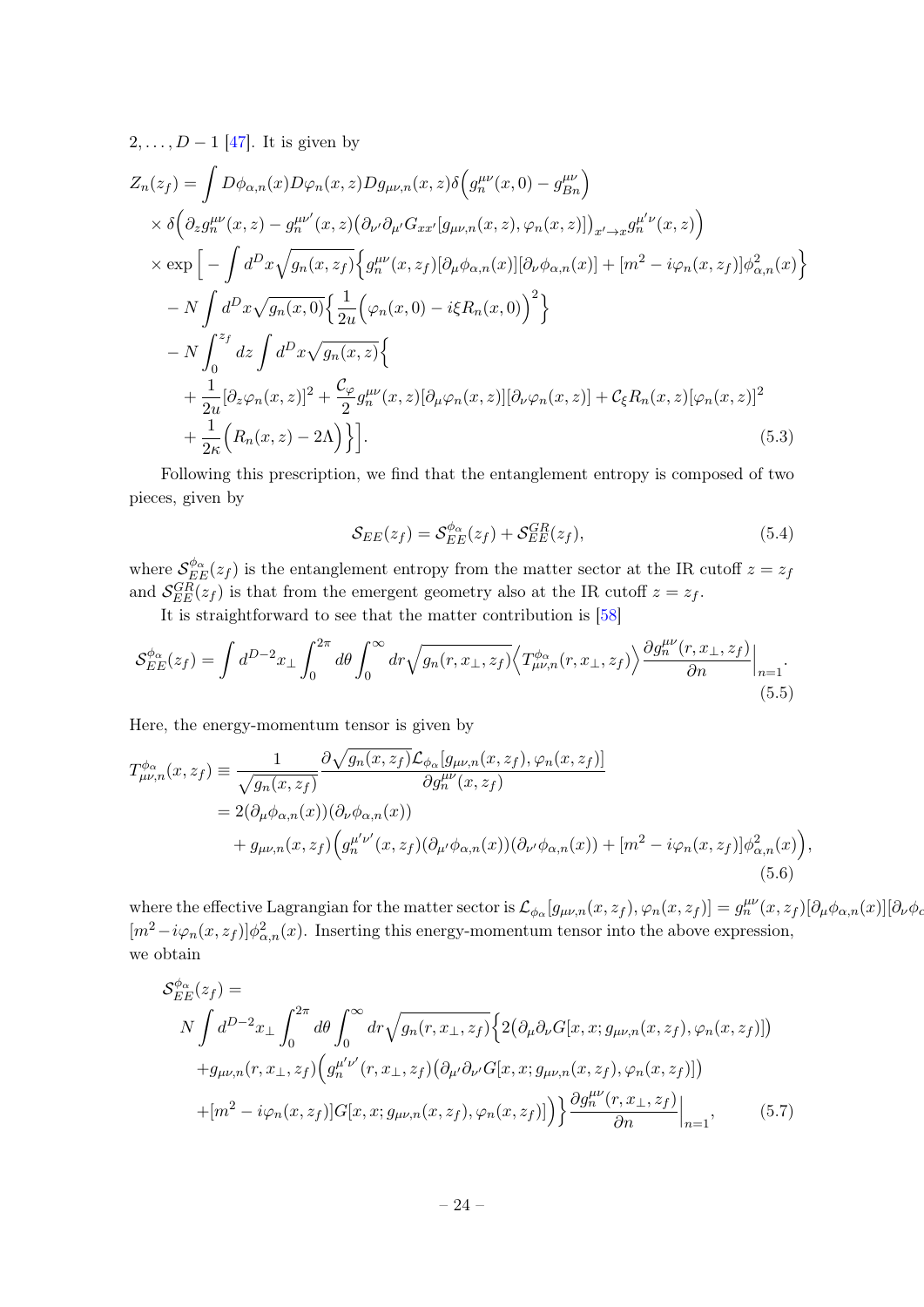where  $G[x, x'; g_{\mu\nu,n}(x, z_f), \varphi_n(x, z_f)] = \left\langle \frac{1}{N} \right\rangle$  $\frac{1}{N} \sum_{\alpha=1}^{N} \phi_{\alpha,n}(x) \phi_{\alpha,n}(x')\Big\rangle$  is the Green's function of the original scalar fields at  $z = z_f$  with the conical singularity. Both the Klein-Gordon action and the induced Einstein-Hilbert gravity action at  $z = z_f$  in the last two lines result from the gradient expansion of the last logarithmic term  $[43, 44]$  $[43, 44]$  $[43, 44]$  in Eq.  $(5.5)$ .

The entanglement entropy from the classical geometry in the presence of dual scalar fields is given by

$$
S_{EE}^{GR}(z_f) =
$$
  

$$
N \int d^{D-2}x_{\perp} \int_0^{2\pi} d\theta \int_0^{\infty} dr \int_0^{z_f} dz \sqrt{g_n(r, x_{\perp}, z)} T_{\mu\nu, n}^{GR}(r, x_{\perp}, z) \frac{\partial g_n^{\mu\nu}(r, x_{\perp}, z)}{\partial n} \Big|_{n=1} (5.8)
$$

The energy-momentum tensor of the gravity sector is

$$
T_{\mu\nu,n}^{GR}(x,z) \equiv \frac{1}{\sqrt{g_n(x,z)}} \frac{\partial \sqrt{g_n(x,z)} \mathcal{L}_{GR}[g_{\mu\nu,n}(x,z), \varphi_n(x,z)]}{\partial g_n^{\mu\nu}(x,z)} \equiv T_{\mu\nu,n}^{g_{\mu\nu}}(x,z) + T_{\mu\nu,n}^{\varphi}(x,z), \tag{5.9}
$$

where the bulk Lagrangian in terms of bulk metric tensor and dual scalar fields is given by

$$
\mathcal{L}_{GR}[g_{\mu\nu,n}(x,z),\varphi_n(x,z)] = \frac{1}{2u} [\partial_z \varphi_n(x,z)]^2 + \frac{\mathcal{C}_{\varphi}}{2} g_n^{\mu\nu}(x,z) [\partial_\mu \varphi_n(x,z)] [\partial_\nu \varphi_n(x,z)] + \mathcal{C}_{\xi} R_n(x,z) [\varphi_n(x,z)]^2
$$

$$
+ \frac{1}{2\kappa} \Big( R_n(x,z) - 2\Lambda \Big). \tag{5.10}
$$

As a result, the energy-momentum tensor of our classical gravity is [\[59\]](#page-51-2)

$$
2\kappa T_{\mu\nu,n}^{g_{\mu\nu}}(x,z) = 2\Big(R_{\mu\nu,n}(x,z) - \frac{1}{2}g_{\mu\nu,n}(x,z)R_n(x,z) + \Lambda g_{\mu\nu,n}(x,z)\Big) + \frac{1}{g_n(x,z)}g_{\mu\mu',n}(x,z)g_{\nu\nu',n}(x,z)\partial_{\mu''}\partial_{\nu''}\Big\{g_n(x,z)\Big(g_n^{\mu'\nu'}(x,z)g_n^{\mu''\nu''}(x,z) - g_n^{\mu'\mu''}(x,z)g_n^{\nu'\nu''}(x,z)\Big)\Big\},
$$
\n(5.11)

and that of the dual scalar field is

$$
T^{\varphi}_{\mu\nu,n}(x,z) = \frac{2}{u} \delta_{\mu z} \delta_{\nu z} [\partial_z \varphi_n(x,z)]^2 + 2(1 - \delta_{\mu z} \delta_{\nu z}) \mathcal{C}_{\varphi} [\partial_{\mu} \varphi_n(x,z)] [\partial_{\nu} \varphi_n(x,z)] + g_{\mu\nu,n}(x,z) \Big( \frac{1}{u} [\partial_z \varphi_n(x,z)]^2 + \mathcal{C}_{\varphi} g_n^{\mu'\nu'}(x,z) [\partial_{\mu'} \varphi_n(x,z)] [\partial_{\nu'} \varphi_n(x,z)] \Big) + 2\mathcal{C}_{\xi} \Big( R_{\mu\nu,n} - \frac{1}{2} g_{\mu\nu,n} R_n \Big) [\varphi_n(x,z)]^2 + 2\mathcal{C}_{\xi} \Big( g_{\mu\nu,n} \partial_{\rho} \partial^{\rho} - \partial_{\mu} \partial_{\nu} \Big) [\varphi_n(x,z)]^2.
$$
(5.12)

#### <span id="page-25-0"></span>5.2 Heat kernel method for entanglement entropy

To show the entanglement transfer from matter to geometry through recursive renormalization group transformations, we need to simplify the entanglement-entropy formula of the matter sector. Here, we review the entanglement-entropy formula based on the heat kernel method  $[47]$ . An effective free energy on *n*-sheeted Riemann with a conical singularity can be represented by

$$
-\ln Z_n^{\phi_\alpha}(z_f) = -\frac{N}{2} \int_{\epsilon^2}^{\infty} \frac{ds}{s} \text{tr}_{xx'} K(s, x, x'; z_f), \tag{5.13}
$$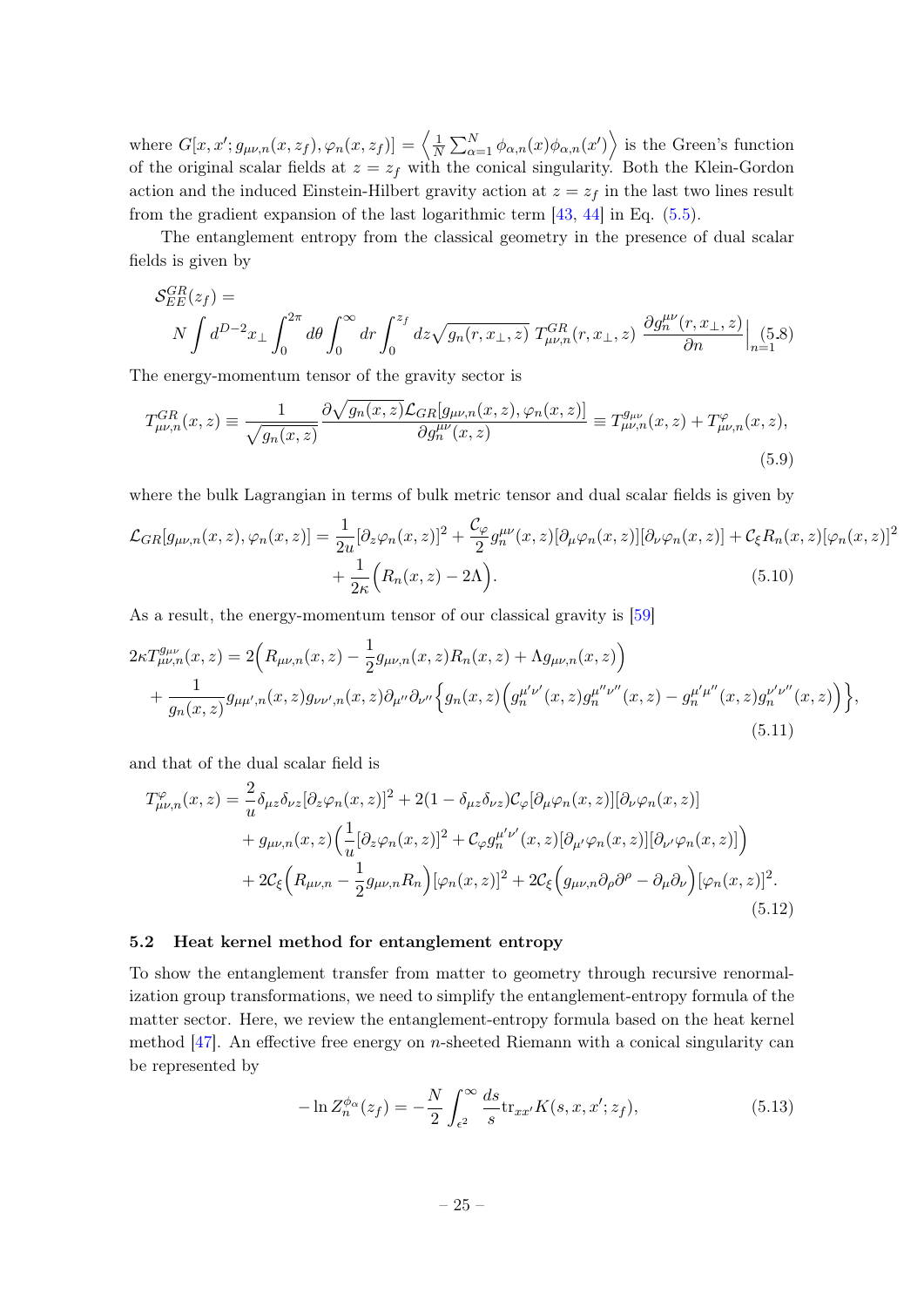where  $K(s, x, x'; z_f) \equiv \langle x z_f | e^{-s\mathcal{D}} | x' z_f \rangle$  is the corresponding heat kernel with the differential operator  $\mathcal{D} \equiv -\frac{1}{\sqrt{2}}$  $\frac{1}{g(x,z_f)}\partial_\mu\left(\sqrt{g(x,z_f)}g^{\mu\nu}(x,z_f)\partial_\nu\right)+m^2$ . For the time being, we consider the case of a constant mass, given by  $m^2 - i\varphi(x, z_f) \implies m^2$ . This heat kernel satisfies an effective heat-diffusion equation  $(\partial_s + \mathcal{D})K(s, x, x'; z_f) = 0$  with an initial condition  $K(s=0,x,x';z_f) = -\frac{1}{\sqrt{s(s)}}$  $\frac{1}{g(x,z_f)}\delta^{(D)}(x-x')$  – this is the origin of the name of the heat kernel.  $\epsilon$  is a UV cutoff to cure the UV divergence of the entanglement entropy, which will be clarified below.

To deal with curvature integrals in the presence of a conical singularity, we need to un-derstand the curvature structure of this geometry [\[47\]](#page-50-8). Let  $E_{\alpha}$  be an  $\alpha$ -fold Riemann sheet, which covers a smooth manifold E along the Killing vector  $\partial_{\theta}$ . A codimension two surface Σ is a stationary point ( $r = 0$ ) of this isometry. Then, the space  $E_α$  is a direct product near  $\Sigma$  (r = 0), given by  $\Sigma \times C_{\alpha}$ , where  $C_{\alpha}$  is a two-dimensional cone with angle deficit  $\delta = 2\pi(1-\alpha)$ . In other words, the metric of  $E_{\alpha}$  is  $ds_{E_{\alpha}}^2 = ds_{C_{\alpha}}^2 + ds_{\Sigma}^2$ , where the metric of the two dimensional cone is  $ds_{C_{\alpha}}^2 = g_{rr}^{\alpha}(r, x_\perp, z)dr^2 + g_{\theta\theta}^{\alpha}(r, x_\perp, z)d\theta^2$  and the metric of the codimension two surface is  $ds_{\Sigma}^2 = \gamma_{ij}(r, x_{\perp}, z) dx_{\perp}^i dx_{\perp}^j$  at a fixed renormalization group scale z. Outside this singular surface  $\Sigma$ ,  $E_{\alpha}$  is reduced to the smooth manifold E, where their curvature tensors coincide. On the other hand, the conical singularity at the surface  $\Sigma$  gives rise to a singular contribution to the curvatures. Here, the positive integer *n* is analytically continued to a real value  $\alpha$ , which results from the abelian isometry generated by the Killing vector  $\partial_{\theta}$ .

One may take an expansion for small  $s$  in the heat kernel, given by

<span id="page-26-0"></span>
$$
\text{tr}_{xx'} K_{E_\alpha}(s) = \frac{1}{(4\pi s)^{\frac{d}{2}}} \sum_{n=0} a_n s^n.
$$
\n(5.14)

Then, we have two types of coefficients in this expansion,

$$
a_n = a_n^{reg} + a_n^{\Sigma},\tag{5.15}
$$

where  $a_n^{reg}$  is a regular contribution resulting from the bulk and  $a_n^{\Sigma}$  is a singular one coming from the surface. Regular bulk coefficients are given by

$$
a_0^{reg} = \int_E d^D x \sqrt{g(x, z_f)},
$$
  
\n
$$
a_1^{reg} = \int_E d^D x \sqrt{g(x, z_f)} \left(\frac{1}{6} R(x, z_f) - m^2\right),
$$
  
\n
$$
a_2^{reg} = \int_E d^D x \sqrt{g(x, z_f)} \left\{\frac{1}{180} R_{\mu\nu\alpha\beta}^2(x, z_f) - \frac{1}{180} R_{\mu\nu}^2(x, z_f) - \frac{1}{180} R_{\mu\nu}^2(x, z_f) - \frac{1}{180} R_{\mu\nu}^2(x, z_f) - \frac{1}{180} R_{\mu\nu}^2(x, z_f) - \frac{1}{180} R_{\mu\nu}^2(x, z_f) - \frac{1}{180} R_{\mu\nu}^2(x, z_f) - \frac{1}{180} R_{\mu\nu}^2(x, z_f) - \frac{1}{180} R_{\mu\nu}^2(x, z_f) - \frac{1}{180} R_{\mu\nu}^2(x, z_f) - \frac{1}{180} R_{\mu\nu}^2(x, z_f) - \frac{1}{180} R_{\mu\nu}^2(x, z_f) - \frac{1}{180} R_{\mu\nu}^2(x, z_f) - \frac{1}{180} R_{\mu\nu}^2(x, z_f) - \frac{1}{180} R_{\mu\nu}^2(x, z_f) - \frac{1}{180} R_{\mu\nu}^2(x, z_f) - \frac{1}{180} R_{\mu\nu}^2(x, z_f) - \frac{1}{180} R_{\mu\nu}^2(x, z_f) - \frac{1}{180} R_{\mu\nu}^2(x, z_f) - \frac{1}{180} R_{\mu\nu}^2(x, z_f) - \frac{1}{180} R_{\mu\nu}^2(x, z_f) - \frac{1}{180} R_{\mu\nu}^2(x, z_f) - \frac{1}{180} R_{\mu\nu}^2(x, z_f) - \frac{1}{180} R_{\mu\nu}^2(x, z_f) - \frac{1}{180} R_{\mu\nu}^2(x, z_f) - \frac{1}{180} R_{\mu\nu}^2(x, z_f) - \frac{1}{180} R_{\mu
$$

for general curvature tensors [\[47\]](#page-50-8). On the other hand, singular surface coefficients are given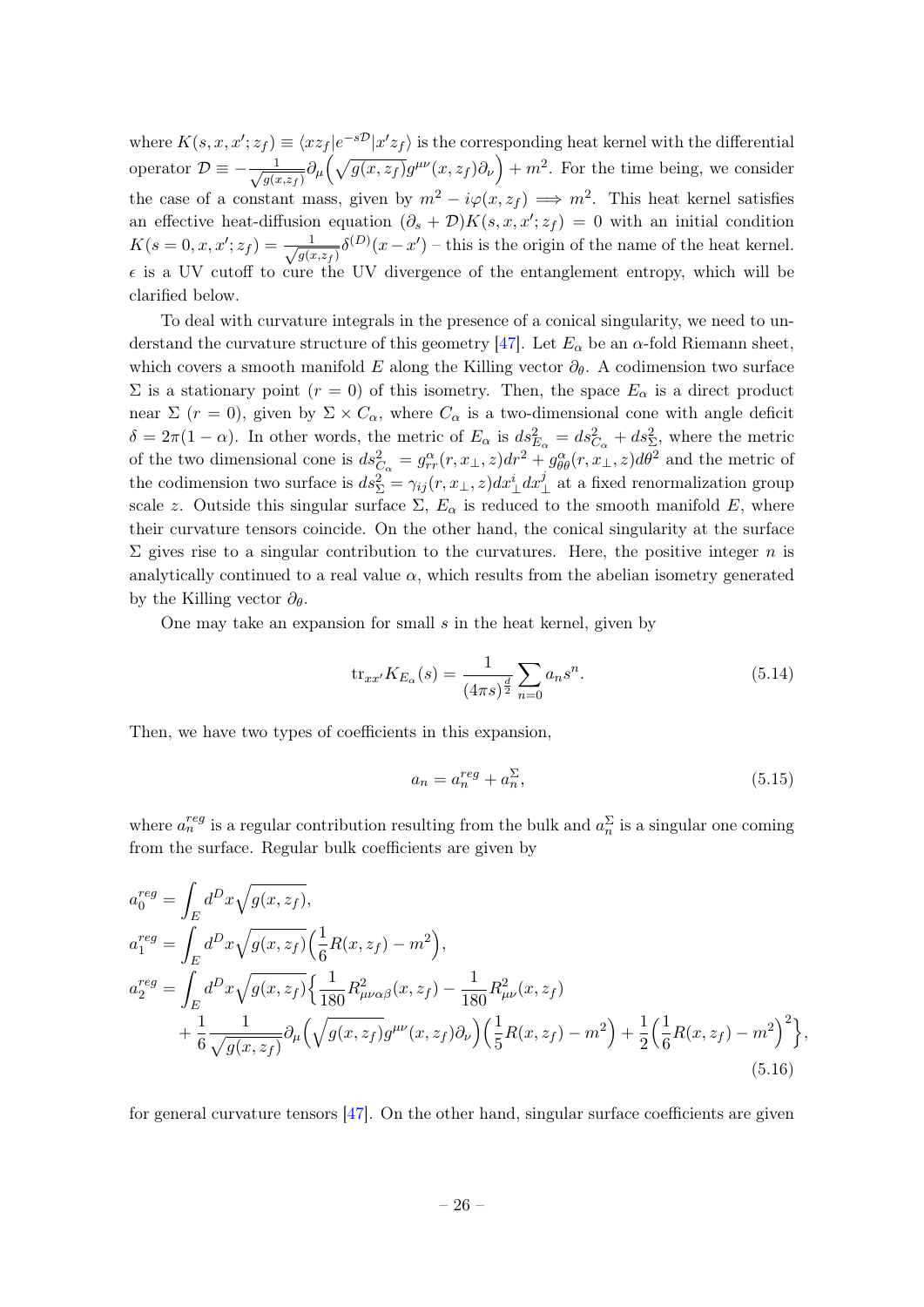by [\[47\]](#page-50-8)

$$
a_0^{\Sigma} = 0,
$$
  
\n
$$
a_1^{\Sigma} = \frac{\pi}{3} \frac{(1 - \alpha)(1 + \alpha)}{\alpha} \int_{\Sigma(z_f)} d^{D-2}x \pm \sqrt{\gamma(x, z_f)},
$$
  
\n
$$
a_2^{\Sigma} = \frac{\pi}{3} \frac{(1 - \alpha)(1 + \alpha)}{\alpha} \int_{\Sigma(z_f)} d^{D-2}x \pm \sqrt{\gamma(x, z_f)} \left(\frac{1}{6}R(x, z_f) - m^2\right)
$$
  
\n
$$
- \frac{\pi}{180} \frac{(1 - \alpha)(1 + \alpha)(1 + \alpha^2)}{\alpha^3} \int_{\Sigma(z_f)} d^{D-2}x \pm \sqrt{\gamma(x, z_f)} \left(R_{ii}(x, z_f) - 2R_{ijij}(x, z_f)\right).
$$
  
\n(5.17)

We recall  $ds_{\Sigma}^2 = \gamma_{ij}(r, x_{\perp}, z) dx_{\perp}^i dx_{\perp}^j$ .

Based on this general curvature formula from the heat kernel expansion, we obtain the following expression of the entanglement entropy for the matter sector

$$
\mathcal{S}_{EE}^{\phi_{\alpha}}(z_{f}) = (\alpha \partial_{\alpha} - 1)[- \ln Z_{\phi_{\alpha}}(\alpha; z_{f})] \Big|_{\alpha=1}
$$
  

$$
\approx -N \frac{\pi}{6} \frac{1}{(4\pi)^{\frac{D}{2}}} \Big\{ (\alpha \partial_{\alpha} - 1) \frac{(1 - \alpha)(1 + \alpha)}{\alpha} \Big\}_{\alpha=1} \Bigg( \int_{\epsilon^{2}}^{\infty} \frac{ds}{s} s^{1 - \frac{D}{2}} \Bigg) \Big\{ \int_{\Sigma(z_{f})} d^{D-2} x_{\perp} \sqrt{\gamma(x, z_{f})} \Big\}.
$$
  
(5.18)

This leading contribution results from the  $a_1^{\Sigma}$  term in Eq. [\(5.17\)](#page-27-0). Considering that the area of the singular surface  $\Sigma(z_f)$  is given by

<span id="page-27-0"></span>
$$
\mathcal{A}[\Sigma(z_f)] = \int_{\Sigma(z_f)} d^{D-2}x_\perp \sqrt{\gamma(x, z_f)}
$$
(5.19)

at the renormalization group scale  $z = z_f$ , we obtain the area law for the entanglement entropy of the matter sector

$$
\mathcal{S}_{EE}^{\phi_{\alpha}}(z_f) \approx \frac{N}{6(D-2)(4\pi)^{\frac{D}{2}-1}} \frac{\mathcal{A}[\Sigma(z_f)]}{\epsilon^{D-2}}.
$$
\n(5.20)

It is straightforward to see that this formula is reduced to the well known result in two spacetime dimensions, given by

<span id="page-27-1"></span>
$$
\mathcal{S}_{EE}^{\phi_{\alpha}}(z_f) = \frac{N}{6} \ln \frac{\xi}{\epsilon}.\tag{5.21}
$$

Here,  $\xi$  is the correlation length proportional to the inverse of the mass parameter m, which appears from the introduction of an IR cutoff in the s−integral, given by  $\int_{\epsilon^2}^{\xi^2}$  $\frac{\partial \xi^2}{\partial \epsilon^2} \frac{ds}{s}$  $\frac{ds}{s}$ .

Now, we introduce inhomogeneity of the mass term into the above heat-kernel expansion. Then, spacetime derivatives for  $\varphi(x, z_f)$  will appear in both expansion coefficients. As far as a disordered phase is concerned, we speculate that this area law would be preserved. It is an interesting question how  $\partial_{\mu}\varphi(x, z_f)$  modify the entanglement entropy of the matter sector at quantum criticality. In this paper, we continue our discussions for the gapped phase.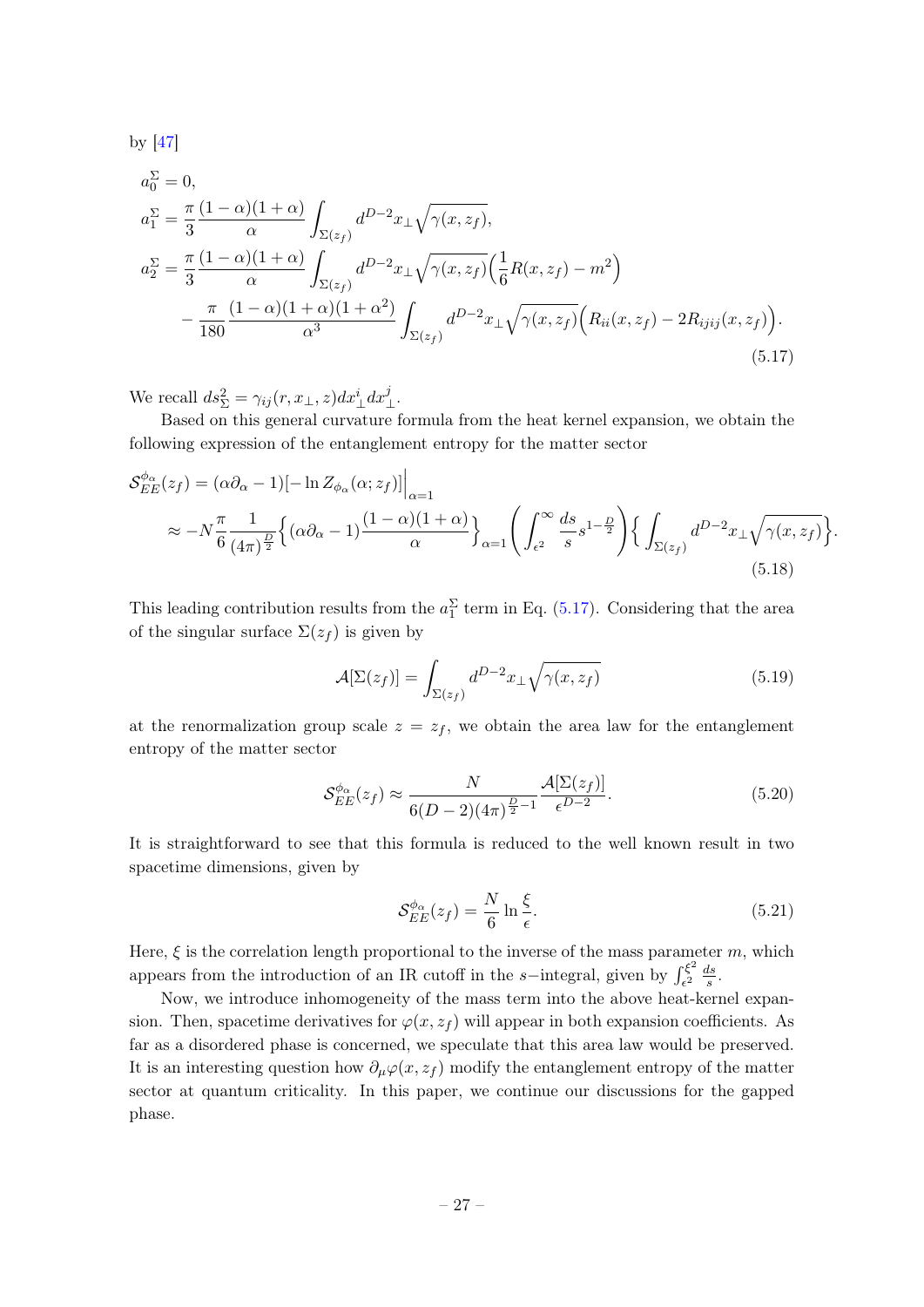Finally, we obtain the total entanglement entropy at  $z = z_f$ 

<span id="page-28-3"></span>
$$
\mathcal{S}_{EE}(z_f) = \mathcal{S}_{EE}^{\phi_{\alpha}}(z_f) + \mathcal{S}_{EE}^{GR}(z_f)
$$
  
= 
$$
\frac{N}{6(D-2)(4\pi)^{\frac{D}{2}-1}} \frac{\mathcal{A}[\Sigma(z_f)]}{\epsilon^{D-2}}
$$
  
+ 
$$
N \int d^{D-2}x_{\perp} \int_0^{2\pi} d\theta \int_0^{\infty} dr \int_0^{z_f} dz \sqrt{g_n(r, x_{\perp}, z)}
$$
  

$$
\times \left( T_{\mu\nu,n}^{\varphi}(r, x_{\perp}, z) + T_{\mu\nu,n}^{g_{\mu\nu}}(r, x_{\perp}, z) \right) \frac{\partial g_n^{\mu\nu}(r, x_{\perp}, z)}{\partial n} \Big|_{n=1}.
$$
 (5.22)

In this formula we focus on the fact that the entanglement entropy of the matter sector is given by the area of the subsystem at a fixed renormalization group scale  $z = z_f$  while that of the classical gravity part is given by the integral of the extra dimensional space. If the emergent geometry is given by a cap in the extra dimensional space, the area of the subsystem at a given  $z = z_f$  vanishes beyond the cap in the extra dimensional space. Instead, the entanglement entropy from the classical geometry is maximized. Actually, the cap geometry has been realized when the corresponding quantum state is gapped [\[33,](#page-49-2) [48,](#page-50-9) [49\]](#page-50-10). Even if the resulting geometry is given by  $AdS_{D+1}$ , the entanglement entropy is transferred from quantum matter to classical gravity.

## <span id="page-28-0"></span>5.3 Invariance of entanglement entropy with respect to renormalization group transformations

Since the partition function [\(5.3\)](#page-24-1) has to be invariant with respect to recursive renormalization group transformations, we obtain the following equation

$$
\partial_{z_f} S_{EE}(z_f) = \partial_{z_f} S_{EE}^{\phi_\alpha}(z_f) + \partial_{z_f} S_{EE}^{g_{\mu\nu}}(z_f) = 0 \Longrightarrow S_{EE}(z_f) = S_{EE}^{\phi_\alpha}(0). \tag{5.23}
$$

In other words, the entanglement entropy is an invariant for renormalization group transformations. Resorting to the full expression Eq.  $(5.22)$  of the entanglement entropy, we reach the following identity

$$
\frac{N}{6(D-2)(4\pi)^{\frac{D}{2}-1}} \frac{\partial_{z_f} \mathcal{A}[\Sigma(z_f)]}{\epsilon^{D-2}} \n+ N \int d^{D-2}x_\perp \int_0^{2\pi} d\theta \int_0^\infty dr \sqrt{g_n(r, x_\perp, z_f)} \left( T^\varphi_{\mu\nu,n}(r, x_\perp, z_f) + T^{\bar{g}_{\mu\nu}}_{\mu\nu,n}(r, x_\perp, z_f) \right) \frac{\partial g_n^{\mu\nu}(r, x_\perp, z_f)}{\partial n} \Big|_{n=1} \n= 0.
$$
\n(5.24)

We suspect that the bulk gravity contribution may be related with the holographic entanglement entropy of the Ryu-Takayanagi formula [\[36,](#page-49-5) [37\]](#page-49-6). In particular, one may express this identity in terms of fully geometric information such as metric and curvature. In appendix [B,](#page-44-0) we discuss this identity further and verify the first iteration version of this identity.

#### <span id="page-28-1"></span>6 Discussion

#### <span id="page-28-2"></span>6.1 Remarks on the appearance of higher-spin fields

One may suggest an effective higher spin gauge theory as a dual holographic description of the  $O(N)$  vector model, which has an infinite tower of higher-spin fields without hierarchy in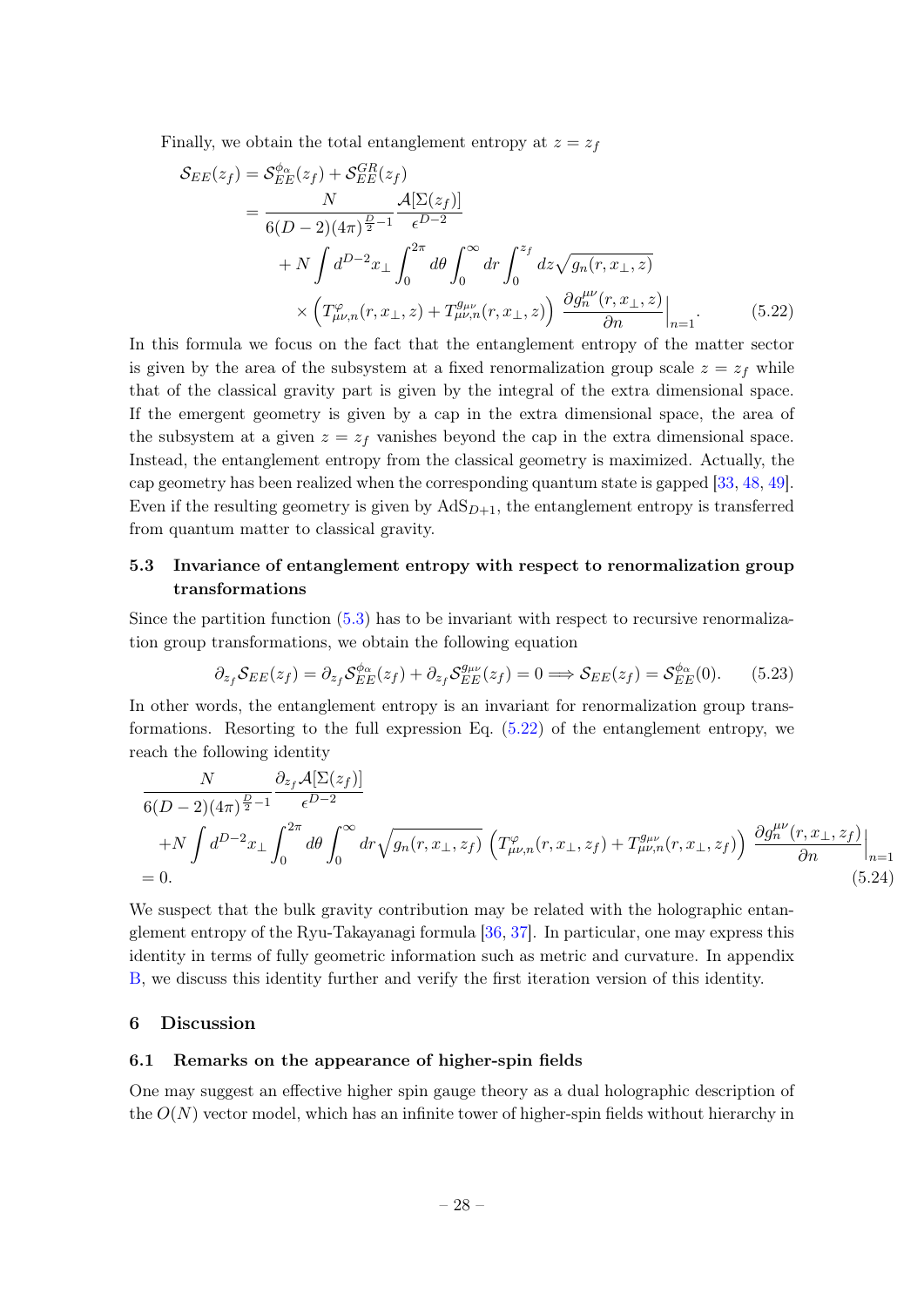the spectrum [\[51–](#page-50-12)[54\]](#page-50-13). Such higher-spin fields can result from the procedure to reformulate the non-local quadratic term generated by the renormalization group transformation in a local way, where emergent bi-local fields such as

$$
-\int d^Dx \sqrt{g^{(0)}_x} \int d^Dx' \sqrt{g^{(0)}_{x'}} g^{\mu\nu(0)}_x g^{\mu'\nu'(0)}_{x'} (\partial_{\mu}\phi_{\alpha x})(\partial_{\nu}\partial_{\mu'}G^{(0)}_{xx'})(\partial_{\nu'}\phi_{\alpha x'})
$$

in Eq. [\(3.27\)](#page-11-0) are rewritten in terms of higher-spin fields. It has been discussed that the origin of higher-spin fields is the nonlocal diffeomorphism invariance [\[55–](#page-50-14)[57\]](#page-50-15). Here, we show that the nonlocal diffeomorphism invariance is explicitly broken by the existence of effective interactions. Then, we argue that our effective dual holographic mean-field theory in the large N limit gives a physically meaningful description for strongly coupled field theories even if we do not take into account higher-spin fields.

First, to discuss the absence of the non-local reparameterization symmetry with physically simple notations, we consider a discrete version of the present effective field theory, given by

$$
S_{eff} = -\sum_{ij} t_{ij} \phi_i \phi_j + m^2 \sum_i \phi_i^2 + \frac{u}{2} \sum_i (\phi_i^2)^2,
$$
 (6.1)

where we put the continuum field theory on a D-dimensional lattice and the indices  $i, j$ label lattice sites. The quadratic part enjoys the invariance under the non-local reparameterization  $[33, 55-57]$  $[33, 55-57]$  $[33, 55-57]$  $[33, 55-57]$ 

$$
\phi_i \longrightarrow \sum_j V_{ij} \phi_j, \qquad t_{ij} \longrightarrow \sum_{i'j'} V_{ii'} t_{i'j'} V_{jj'}, \tag{6.2}
$$

where  $V_{ij}$  is an orthogonal matrix acting on the space of all sites. This nonlocal diffeomorphism invariance at the quadratic level, however, is explicitly broken by the last selfinteraction term: In this paper, we considered the Hubbard-Stratonovich transformation as follows

$$
\frac{u}{2} \sum_{i} (\phi_i^2)^2 \longrightarrow \frac{1}{2u} \sum_{i} \varphi_i^2 - i \sum_{i} \varphi_i \phi_i^2, \tag{6.3}
$$

where  $\varphi_i$  is a collective dual order-parameter field. Applying the nonlocal coordinate transformation to  $\sum_i \varphi_i \phi_i^2$ , we obtain

$$
\sum_{i} \varphi_{i} \phi_{i}^{2} \longrightarrow \sum_{k} \sum_{j} \phi_{k} \Big( \sum_{i} \varphi_{i} V_{ki} V_{ij} \Big) \phi_{j}.
$$
 (6.4)

It is clear that if the bulk solution of  $\varphi_i$  does not satisfy  $\sum_i V_{ki}\varphi_i V_{ij} \neq \varphi_j \delta_{kj}$ , this nonlocal diffeomorphism invariance is broken down explicitly.

However, we would like to point out that the vacuum solution of the dual orderparameter field is possibly translational invariant, given by a constant value in the Ddimensional Euclidean space. Then, we suspect the existence of such higher-spin fields as a vacuum solution. On the other hand, excitations of higher-spin fields break the nonlocal diffeomorphism invariance, which would generate gaps for these higher-spin fields. Still,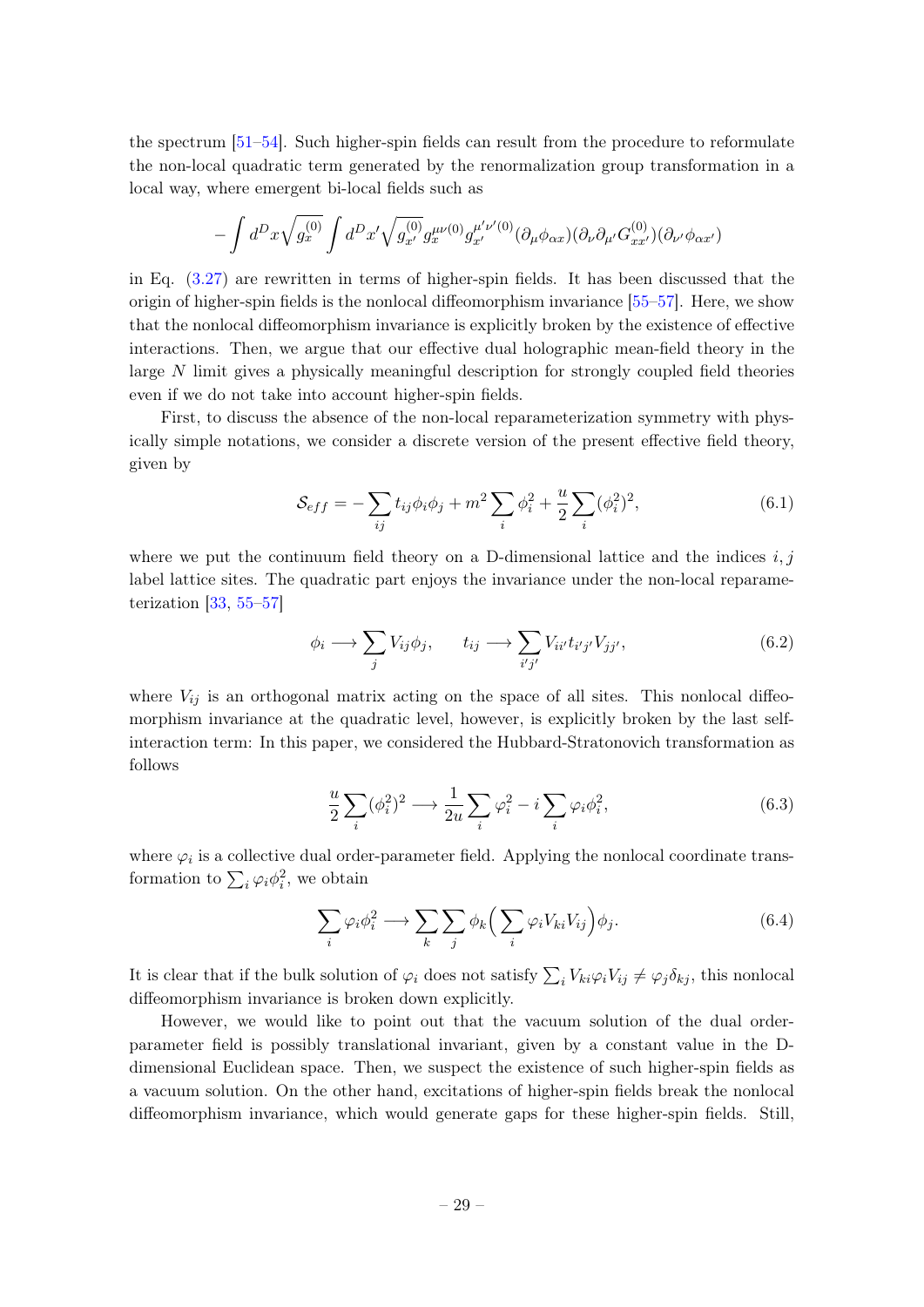they may not be ignored in principle because the gap would be at most  $O(1)$  in the unit of the curvature of the bulk. Frankly speaking, we do not understand what happens in this situation. In order to see higher-spin fields appearing in interacting theories, for example, we may have to properly modify the non-local diffeomorphisms.

Next, we discuss physics of our effective dual holographic mean-field theory in the large N limit. We claim that this dual holographic effective field theory still deserves to be investigated, considering that (i) the partition function derived from this recursive renormalization group transformation is the same as that resulting from a recursive Kadanoff block-spin transformation, verified in one spatial dimension, (ii) the resulting classical field theory in the large  $N$  limit takes into account quantum corrections in the all-loop order, thus serving as a novel mean-field theory framework with non-perturbative quantum corrections, and (iii) a comparison of the current holographic approach with the Bethe ansatz solution in the Kondo problem implies that the resulting (dual holographic) effective field theory takes into account quantum corrections in a non-perturbative way.

• Recently, we studied an effective scalar field theory on a one-dimensional lattice, by using the recursive Kadanoff block-spin transformation [\[60\]](#page-51-3). As a result, we obtained an effective dual holographic partition function, where renormalization group  $\beta$ -function of all the coupling functions and the bulk effective action for the dual orderparameter field appears in the background of renormalized coupling functions. The emergent extra dimension corresponds to the iteration number of Kadanoff block-spin transformations.

Here, the conventional truncation scheme of the renormalization group transformation was utilized in the recursive Kadanoff block-spin transformation, where only local terms are kept to preserve the original form of the effective Hamiltonian. This appears to be essentially the same approximation we used in our gravitational/geometrical formulation presented in this paper. In fact, by comparing this effective field theory derived from the recursive Kadanoff block-spin transformation with the present geometric formulation (when energy-momentum tensor-type interactions are turned off and thus, the metric tensor is not dynamical, described by the delta-function constraint), we can establish that these two partition functions are equivalent up to a vacuum energy contribution. In particular, we could represent the renormalization group flow of the metric tensor (the present real-space renormalization group scheme) in terms of the running mass parameter (the Kadanoff block-spin renormalization group scheme).

The equivalence between these two formulations indicates that the truncation in the geometrical renormalization group formulation presented in this paper is a physically considerable one or at least as conventional, and often successful, as the truncation in the Kadanoff block spin transformations. With these truncations, higher-spin fields appear neither in the Kadanoff block-spin renormalization group scheme nor in the geometric formulation presented in this paper.

• Furthermore, we also proposed how to extract renormalization coefficients such as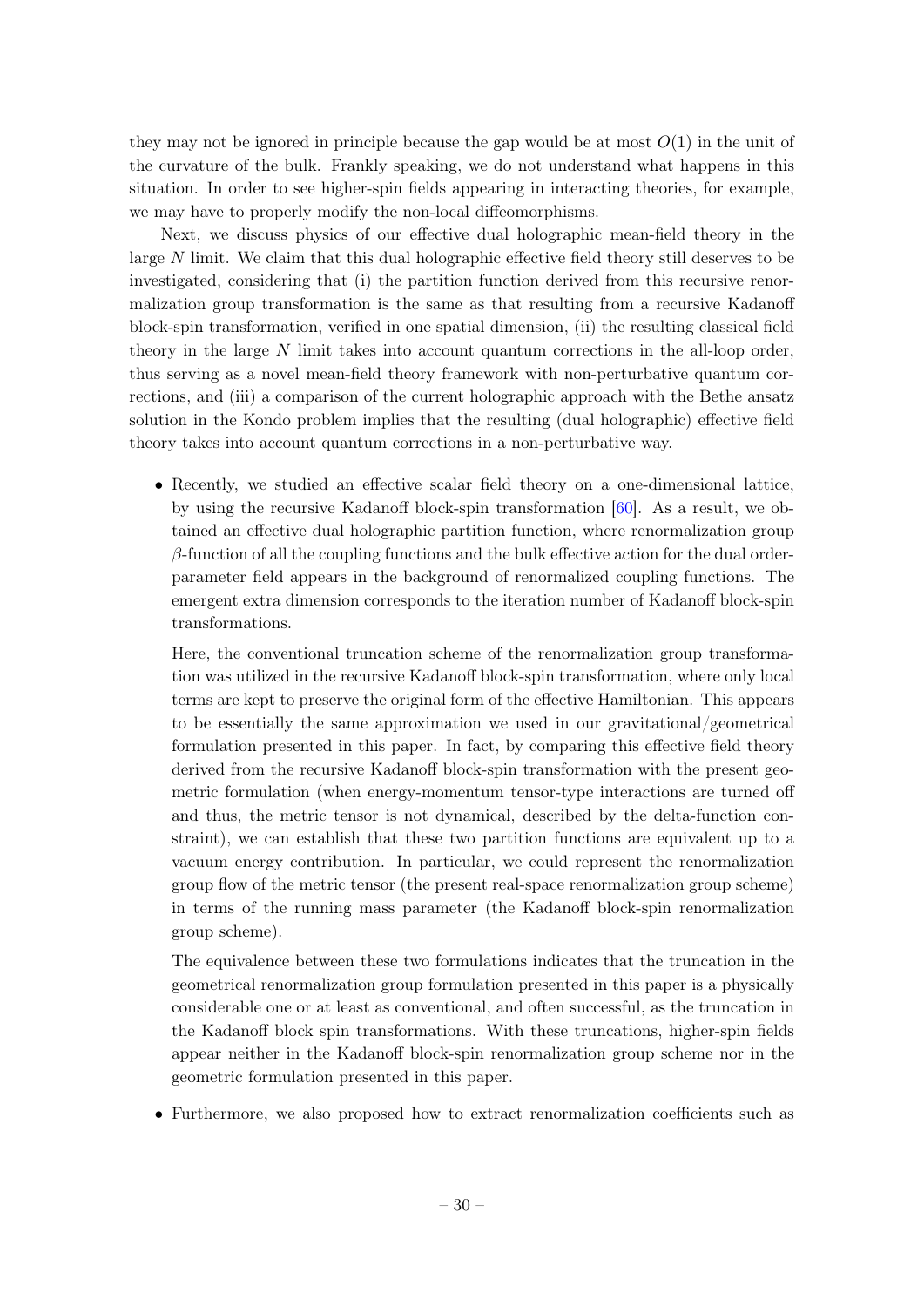field renormalization, mass renormalization, and interaction renormalization constants from the present dual holographic effective field theory in a general ground. Reformulating the renormalized effective field theory with such renormalized coefficients in an effective holographic way, we could determine all these renormalization constants from the present effective geometry in a non-perturbative way [\[61\]](#page-51-4). It turns out that this proposal shares essentially the same spirit as the holographic renormalization group formulation [\[5–](#page-48-4)[7\]](#page-48-5) for the renormalized effective on-shell action.

Finally, let us recapitulate the essential ingredients of this effective mean-field theory in the large  $N$  limit. The crucial step in this recursive renormalization group transformation is the renormalization group transformation given by the path integral of the heavy (large mass) scalar (original matter) fields. As a result of this renormalization group transformation, the metric tensor and the dual order-parameter field become truly renormalized. As discussed above, the renormalization group flow of the metric tensor correspond to the renormalization group  $\beta$ -functions of the coupling functions. An interesting point is that the renormalization group flow of the metric tensor is given by the Green's function of the high-energy scalar fields, which is the only dynamical information in this renormalization group transformation. If one looks into this Green's function more carefully, it depends not only on the dual order parameter field but also on the metric tensor. In other words, self-energy corrections given by the renormalization group flow of the dual order parameter field and vertex corrections given by that of the metric tensor are self-consistently and non-linearly intertwined, which takes into account renormalization effects non-perturbatively. Indeed, the IR boundary condition of the dual order parameter field corresponds to a mean-field equation of the order parameter field but with full renormalization effects given by the self-consistent renormalization group flow of the coupling functions [\[60,](#page-51-3) [61\]](#page-51-4).

• In Ref. [\[62\]](#page-51-5), we applied momentum-space renormalization group transformations to the Kondo problem. Here, we separate slow and fast modes for each field in frequency space, and perform renormalization group transformations in a recursive way. As a result, we were able to describe the crossover regime from the high-temperature decoupled local-moment fluctuating regime to the low-temperature Kondo-singlet local-Fermi-liquid state, where log-divergences are fully resummed through this recursive renormalization group framework. Unfortunately, we could not introduce the gravitational field to this momentum-space (or frequency-space) renormalization group transformation scheme, where the resulting effective action should be non-local in the reciprocal space, which prohibits us from applying the conventional renormalization group transformation scheme. Nevertheless, it turned out that both the specific heat and the spin susceptibility for the impurity dynamics show a reasonable match to those of the Bethe ansatz solution. This remarkable result implies that the resulting (dual holographic) effective field theory takes into account quantum corrections in a non-perturbative way, i.e., in the all-loop order, although this does not mean that this solution is exact.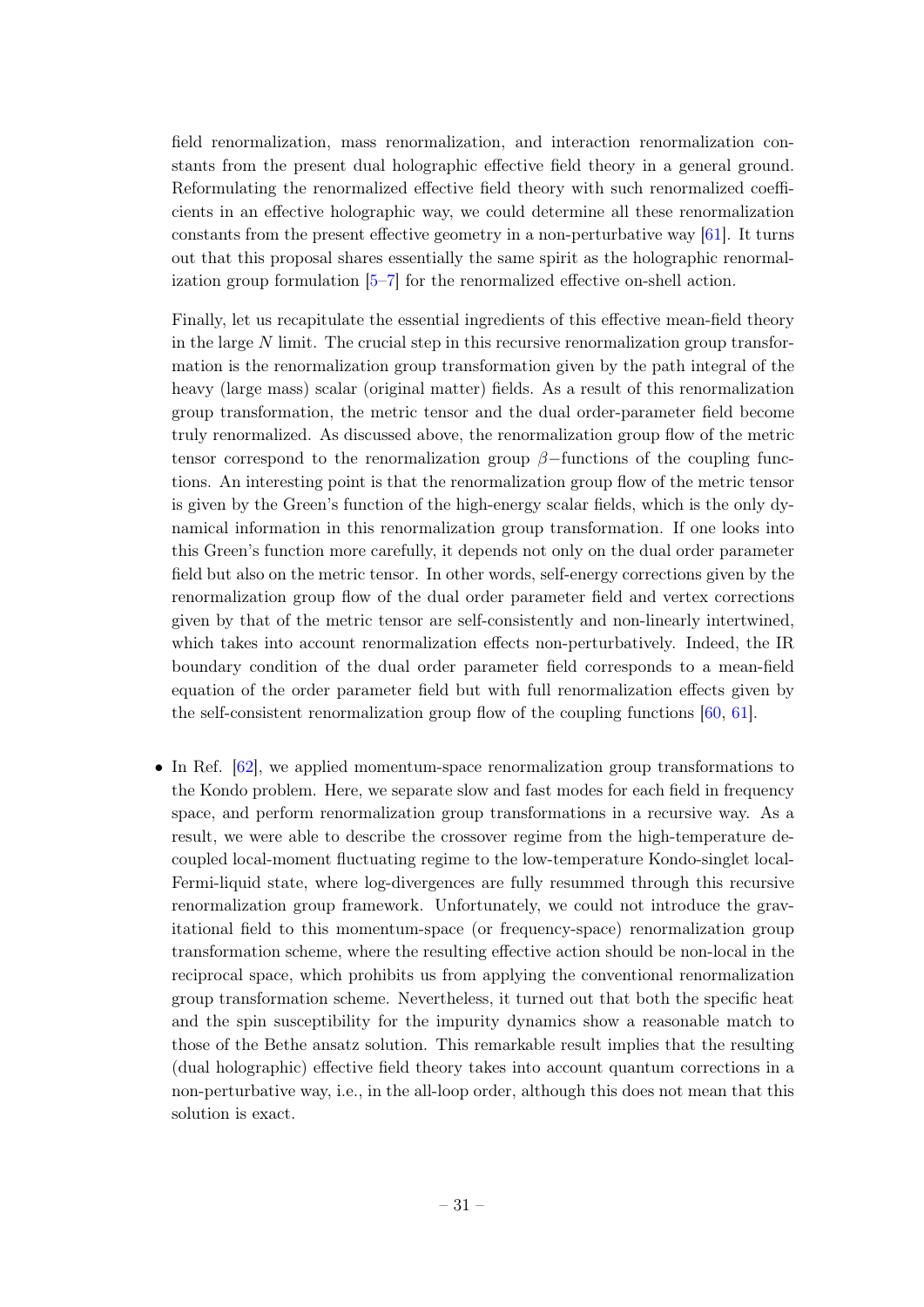## <span id="page-32-0"></span>6.2 Remarks on the linear approximation for the dynamics of the metric tensor in the recursive renormalization group transformation

We point out that our linear approximation in the recursive renormalization group transformation for the gravity sector gives rise to a linearized Einstein-scalar theory along the  $z$ −directional emergent space. However, we argue below that the effective bulk gravity theory contains more than that of a linearized Einstein-scalar theory. In particular, we claim that this effective action allows a higher derivative curvature term. To overcome the limitation of this linear approximation, we suspect that the full diffeomorphism invariance including the extra-dimensional space has to be introduced into the bulk effective action. Although we do not have any concrete formulation yet, we discuss how the full nonlinearity of gravity can be taken into account consistently with the IR boundary condition for matching between microscopic and macroscopic degrees of freedom.

Previously, we discussed that the renormalization group flow of the metric tensor gives rise to all-loop order renormalization effects of the coupling functions, non-linearly intertwined with the renormalization group flow of the dual order-parameter field, even if the metric tensor is not dynamical. We recall the renormalization group flow of the metric tensor, given by  $\partial_z g^{\mu\nu}(x,z) = \beta_g^{\mu\nu}[g^{\mu\nu}(x,z), \varphi(x,z)]$ , where the  $\beta$ -function is  $\beta_g^{\mu\nu}[g^{\mu\nu}(x,z),\varphi(x,z)] = g^{\mu\nu'}(x,z)\big(\partial_{\nu'}\partial_{\mu'}G_{xx'}[g^{\mu\nu}(x,z),\varphi(x,z)]\big)_{x'\to x}g^{\mu'\nu}(x,z).$ 

First, to see how higher derivative terms can arise, we consider the case when the metric tensor is dynamical, where the effective action of the metric tensor is given by

$$
S_{grav.} = N \int_0^{z_f} dz \int d^D x \sqrt{g(x, z)} \left\{ -\frac{1}{2\lambda} \left( \partial_z g^{\mu\nu}(x, z) - \beta_g^{\mu\nu} [g^{\mu\nu}(x, z), \varphi(x, z)] \right)^2 + \frac{1}{2\kappa} \left( R(x, z) - 2\Lambda \right) \right\}.
$$
 (6.5)

To develop an intuitive picture on the role of the first term, it is tempting to regard  $\beta_g^{\mu\nu}[g^{\mu\nu}(x,z),\varphi(x,z)]$  as the Ricci tensor,  $R_{\mu\nu}(x,z)$ ; we consider

$$
S_{grav.} = N \int_0^{z_f} dz \int d^D x \sqrt{g(x, z)} \Big\{ -\frac{1}{2\lambda} \Big( \partial_z g^{\mu\nu}(x, z) + 2R^{\mu\nu}(x, z) \Big) \Big( \partial_z g_{\mu\nu}(x, z) + 2R_{\mu\nu}(x, z) \Big) + \frac{1}{2\kappa} \Big( R(x, z) - 2\Lambda \Big) \Big\}.
$$
\n
$$
(6.6)
$$

This is natural in the sense that the resulting evolution equation for the metric tensor in the  $\lambda \rightarrow 0$  limit is given by the Ricci flow equation [\[63–](#page-51-6)[68\]](#page-51-7)

$$
\partial_z g_{\mu\nu}(x,z) = -2R_{\mu\nu}(x,z). \tag{6.7}
$$

The Ricci flow equation is to describe the deformation of a Riemannian metric  $g_{\mu\nu}(x, z)$ with an extra-dimensional space coordinate z, here, which plays the same role as time.  $\mu$ and  $\nu$  cover the D–dimensional spacetime coordinate 0, ..., D – 1. This evolution equation may be regarded as an analog of the diffusion equation for geometries, given by a parabolic partial differential equation. The deformation is governed by Ricci curvature, which leads to homogeneity of geometry. In principle, one may consider that this Ricci flow equation arises from the gradient expansion of the Green's function with respect to the mass parameter,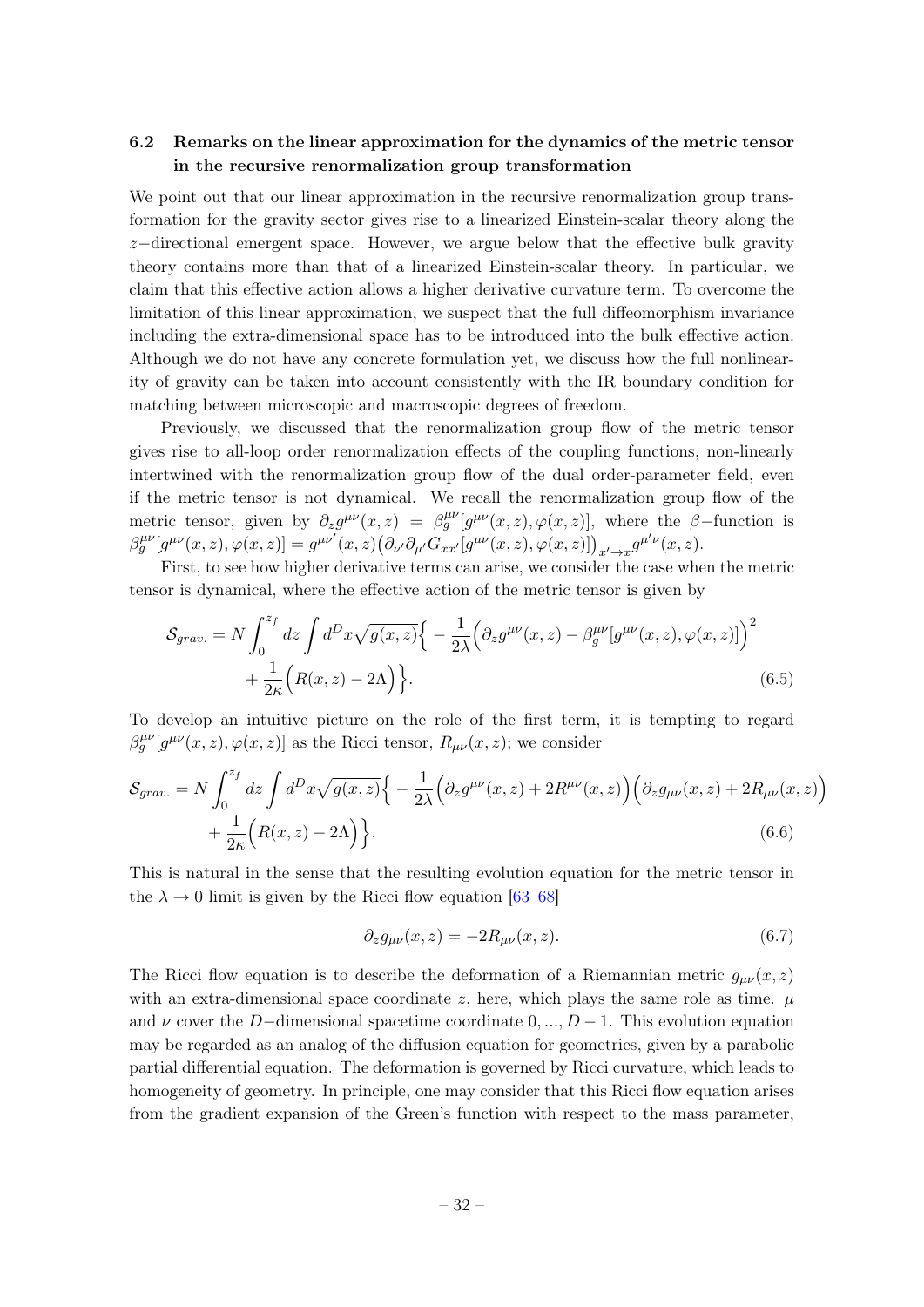where additional terms given by curvature gradients and dual order-parameter fields are all neglected. See the Green's function formula of Eq. (B.4) in appendix B.1.

Here, we would also like to point out that the holographic renormalization group flow gives rise to the Ricci flow naturally [\[69,](#page-51-8) [70\]](#page-51-9). Actually, our holographic dual effective field theory turns out to reproduce this result at the fixed point of the  $z_f \to \infty$  limit.

To verify the above statement, we consider the Hamilton-Jacobi formulation for the holographic dual effective field theory, given by

$$
\frac{1}{\sqrt{g(x,z_f)}} \frac{\partial}{\partial z_f} \mathcal{I}[\varphi(x,z_f), g_{\mu\nu}(x,z_f)] = \frac{N\lambda}{2} \Big\{ \frac{1}{\sqrt{g(x,z_f)}} \frac{\partial \mathcal{I}[\varphi(x,z_f), g_{\mu\nu}(x,z_f)]}{\partial g^{\mu\nu}(x,z_f)} \Big\}^2 + N\beta_{\mu\nu}^g[\varphi(x,z_f), g_{\mu\nu}(x,z_f)] \Big\{ \frac{1}{\sqrt{g(x,z_f)}} \frac{\partial \mathcal{I}[\varphi(x,z_f), g_{\mu\nu}(x,z_f)]}{\partial g^{\mu\nu}(x,z_f)} \Big\} + \frac{N}{2\kappa} \Big( R(x,z_f) - 2\Lambda \Big),\tag{6.8}
$$

where  $\mathcal{I}[\varphi(x, z_f), g_{\mu\nu}(x, z_f)]$  is an IR effective on-shell action. We recall our gauge fixing for the metric tensor, given by  $g_{DD}(x, z) = 1$  and  $g_{\mu D}(x, z) = 0$  with  $\mu = 0, \ldots, D - 1$ . Here, we focused on the gravitational part only. We point out that the  $\beta$ -function has to vanish in the  $z_f \to \infty$  limit corresponding to a fixed point. When this  $\beta$ -function of the metric tensor vanishes at the fixed point, this Hamilton-Jacobi equation is essentially reduced into that of the holographic duality conjecture [\[5–](#page-48-4)[7\]](#page-48-5), which reproduces the Ricci flow [\[69,](#page-51-8) [70\]](#page-51-9). On the other hand, when the  $\beta_g^{\mu\nu}[\varphi(x, z_f), g_{\mu\nu}(x, z_f)]$  function does not vanish, it depends on both  $\varphi(x, z_f)$  and  $g_{\mu\nu}(x, z_f)$  through the Green's function in an intertwined and nonlinear way, and this nonlinear intertwined renormalization structure gives rise to difficulty in solving this Hamilton-Jacobi equation. The present prescription generalizes the holographic renormalization group flow of the AdS geometry towards that without conformal symmetry. More detailed discussions can be found in section IV. Discussion: Ricci Flow of Ref. [\[61\]](#page-51-4).

Resorting to the Ricci flow in the holographic renormalization, we conclude that the linear approximation for the metric tensor in the recursive renormalization group transformation gives rise to a higher-order curvature term such as  $R^{\mu\nu}(x, z)R_{\mu\nu}(x, z)$  in the Einstein-Hilbert action. We currently do not know how to justify the linear approximation for the evolution of the metric tensor in the recursive renormalization group procedure, except that we use the same approximation for the heavy dual scalar field. Nevertheless, even within the linear approximation, the appearance of the higher derivative curvature term is an interesting feature, rather unexpected.

Second, we discuss how to introduce full nonlinearity into the above dual holographic effective field theory. Although we do not have any concrete idea for the first-principle derivation in this issue, we suspect that full diffeomorphism invariance has to be satisfied, which requires to extend the present formulation, including both spacetime dependent lapse function and shift vector fields [\[72\]](#page-51-10). In this respect we suggest the following dual holographic effective field theory

$$
Z = \int D\phi_{\alpha}(x) D\mathcal{G}^{MN}(x, z) D\varphi(x, z) \exp\{-\mathcal{S}_{Bulk} - \mathcal{S}_{IR} - \mathcal{S}_{UV}\}.
$$
 (6.9)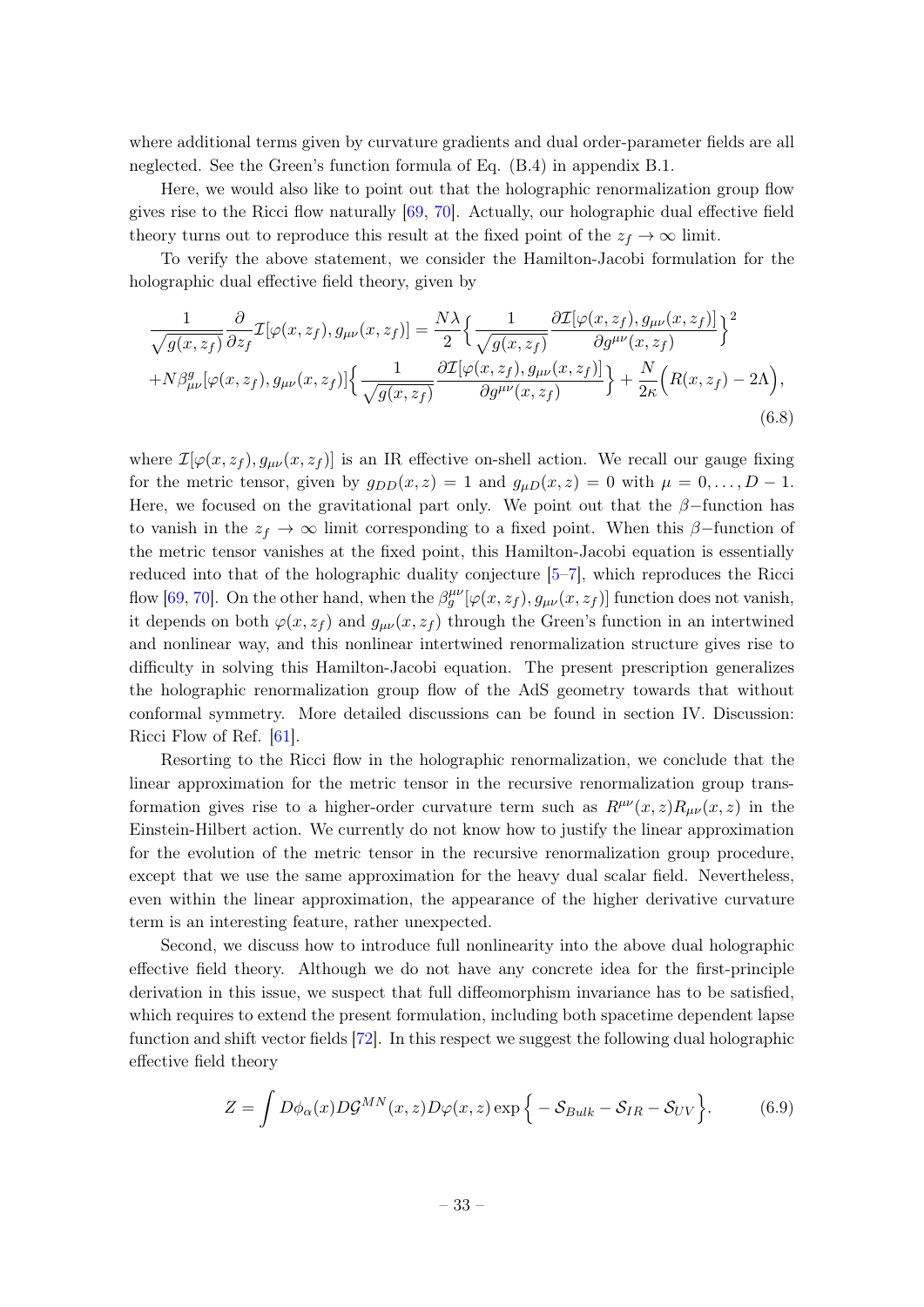Here, one of the two key points is that the bulk effective action enjoys the full  $(D +$ 1)−dimensional diffeomorphism invariance, given by

$$
S_{Bulk} = N \int_0^{z_f} dz \int d^D x \sqrt{\mathcal{G}(x, z)} \left( \frac{1}{2} \mathcal{G}^{MN} \left( \partial_M \varphi(x, z) \right) \left( \partial_N \varphi(x, z) \right) + \mathcal{C}_{\xi} \mathcal{R}(x, z) [\varphi(x, z)]^2 \right) + \frac{1}{2\kappa} \left\{ \mathcal{R}(x, z) - 2\Lambda \right\} + \text{higher-derivative curvature terms} \right), \tag{6.10}
$$

where M and N are  $(D+1)$ −dimensional coordinates including the emergent extra-dimensional space. This bulk effective action may be regarded as a conventional holographic bulk action although it is extended to include higher-derivative curvature terms as discussed above. The IR boundary effective action is

$$
S_{IR} = \int d^D x \sqrt{g(x, z_f)} \left( g^{\mu\nu}(x, z_f) \left( \partial_\mu \phi_\alpha(x) \right) \left( \partial_\nu \phi_\alpha(x) \right) + \left( m^2 - i \varphi(x, z_f) \right) [\phi_\alpha(x)]^2 \right)
$$

$$
+ \xi R(x, z_f) [\phi_\alpha(x)]^2 \right) + \text{GHY boundary term}, \qquad (6.11)
$$

where  $g^{\mu\nu}(x, z_f)$  represent fully renormalized coupling functions as discussed before, which have to be identified with an induced metric tensor from the bulk metric. Obviously,  $\mu$ and  $\nu$  span the boundary D-dimensional spacetime coordinate at  $z = z_f$ . In addition, the Gibbons-Hawking-York boundary term has to be taken into account from the bulk effective action [\[45,](#page-50-6) [46\]](#page-50-7). Finally, the UV boundary action is given by

$$
S_{UV} = N \int d^D x \sqrt{g(x,0)} \left( \frac{1}{2u} \Big( \varphi(x,0) - \varphi^{ext}(x) \Big)^2 + C_{\xi} R(x,0) [\varphi(x,0)]^2 \right) + \text{GHY boundary term}, \qquad (6.12)
$$

essentially the same as the presently derived version of the UV boundary condition, where the UV boundary metric tensor is nothing but Euclidean. Here, we introduced an external source term  $\varphi^{ext}(x)$  to measure density-fluctuation correlations.

Compared to the conventional approach in the dual holographic theory, the only novel aspect is to introduce the IR boundary effective action explicitly into the framework. Thus, the last of the two key points is on how to incorporate the IR boundary condition, which has to be consistent with the bulk effective action. An idea is to consider the ADM Hamiltonian gravity formulation [\[72\]](#page-51-10) for the bulk effective action. Then, the bulk effective action is rewritten as follows formally

$$
\mathcal{S}_{Bulk}^{ADM} = N \int_0^{z_f} dz \int d^D x \bigg( \pi_{\mu\nu}(x, z) \partial_z g^{\mu\nu}(x, z) - N(x, z) H(x, z) - N^{\mu}(x, z) H_{\mu}(x, z) \bigg), \tag{6.13}
$$

where  $\pi_{\mu\nu}(x, z)$  is the canonical conjugate variable to  $g^{\mu\nu}(x, z)$ ,  $N(x, z)$  is the lapse function, and  $N^{\mu}(x, z)$  is the shift vector field. As a result, we have two constraint equations,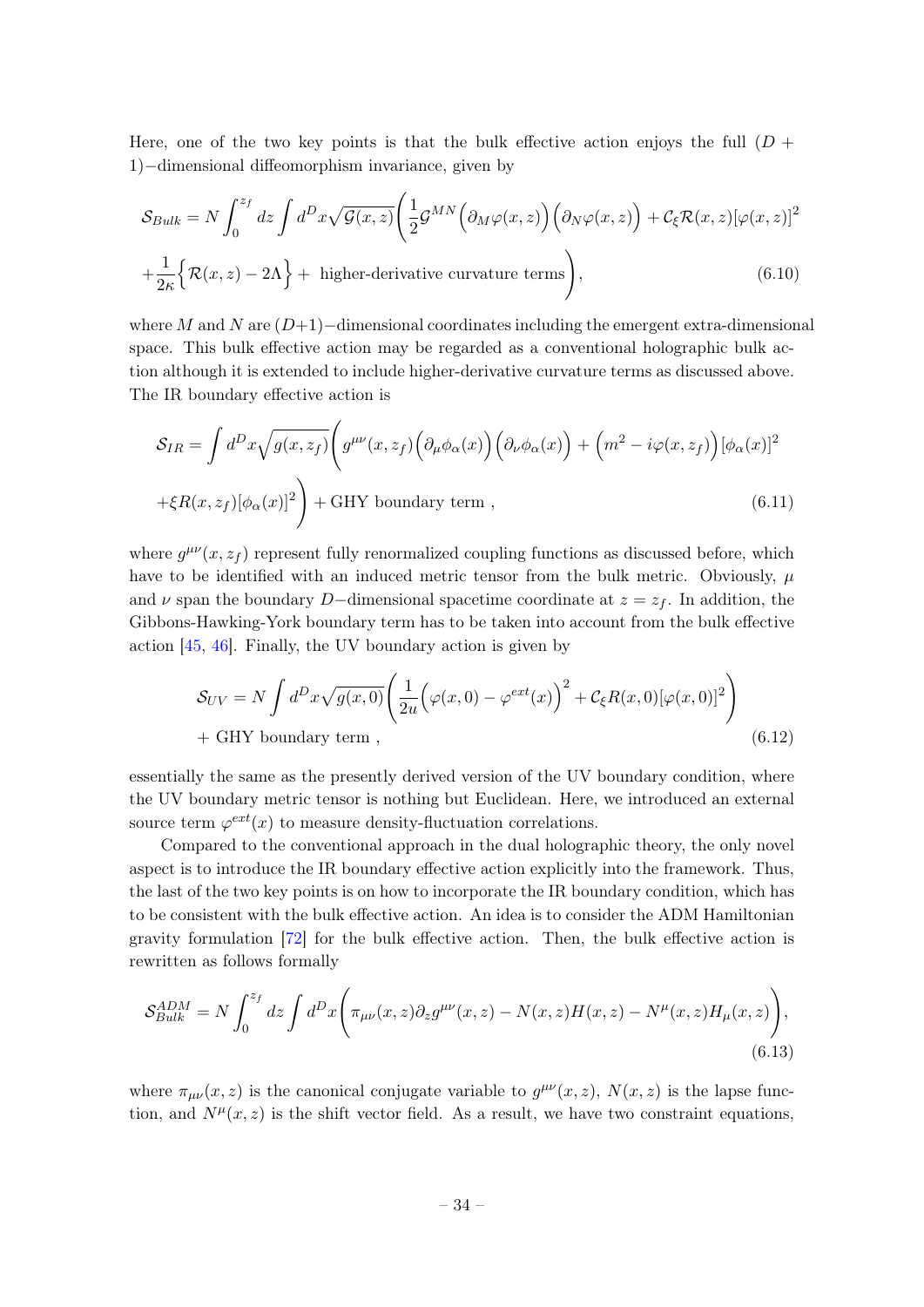given by  $H(x, z) = 0$ , which can be identified with the Hamilton-Jacobi equation in the holographic renormalization framework, and  $H^{\mu}(x, z) = 0$ , which gives rise to the Ward identity involved with the D−dimensional diffeomorphism invariance [\[73\]](#page-51-11). Solving the Hamilton-Jacobi equation, we suspect that the resulting on-shell effective action has to be consistent with the IR boundary effective action, where their consistency is guaranteed by the corresponding Ward identity of  $H^{\mu}(x, z) = 0$ . This IR-boundary matching procedure makes the connection between UV microscopic degrees of freedom and IR emergent macroscopic ones be complete. However, we would like to point out that actual implementations have to be performed carefully.

One may concern that the IR boundary effective action may not be uniquely determined. Suppose that the IR boundary action is given by [\[74\]](#page-51-12)

$$
S_{IR} = \int d^D x \sqrt{g(x, z_f)} \left( \bar{\psi}_{\alpha}(x) \gamma^a e_a^{\mu}(x, z_f) \left( \partial_{\mu} - \frac{i}{4} \omega_{\mu}^{a'b'}(x, z_f) \sigma_{a'b'} \right) \psi_{\alpha}(x) \right.
$$
  
 
$$
+ [m - i\varphi(x, z_f)] \bar{\psi}_{\alpha}(x) \psi_{\alpha}(x) + \text{GHY boundary term }, \qquad (6.14)
$$

where "chiral symmetry breaking" in interacting Dirac-fermion systems [\[75\]](#page-51-13) has been considered. Here,  $\psi_{\alpha}(x)$  is a Dirac spinor at x in D spacetime dimensions.  $\alpha$  runs from 1 to N, denoting the flavor degeneracy of Dirac fermions.  $\gamma^a$  is a Dirac  $\gamma$  matrix, defined in a local rest frame at x and satisfying the Clifford algebra  $\{\gamma^a, \gamma^b\} = 2\delta^{ab}$  with the Euclidean signature.  $e_a^{\mu}(x, z_f)$  defines the local rest frame given by the tangent manifold at x, called vierbein. The corresponding background metric is given by the vierbein as follows  $g_{\mu\nu}(x, z_f) =$  $e^a_\mu(x,z_f)e^b_\nu(x,z_f)\delta_{ab}$ .  $\omega^{ab}_\mu(x,z_f) = e^a_\nu(x,z_f)\partial_\mu e^{\nu b}(x,z_f) + e^a_\nu(x,z_f)\Gamma^\nu_{\sigma\mu}(x,z_f)e^{\sigma b}(x,z_f)$  is a spin connection and  $\sigma_{ab} = \frac{i}{2}$  $\frac{i}{2}[\gamma^a, \gamma^b]$  is a commutator of Dirac gamma matrices in the local rest frame. Here,  $\Gamma^{\nu}_{\sigma\mu}(x,z_f) = \frac{1}{2}g^{\nu\delta}(x,z_f)\Big(\partial_{\sigma}g_{\delta\mu}(x,z_f) + \partial_{\mu}g_{\sigma\delta}(x,z_f) - \partial_{\delta}g_{\sigma\mu}(x,z_f)\Big)$  is the Christoffel symbol. m represents a mass of Dirac fermions.  $\varphi(x, z_f)$  is an order-parameter field dual to  $\frac{1}{N}\sum_{\alpha=1}^{N}\bar{\psi}_{\alpha}(x)\psi_{\alpha}(x)$  at  $z=z_f$ . Resorting to the ADM Hamiltonian gravity formulation, we assign the IR boundary condition to the same bulk effective action but in terms of microscopic fermion degrees of freedom instead of bosons. Solving two coupled equations for dual scalar fields and metric tensor fields modified by higher-derivative curvature terms, we would find effective geometry as a function of the mass parameter or more precisely, the ratio between the mass parameter and the interaction strength. Although we resort to the same bulk effective action, we suspect that both aspects of the difference in the IR boundary condition and the presence of higher-derivative curvature terms may lead to different geometries or different conformal dimensions at least, when the mass parameter is tuned to cause a quantum phase transition. This would be certainly a future direction of our research.

#### <span id="page-35-0"></span>7 Conclusion

In the present study we tried to clarify the underlying physics of the dual holographic formulation for quantum field theories as a non-perturbative description. We uncovered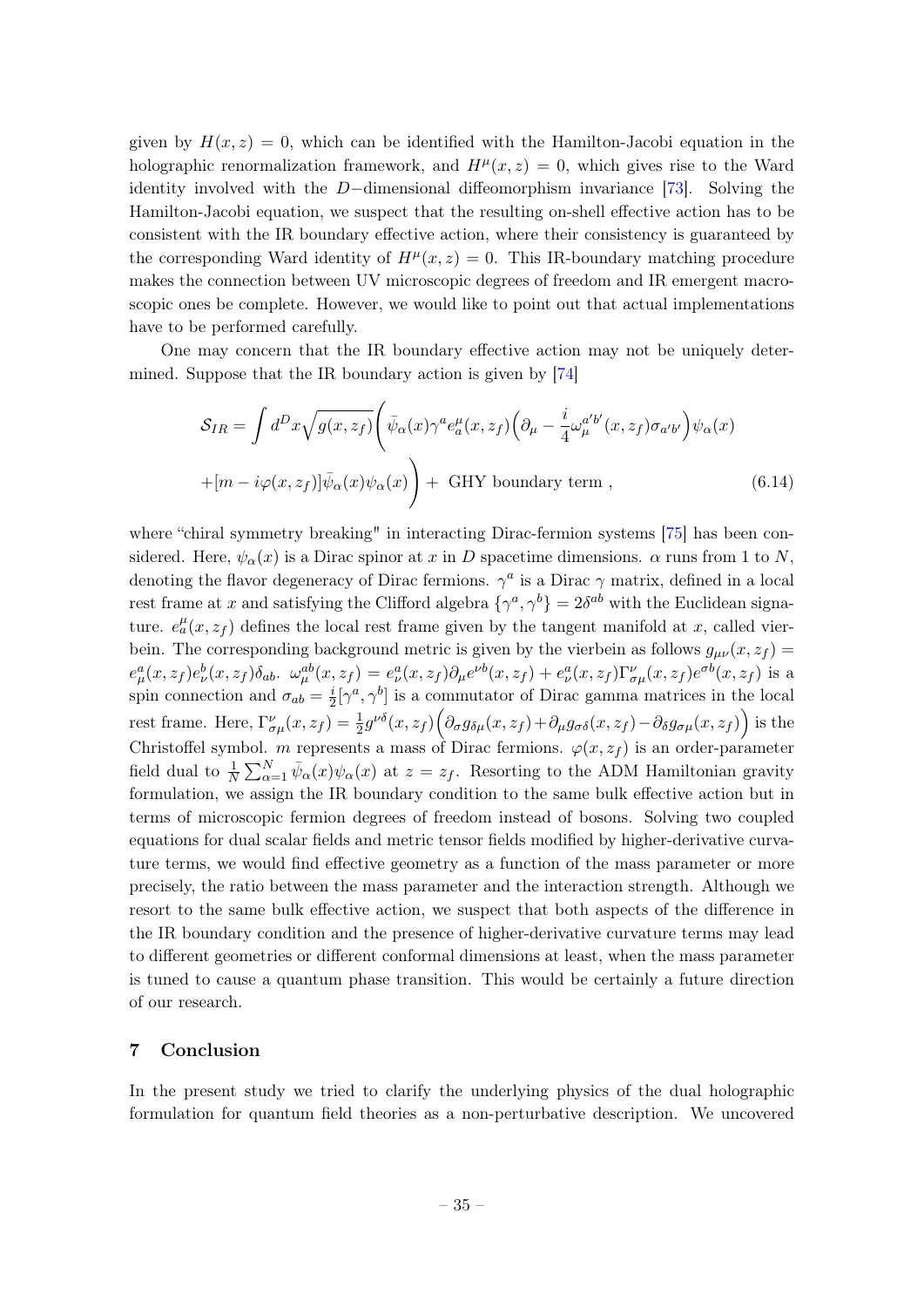how the emergent geometry takes into account the information of quantum entanglement. Let us recapitulate the essential features of the dual holographic formulation. First, the infinitesimal distance in the emergent extra dimensional space is identified with the renormalization group scale in the recursive renormalization group transformation. Second, the IR boundary condition describes the renormalization group  $\beta$ -functions of all the coupling parameters in the corresponding quantum field theory. In particular, the IR boundary conditions given by metric tensor fields are identified with the renormalization group equations of all interaction vertices and that given by the scalar field is nothing but the Callan-Symanzik equation for an order parameter field in the dual description. Finally, the bulk Einstein-Klein-Gordon type equation describes the entanglement transfer from quantum matter to classical geometry in the large  $N$  limit, where  $N$  is the number of flavors of scalar fields.

The future direction in this line of research would be to solve the resulting coupled equations of motion in the emergent curved spacetime with an extra dimension and to show the appearance of hydrodynamic behaviors at IR, for example, calculating the ratio  $\eta/s$ , where  $\eta$  is shear viscosity and s is thermodynamic entropy [\[76](#page-51-14)[–79\]](#page-52-0). Recently, one of the authors has investigated the Kondo effect based on this emergent geometric description and was able to describe the crossover behavior around the Kondo temperature from the UV local-moment fixed point to the IR local Fermi-liquid one in a non-perturbative way [\[62\]](#page-51-5). The so-called holographic liquid state may serve as a novel quantum liquid beyond the perturbation theoretical framework.

#### Acknowledgments

K.-S. Kim was supported by the Ministry of Education, Science, and Technology (No. 2011-0030046 and NRF-2021R1A2C1006453) of the National Research Foundation of Korea (NRF) and by TJ Park Science Fellowship of the POSCO TJ Park Foundation. This work was supported by a grant from the Simons Foundation (566116, SR).

## <span id="page-36-0"></span>A Emergent geometric description for a scalar lattice field theory in one dimension

We start from the following one-dimensional lattice field theory

$$
Z = \int D\Phi_i \exp\Big[-\int_0^\beta d\tau \sum_{i=1}^M \Big\{ (\partial_\tau \Phi_i)^2 - t(\Phi_i \Phi_{i+1} + \Phi_{i+1} \Phi_i) + m^2 \Phi_i^2 + \frac{u}{2} \Phi_i^4 \Big\} \Big]. \tag{A.1}
$$

Here,  $\Phi_i$  is a real scalar field at site *i*. t is a hopping integral and m is a mass parameter. u represents the strength of self-interactions between these scalar fields.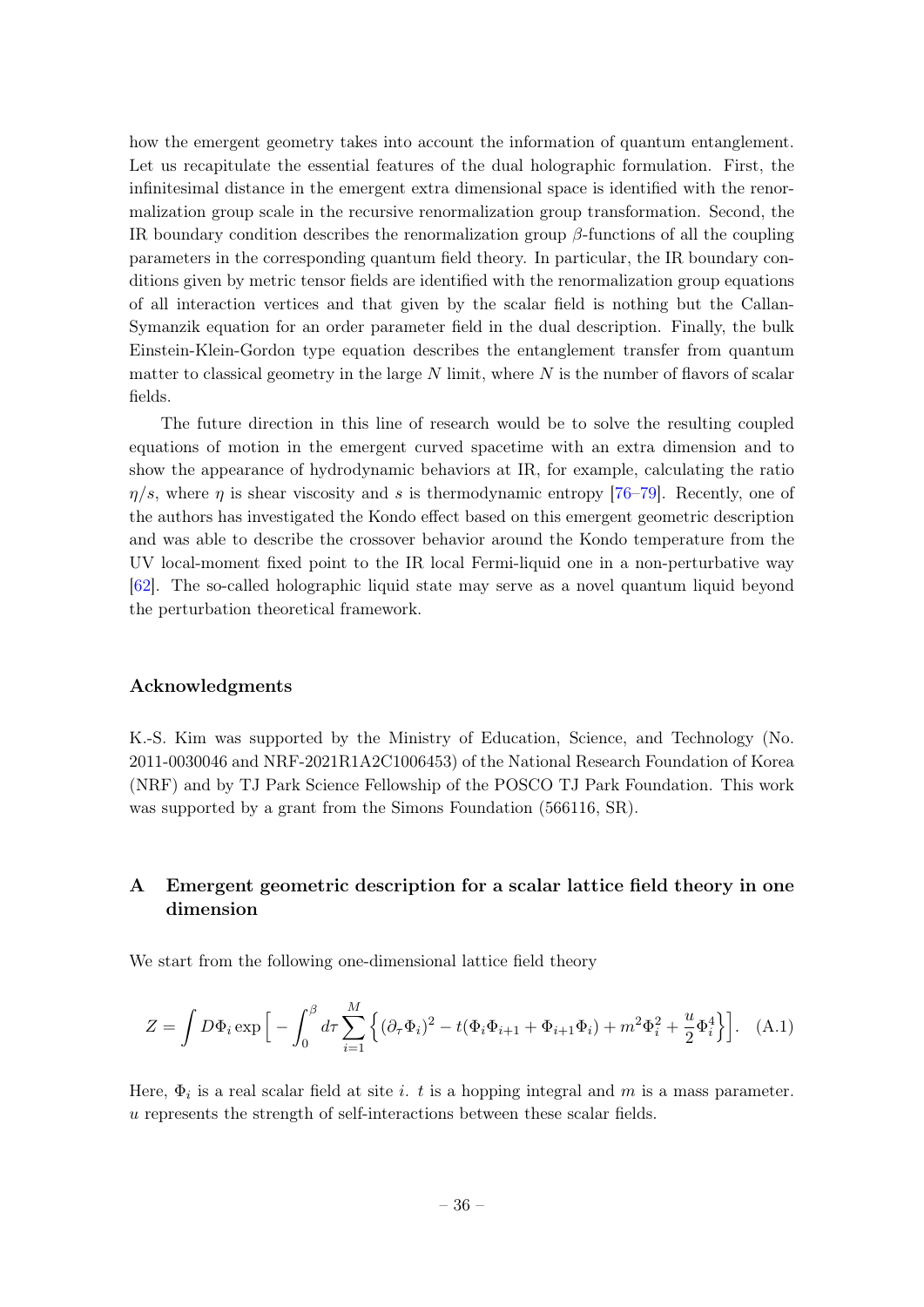To implement recursive Kadanoff block-spin transformations [\[71\]](#page-51-0) in this lattice field theory, we uplift all coupling parameters into dynamical field variables as follows

$$
Z = \int D\Phi_i D\varphi_i^{(0)} D\rho_i^{(0)} D s_{ii+1}^{(0)} D t_{ii+1}^{(0)} D\varphi_i^{(0)} D m_i^{2(0)} D u_i^{(0)}
$$
  
 
$$
\times \exp \Big[ -\int_0^\beta d\tau \sum_{i=1}^M \Big\{ (\partial_\tau \Phi_i)^2 - t_{ii+1}^{(0)} (\Phi_i \Phi_{i+1} + \Phi_{i+1} \Phi_i) + m_i^{2(0)} \Phi_i^2 + \frac{u_i^{(0)}}{2} \rho_i^{(0)2} + i \varphi_i^{(0)} (\rho_i^{(0)} - \Phi_i^2) + i s_{ii+1}^{(0)} (t_{ii+1}^{(0)} - t) + i \chi_i^{(0)} (m_i^{2(0)} - m^2) + i v_i^{(0)} (u_i^{(0)} - u) \Big\} \Big].
$$
 (A.2)

Here,  $s_{ii+1}^{(0)}$ ,  $\chi_i^{(0)}$  $\binom{0}{i}$ , and  $v_i^{(0)}$  $i^{(0)}$  are Lagrange multiplier fields to impose each constraint for hopping, mass, and self-interaction parameters, respectively.  $\varphi_i^{(0)}$  $i_i^{(0)}$  is a Lagrange multiplier field to realize the Hubbard-Stratonovich transformation for the self-interaction channel.

Separating all dynamical fields at each site into those at even and odd sites, integrating over all field variables in even sites, and rescaling to return the lattice to the original one, we obtain an effective lattice field theory with renormalized hopping, mass, self-interaction, and dual scalar fields as follows

$$
Z = \int D\Phi_i D\varphi_i^{(0)} D\rho_i^{(0)} D s_{ii+1}^{(0)} D t_{ii+1}^{(0)} D u_i^{(0)} D u_i^{(0)} D u_i^{(0)}
$$
  
\n
$$
\times \exp \left[ -\frac{1}{4} \sum_{i=1}^M \text{tr}_{\tau\tau'} \ln \left( -\partial_\tau^2 + m_i^{2(0)} \right) - \int_0^\beta d\tau \sum_{i=1}^M \left\{ (\partial_\tau \Phi_i)^2 + \left( m_i^{2(0)} - \frac{2m_i^{2(0)} t_{ii+1}^{(0)}}{2m_i^{4(0)} + u_i^{(0)}} \right) \Phi_i^2 - i\varphi_i^{(0)} \Phi_i^2 \right. \\ \left. + \frac{u_i^{(0)}}{2} \rho_i^{(0)2} + i\varphi_i^{(0)} \rho_i^{(0)} + i s_{ii+1}^{(0)} (t_{ii+1}^{(0)} - t) + i\chi_i^{(0)} (m_i^{2(0)} - m^2) + i v_i^{(0)} (u_i^{(0)} - u) \right\} - \int_0^\beta d\tau \sum_{i=1}^M \left\{ -\frac{t_{ii+1}^{(0)2}}{2m_i^{4(0)} + u_i^{(0)}} \left\{ m_i^{2(0)} - \frac{u_i^{(0)} t_{ii+1}^{(0)2}}{m_i^{4(0)}} \left( \Phi_i^2 + \Phi_{i+1}^2 \right) \right\} \left( \Phi_i \Phi_{i+1} + \Phi_{i+1} \Phi_i \right) \right. \\ \left. + \frac{u_i^{(0)}}{2m_i^{4(0)} + u_i^{(0)}} \left\{ \frac{t_{ii+1}^{(0)4}}{m_i^{4(0)}} \Phi_i^4 + 3 \frac{t_{ii+1}^{(0)4}}{m_i^{4(0)}} \Phi_i^2 \Phi_{i+1}^2 \right\} + \frac{1}{16m_i^{4(0)}} \left( \frac{1}{u_i^{(0)}} + \frac{1}{2m_i^{4(0)}} \right)^{-1} \right\} \right]. \tag{A.3}
$$

To prepare for the second renormalization group transformation, we rewrite this parti-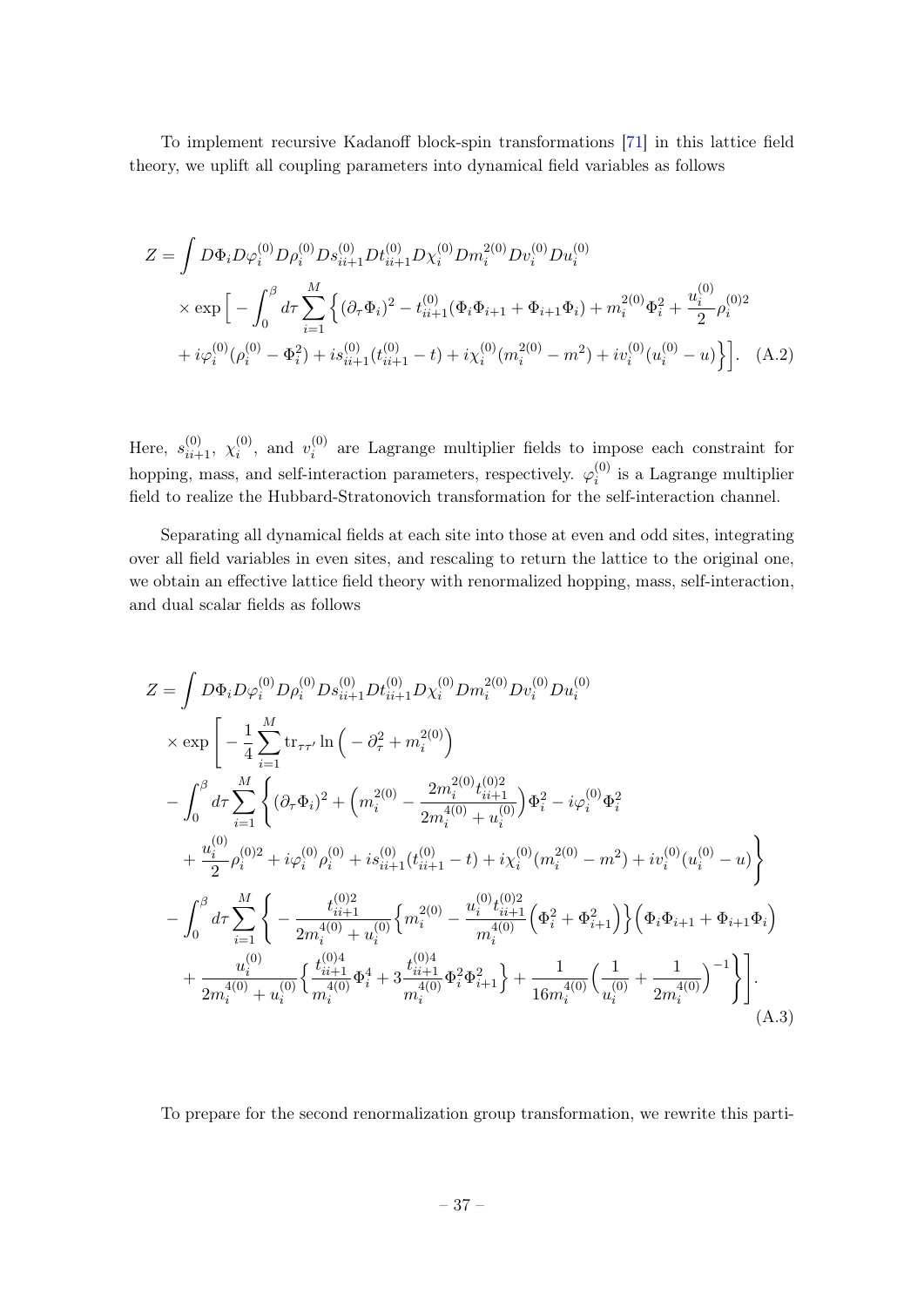tion function in terms of updated coupling fields in the following way

$$
Z = \int D\Phi_{i}D\varphi_{i}^{(0)}D\rho_{i}^{(0)}Ds_{ii+1}^{(0)}Dt_{ii+1}^{(0)}Dv_{i}^{(0)}Dv_{i}^{(0)}Du_{i}^{(0)}
$$
  
\n
$$
\times D\varphi_{i}^{(1)}D\rho_{i}^{(1)}Ds_{ii+1}^{(1)}Dt_{ii+1}^{(1)}D\chi_{i}^{(1)}Dm_{i}^{2(1)}Dv_{i}^{(1)}Du_{i}^{(1)}
$$
  
\n
$$
\times \exp\left[-\frac{1}{4}\sum_{i=1}^{M} \text{tr}_{\tau\tau'}\ln\left(-\partial_{\tau}^{2}+m_{i}^{2(0)}\right)\right]
$$
  
\n
$$
-\int_{0}^{\beta}d\tau \sum_{i=1}^{M}\left\{(\partial_{\tau}\Phi_{i})^{2}+m_{i}^{2(1)}\Phi_{i}^{2}-i\varphi_{i}^{(0)}\Phi_{i}^{2}-t_{ii+1}^{(1)}\left(\Phi_{i}\Phi_{i+1}+\Phi_{i+1}\Phi_{i}\right)\right.\right.
$$
  
\n
$$
+\frac{u_{i}^{(0)}}{2}\rho_{i}^{(0)2}+i\varphi_{i}^{(0)}\rho_{i}^{(0)}+is_{ii+1}^{(0)}(t_{ii+1}^{(0)}-t)+i\chi_{i}^{(0)}(m_{i}^{2(0)}-m^{2})+iv_{i}^{(0)}(u_{i}^{(0)}-u)
$$
  
\n
$$
+\frac{u_{i}^{(1)}}{2}\left(\rho_{i}^{(1)2}+3\rho_{i}^{(1)}\rho_{i+1}^{(1)}\right)
$$
  
\n
$$
+i\varphi_{i}^{(1)}(\rho_{i}^{(1)}-\Phi_{i}^{2})+is_{ii+1}^{(1)}\left[t_{ii+1}^{(1)}-\frac{t_{ii+1}^{(0)2}}{2m_{i}^{4(0)}+u_{i}^{(0)}}\left\{m_{i}^{2(0)}-\frac{u_{i}^{(0)}t_{ii+1}^{(0)2}}{m_{i}^{4(0)}}\left(\rho_{i}^{(1)}+\rho_{i+1}^{(1)}\right)\right\}\right]
$$
  
\n
$$
+i\chi_{i}^{(1)}\left\{m_{i}^{
$$

Here,  $s_{ii+1}^{(1)}$ ,  $\chi_i^{(1)}$  $\binom{1}{i}$ , and  $v_i^{(1)}$  $i_i^{(1)}$  are Lagrange multiplier fields to impose the renormalization group flow equations for hopping, mass, and self-interaction fields, respectively.  $\varphi_i^{(1)}$  $i^{(1)}$  is a Lagrange multiplier field to realize the Hubbard-Stratonovich transformation for newly generated effective interactions.

Shifting  $\varphi_i^{(1)}$  $i^{(1)}$  as

$$
\varphi_i^{(1)} \Longrightarrow \varphi_i^{(1)} - \varphi_i^{(0)} \tag{A.5}
$$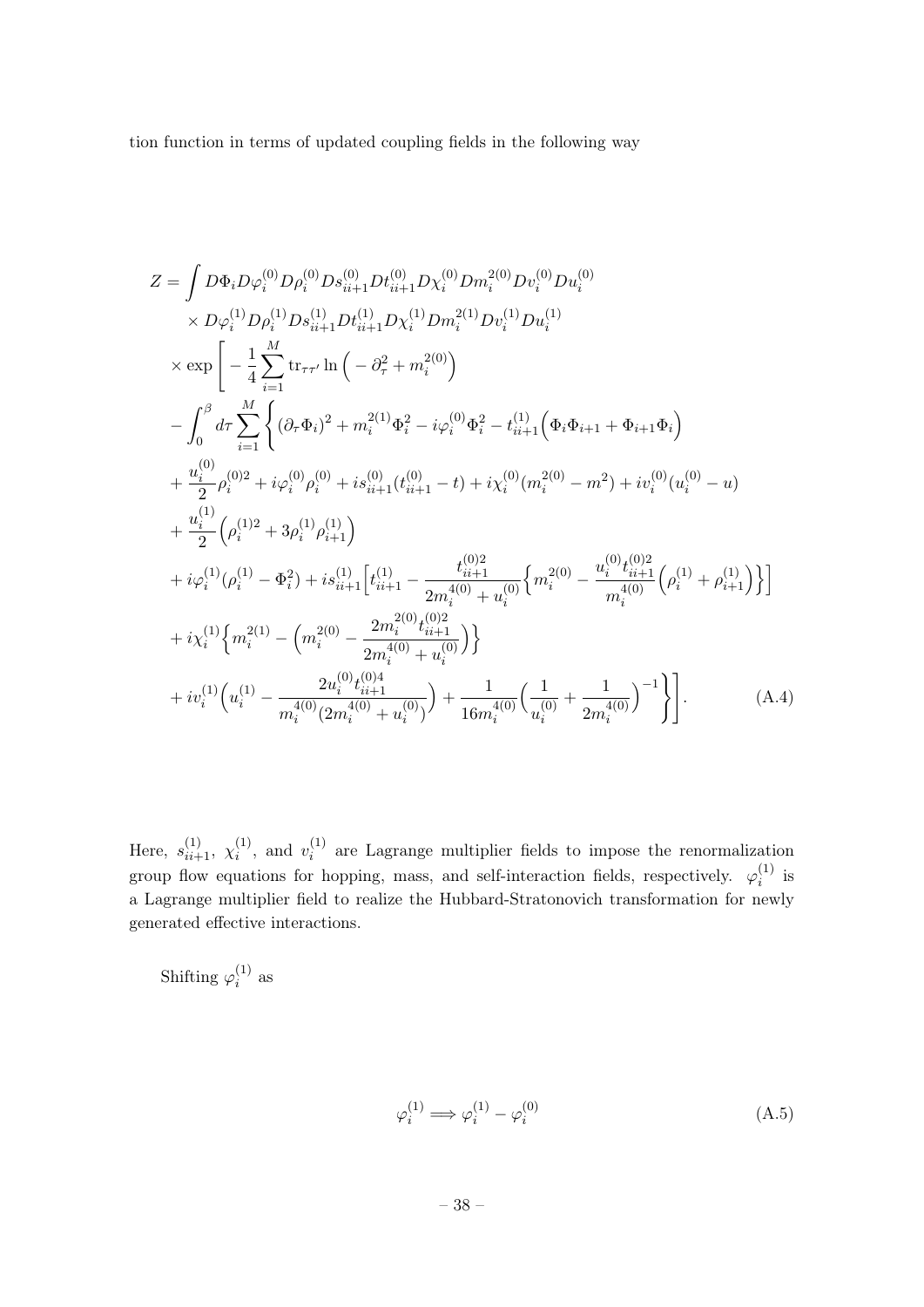and keeping only local interactions in the sense of the gradient expansion, we obtain

$$
Z = \int D\Phi_{i}D\varphi_{i}^{(0)}D\rho_{i}^{(0)}Ds_{ii+1}^{(0)}Dt_{ii+1}^{(0)}Dx_{i}^{(0)}Dw_{i}^{(0)}Du_{i}^{(0)}
$$
  
\n
$$
\times D\varphi_{i}^{(1)}D\rho_{i}^{(1)}Ds_{ii+1}^{(1)}Dt_{ii+1}^{(1)}Dx_{i}^{(1)}Dw_{i}^{(1)}Du_{i}^{(1)}
$$
  
\n
$$
\times \exp\left[-\frac{1}{4}\sum_{i=1}^{M} \text{tr}_{\tau\tau'}\ln\left(-\partial_{\tau}^{2}+m_{i}^{2(0)}\right)\right]
$$
  
\n
$$
-\int_{0}^{\beta} d\tau \sum_{i=1}^{M} \left\{(\partial_{\tau}\Phi_{i})^{2}+m_{i}^{2(1)}\Phi_{i}^{2}-i\varphi_{i}^{(1)}\Phi_{i}^{2}-t_{ii+1}^{(1)}\left(\Phi_{i}\Phi_{i+1}+\Phi_{i+1}\Phi_{i}\right)\right\}
$$
  
\n
$$
+\frac{u_{i}^{(0)}}{2}\rho_{i}^{(0)2}+i\varphi_{i}^{(0)}\rho_{i}^{(0)}+is_{ii+1}^{(0)}(t_{ii+1}^{(0)}-t)+i\chi_{i}^{(0)}(m_{i}^{2(0)}-m^{2})+iv_{i}^{(0)}(u_{i}^{(0)}-u)
$$
  
\n
$$
+\frac{u_{i}^{(1)}}{2}\rho_{i}^{(1)2}+i\rho_{i}^{(1)}(\varphi_{i}^{(1)}-\varphi_{i}^{(0)})
$$
  
\n
$$
+is_{ii+1}^{(1)}\left\{t_{ii+1}^{(1)}-\frac{t_{ii+1}^{(0)2}}{2m_{i}^{4(0)}+u_{i}^{(0)}}\left(m_{i}^{2(0)}-\frac{2u_{i}^{(0)}t_{i+1}^{(0)2}}{m_{i}^{4(0)}}\rho_{i}^{(1)}\right)\right\}
$$
  
\n
$$
+i\chi_{i}^{(1)}\left\{m_{i}^{2(1)}-\left(m_{i}^{2(0)}-\frac{2m_{i}^{2}(0)t_{i+1}^{(0)2}}{2m_{
$$

This completes the first renormalization group transformation.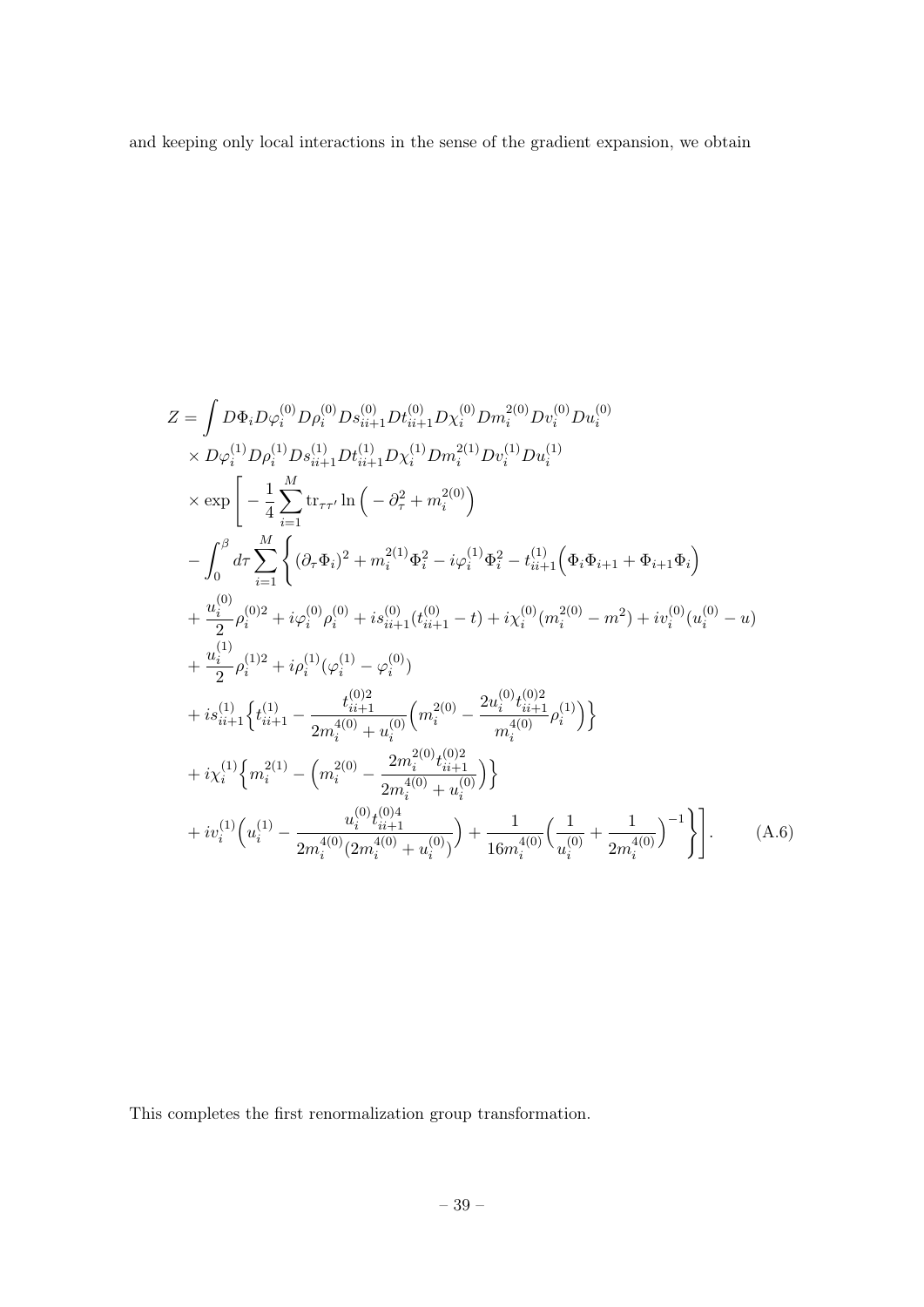It is straightforward to extend this expression in a recursive way, given by

$$
Z = \int D\Phi_i \Pi_{l=0}^f D\varphi_i^{(l)} D\rho_i^{(l)} D s_{ii+1}^{(l)} D t_{ii+1}^{(l)} D x_i^{(l)} D m_i^{2(l)} D v_i^{(l)} D u_i^{(l)}
$$
  
\n
$$
\exp \left[ -\frac{1}{4} \sum_{l=1}^f \sum_{i=1}^M \text{tr}_{\tau \tau'} \ln \left( -\partial_\tau^2 + m_i^{2(l-1)} \right) - \int_0^\beta d\tau \sum_{i=1}^M \left\{ (\partial_\tau \Phi_i)^2 + m_i^{2(f)} \Phi_i^2 - i \varphi_i^{(f)} \Phi_i^2 - t_{ii+1}^{(f)} \left( \Phi_i \Phi_{i+1} + \Phi_{i+1} \Phi_i \right) \right. \\ \left. + \frac{u_i^{(0)}}{2} \rho_i^{(0)2} + i \varphi_i^{(0)} \rho_i^{(0)} + i s_{ii+1}^{(0)} (t_{ii+1}^{(0)} - t) + i \chi_i^{(0)} (m_i^{2(0)} - m^2) + i v_i^{(0)} (u_i^{(0)} - u) \right. \\ \left. + \sum_{l=1}^f \left[ \frac{u_i^{(l)}}{2} \rho_i^{(l)2} + i \rho_i^{(l)} (\varphi_i^{(l)} - \varphi_i^{(l-1)}) \right. \\ \left. + i s_{ii+1}^{(l)} \left\{ t_{ii+1}^{(l)} - \frac{t_{ii+1}^{(l-1)2}}{2m_i^{4(l-1)} + u_i^{(l-1)}} \left( m_i^{2(l-1)} - \frac{2u_i^{(l-1)} t_{ii+1}^{(l-1)2}}{m_i^{4(l-1)}} \rho_i^{(l)} \right) \right\} \right. \\ \left. + i \chi_i^{(l)} \left\{ m_i^{2(l)} - \left( m_i^{2(l-1)} - \frac{2m_i^{2(l-1)} t_{ii+1}^{(l-1)2}}{2m_i^{4(l-1)} + u_i^{(l-1)}} \right) \right\} + i v_i^{(l)} \left( u_i^{(l)} - \frac{u_i^{(l-1)} t_{ii+1}^{(l-1)4}}{2m_i^{4(l-1)} (2m_i^{4(l-1)} + u_i^{(l-1)})} \right) + \frac{1}{16m_i^{4(l-1)}} \left( \frac{1}{
$$

Resorting to

<span id="page-40-0"></span>
$$
a \sum_{l=1}^{f} \Longrightarrow \int_{0}^{z_f} dz
$$
 (A.8)

and

<span id="page-40-1"></span>
$$
\frac{\varphi_i^{(l)} - \varphi_i^{(l-1)}}{a} \Longrightarrow \partial_z \varphi(i, \tau, z), \tag{A.9}
$$

where *a* is a scale for the renormalization group transformation, we rewrite the above partition function in the following way

$$
Z = \int D\Phi(i,\tau) \int D\varphi(i,\tau,z) D\rho(i,\tau,z)
$$
  
 
$$
\times \int Ds(i,i+1,\tau,z) Dt(i,i+1,\tau,z) D\chi(i,\tau,z) Dm^{2}(i,\tau,z) Dv(i,\tau,z) Du(i,\tau,z)
$$
  
 
$$
\times \exp\{-S_{IR} - S_{UV} - S_{Bulk}\}.
$$
 (A.10)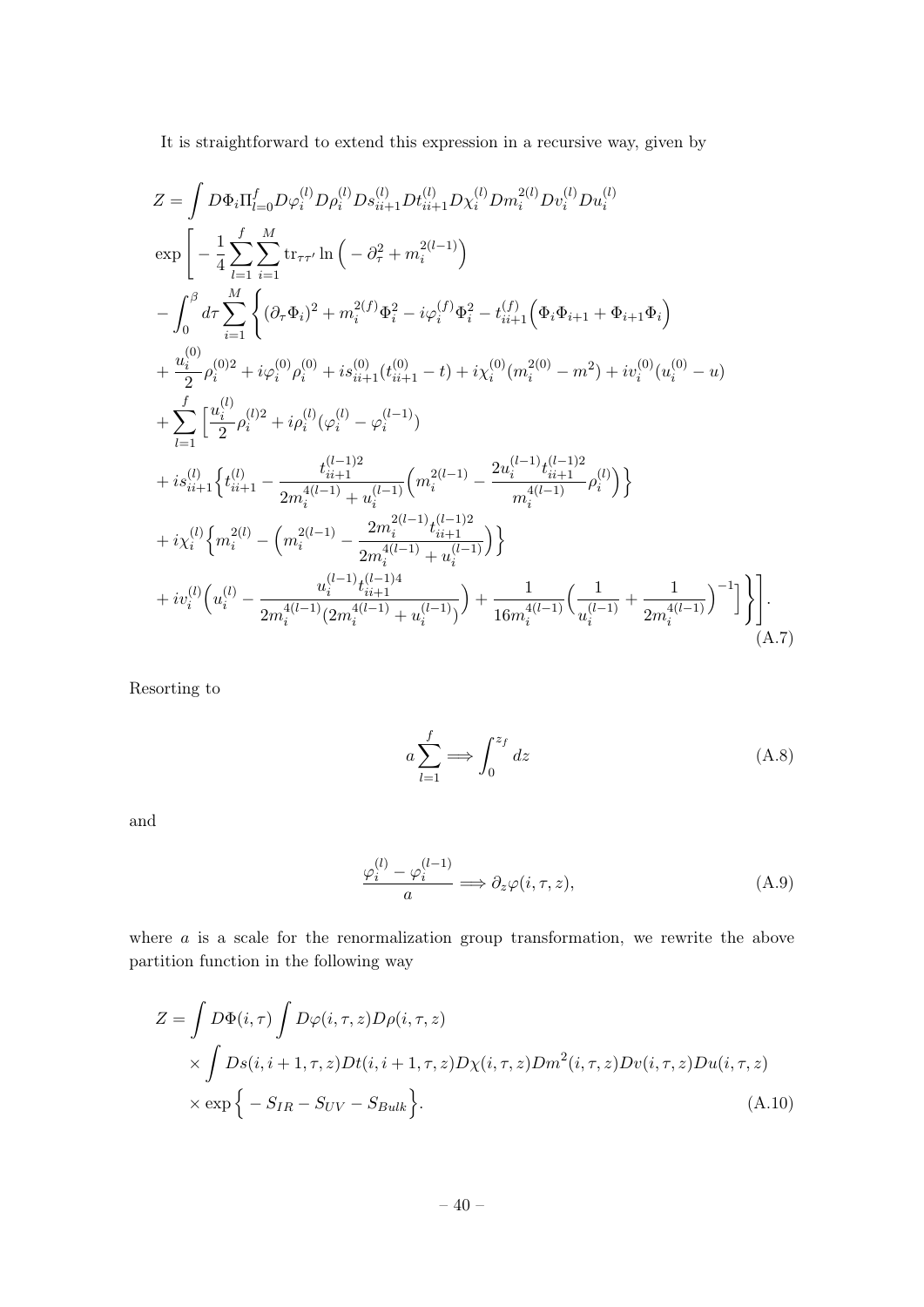Here, both IR and UV effective action are given by

$$
S_{IR} + S_{UV} = \int_0^{\beta} d\tau \sum_{i=1}^M \left\{ \left( \partial_\tau \Phi(i,\tau) \right)^2 + m^2(i,\tau,z_f) [\Phi(i,\tau)]^2 - i \varphi(i,\tau,z_f) [\Phi(i,\tau)]^2 \right.- t(i,i+1,\tau,z_f) \left( \Phi(i,\tau) \Phi(i+1,\tau) + \Phi(i+1,\tau) \Phi(i,\tau) \right) + \frac{u(i,\tau,0)}{2} [\rho(i,\tau,0)]^2 + i \varphi(i,\tau,0) \rho(i,\tau,0) + i s(i,i+1,\tau,0) \left( t(i,i+1,\tau,0) - t \right) + i \chi(i,\tau,0) \left( m^2(i,\tau,0) - m^2 \right) + i v(i,\tau,0) \left( u(i,\tau,0) - u \right) \right\}.
$$
\n(A.11)

The bulk effective action is

$$
S_{Bulk} = \int_{0}^{z_f} dz \int_{0}^{\beta} d\tau \sum_{i=1}^{M} \left\{ \frac{u(i,\tau,z)}{2a} [\rho(i,\tau,z)]^2 + i\rho(i,\tau,z) \partial_z \varphi(i,\tau,z) \right. \\ \left. + is(i,i+1,\tau,z) \left\{ \partial_z t(i,i+1,\tau,z) + \frac{1}{a} t(i,i+1,\tau,z) \right. \\ \left. - \frac{[t(i,i+1,\tau,z)]^2}{a \left( 2[m^2(i,\tau,z)]^2 + u(i,\tau,z) \right)} \left( m^2(i,\tau,z) - \frac{2u(i,\tau,z)[t(i,i+1,\tau,z)]^2}{[m^2(i,\tau,z)]^2} \rho(i,\tau,z) \right) \right\} \\ \left. + i\chi(i,\tau,z) \left\{ \partial_z m^2(i,\tau,z) + \frac{2m^2(i,\tau,z)[t(i,i+1,\tau,z)]^2}{a \left( 2[m^2(i,\tau,z)]^2 + u(i,\tau,z) \right)} \right\} \\ + iv(i,\tau,z) \left( \partial_z u(i,\tau,z) + \frac{1}{a} u(i,\tau,z) - \frac{u(i,\tau,z)[t(i,i+1,\tau,z)]^4}{2a[m^2(i,\tau,z)]^2 \left( 2[m^2(i,\tau,z)]^2 + u(i,\tau,z) \right)} \right) \\ + \frac{u(i,\tau,z)}{8a \left( 2[m^2(i,\tau,z)]^2 + u(i,\tau,z) \right)} + \frac{1}{4a} \ln \left( -\partial_\tau^2 + m^2(i,\tau,z) \right) \right\}.
$$
 (A.12)

Performing Gaussian integrals for  $\rho(i, \tau, z)$ ,  $s(i, i + 1, \tau, z)$ ,  $\chi(i, \tau, z)$ , and  $v(i, \tau, z)$ , one can further simplify these expressions as

$$
Z = \int D\Phi(i,\tau)D\varphi(i,\tau,z)Dt(i,i+1,\tau,z)Dm^{2}(i,\tau,z)Du(i,\tau,z)
$$
  
\n
$$
\times \delta(t(i,i+1,\tau,0) - t)\delta\left(m^{2}(i,\tau,0) - m^{2}\right)\delta\left(u(i,\tau,0) - u\right)
$$
  
\n
$$
\times \delta\left(\partial_{z}m^{2}(i,\tau,z) + \frac{2m^{2}(i,\tau,z)[t(i,i+1,\tau,z)]^{2}}{a\left(2[m^{2}(i,\tau,z)]^{2} + u(i,\tau,z)\right)}\right)
$$
  
\n
$$
\times \delta\left(\partial_{z}u(i,\tau,z) + \frac{1}{a}u(i,\tau,z) - \frac{u(i,\tau,z)[t(i,i+1,\tau,z)]^{4}}{2a[m^{2}(i,\tau,z)]^{2}\left(2[m^{2}(i,\tau,z)]^{2} + u(i,\tau,z)\right)}\right)
$$
  
\n
$$
\times \exp\left\{-S_{IR} - S_{UV} - S_{Bulk}\right\}.
$$
\n(A.13)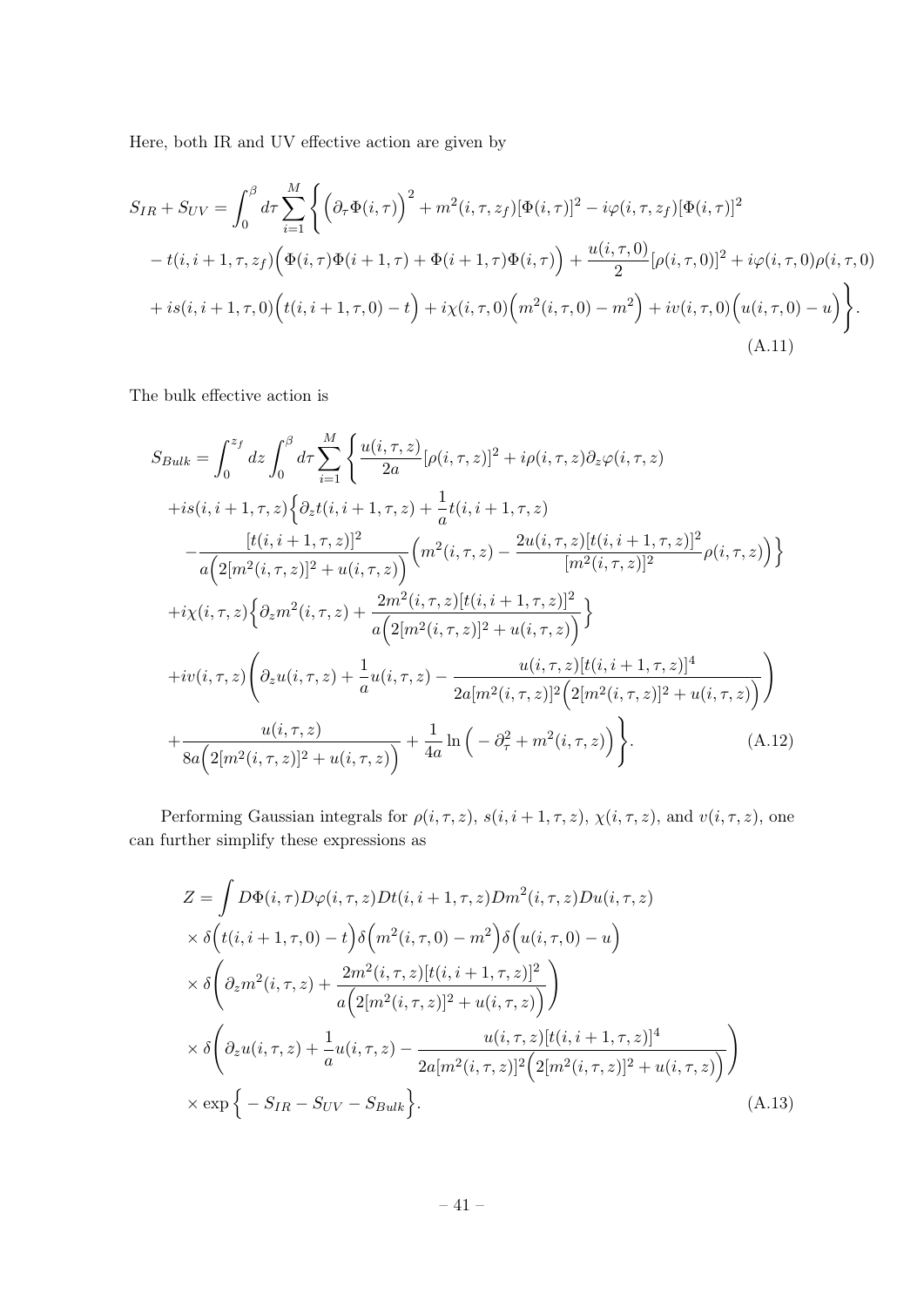Both IR and UV effective actions are given by

$$
S_{IR} + S_{UV} = \int_0^\beta d\tau \sum_{i=1}^M \left\{ \left( \partial_\tau \Phi(i, \tau) \right)^2 + m^2(i, \tau, z_f) [\Phi(i, \tau)]^2 - i \varphi(i, \tau, z_f) [\Phi(i, \tau)]^2 \right.- t(i, i + 1, \tau, z_f) \left( \Phi(i, \tau) \Phi(i + 1, \tau) + \Phi(i + 1, \tau) \Phi(i, \tau) \right) + \frac{1}{2u(i, \tau, 0)} [\varphi(i, \tau, 0)]^2 \right\}
$$
(A.14)

and the bulk effective action is

$$
S_{Bulk} = \int_{0}^{z_f} dz \int_{0}^{\beta} d\tau \sum_{i=1}^{M} \left\{ \frac{3a}{8u(i,\tau,z)} [\partial_z \varphi(i,\tau,z)]^2 + \frac{a[m^2(i,\tau,z)]^4 (2[m^2(i,\tau,z)]^2 + u(i,\tau,z)]^2}{8u(i,\tau,z)[t(i,i+1,\tau,z)]^8} + \frac{a[m^2(i,\tau,z)]t(i,i+1,\tau,z)]^3}{8u(i,\tau,z)[t(i,i+1,\tau,z)]^2} \right\}^2
$$
  
\n
$$
\times \left\{ \partial_z t(i,i+1,\tau,z) + \frac{1}{a} t(i,i+1,\tau,z) - \frac{m^2(i,\tau,z)[t(i,i+1,\tau,z)]^2}{a(2[m^2(i,\tau,z)]^2 + u(i,\tau,z))} \right\}^2
$$
  
\n
$$
+ \frac{a[m^2(i,\tau,z)]^2 (2[m^2(i,\tau,z)]^2 + u(i,\tau,z))}{8u(i,\tau,z)[t(i,i+1,\tau,z)]^4} \left( -i \partial_z \varphi(i,\tau,z) \right)
$$
  
\n
$$
\times \left\{ \partial_z t(i,i+1,\tau,z) + \frac{1}{a} t(i,i+1,\tau,z) - \frac{m^2(i,\tau,z)[t(i,i+1,\tau,z)]^2}{a(2[m^2(i,\tau,z)]^2 + u(i,\tau,z))} \right\}
$$
  
\n+ 
$$
\frac{u(i,\tau,z)}{8a(2[m^2(i,\tau,z)]^2 + u(i,\tau,z))} + \frac{1}{4a} \ln \left( -\partial_\tau^2 + m^2(i,\tau,z) \right) \right\}.
$$
 (A.15)

For the presentation and as a natural approximation, we take a uniform ansatz in the following way

$$
Z = \int D\Phi(i,\tau)D\varphi(z)Dt(z)Dm^{2}(z)Du(z)\delta(t(0) - t)\delta(m^{2}(0) - m^{2})\delta(u(0) - u)
$$
  
\n
$$
\times \delta\left(\partial_{z}m^{2}(z) + \frac{2m^{2}(z)[t(z)]^{2}}{a(2[m^{2}(z)]^{2} + u(z)}\right)\delta\left(\partial_{z}u(z) + \frac{1}{a}u(z) - \frac{u(z)[t(z)]^{4}}{2a[m^{2}(z)]^{2}(2[m^{2}(z)]^{2} + u(z)}\right)
$$
  
\n
$$
\times \exp\left\{-S_{IR} - S_{UV} - S_{Bulk}\right\},
$$
\n(A.16)

where the IR and UV effective actions are

$$
S_{IR} + S_{UV} = \int_0^\beta d\tau \sum_{i=1}^M \left\{ \left( \partial_\tau \Phi(i, \tau) \right)^2 + m^2(z_f) [\Phi(i, \tau)]^2 - i \varphi(z_f) [\Phi(i, \tau)]^2 \right.-t(z_f) \left( \Phi(i, \tau) \Phi(i+1, \tau) + \Phi(i+1, \tau) \Phi(i, \tau) \right) + \frac{1}{2u(0)} [\varphi(0)]^2 \right\}
$$
(A.17)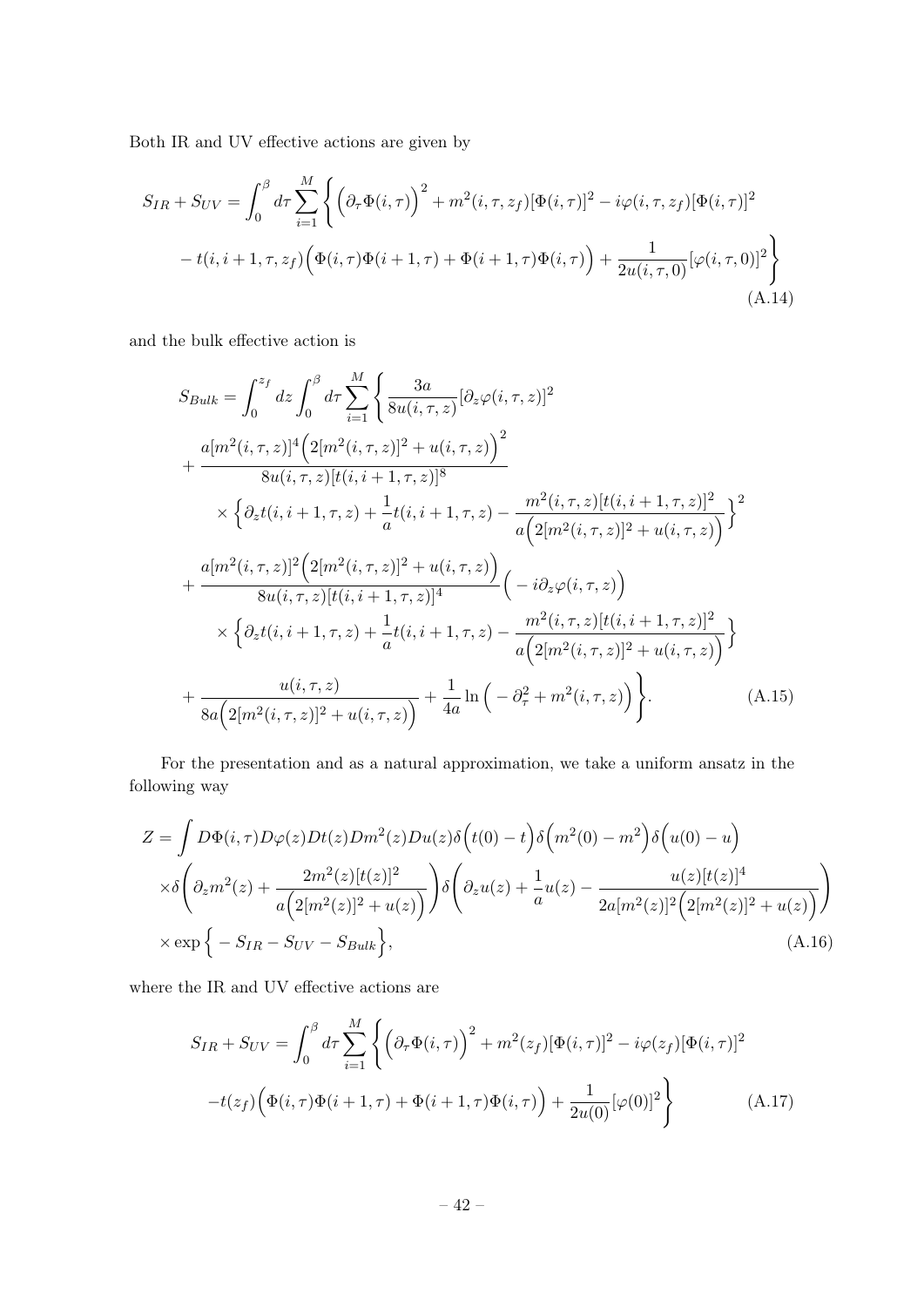and the bulk effective action is

$$
S_{Bulk} = \beta M \int_0^{z_f} dz \Biggl\{ \frac{3a}{8u(z)} [\partial_z \varphi(z)]^2 + \frac{a[m^2(z)]^4 (2[m^2(z)]^2 + u(z))^2}{8u(z)[t(z)]^8} \Biggl\{ \partial_z t(z) + \frac{1}{a} t(z) - \frac{m^2(z)[t(z)]^2}{a(2[m^2(z)]^2 + u(z))} \Biggr\}^2 + \frac{a[m^2(z)]^2 (2[m^2(z)]^2 + u(z))}{8u(z)[t(z)]^4} \Biggl( -i \partial_z \varphi(z) \Biggr) \Biggl\{ \partial_z t(z) + \frac{1}{a} t(z) - \frac{m^2(z)[t(z)]^2}{a(2[m^2(z)]^2 + u(z))} \Biggr\} + \frac{u(z)}{8a(2[m^2(z)]^2 + u(z))} + \frac{1}{4a} \frac{1}{\beta} \sum_{i\omega_n} \ln \left( \omega_n^2 + m^2(z) \right) \Biggr\}.
$$
\n(A.18)

Finally, we perform the mean-field analysis, where quantum fluctuations of  $\varphi(z)$  and  $t(z)$  are neglected to be their saddle-point values. Considering

$$
\varphi(z) \Longrightarrow -i\varphi(z) \tag{A.19}
$$

for real saddle-point values in  $\varphi(z)$ , we obtain the mean-field free-energy functional for  $\varphi(z)$ and  $t(z)$ 

$$
\frac{1}{M}F[\varphi(z), t(z); z_f] =
$$
\n
$$
\frac{1}{2\beta} \sum_{i\omega_n} \frac{1}{M} \sum_{q} \ln \left\{ \omega_n^2 - 2t(z_f) \cos q + m^2(z_f) - \varphi(z_f) \right\} - \frac{1}{2u(0)} [\varphi(0)]^2
$$
\n
$$
+ \int_0^{z_f} dz \left\{ - \frac{3a}{8u(z)} [\partial_z \varphi(z)]^2 + u(z) \right\}^2
$$
\n
$$
+ \frac{a[m^2(z)]^4 (2[m^2(z)]^2 + u(z))^2}{8u(z)[t(z)]^8} \left\{ \partial_z t(z) + \frac{1}{a} t(z) - \frac{m^2(z)[t(z)]^2}{a(2[m^2(z)]^2 + u(z))} \right\}^2
$$
\n
$$
- \frac{a[m^2(z)]^2 (2[m^2(z)]^2 + u(z))}{8u(z)[t(z)]^4} \left( \partial_z \varphi(z) \right) \left\{ \partial_z t(z) + \frac{1}{a} t(z) - \frac{m^2(z)[t(z)]^2}{a(2[m^2(z)]^2 + u(z))} \right\}
$$
\n
$$
+ \frac{u(z)}{8a(2[m^2(z)]^2 + u(z))} + \frac{1}{4a} \frac{1}{\beta} \sum_{i\omega_n} \ln \left( \omega_n^2 + m^2(z) \right) \right\}.
$$
\n(A.20)

The renormalization group equation for the mass parameter is

$$
\partial_z m^2(z) = -\frac{2m^2(z)[t(z)]^2}{a\left(2[m^2(z)]^2 + u(z)\right)}
$$
(A.21)

and that for the interaction vertex is

$$
\partial_z u(z) = -\frac{1}{a}u(z) + \frac{u(z)[t(z)]^4}{2a[m^2(z)]^2\left(2[m^2(z)]^2 + u(z)\right)}.
$$
\n(A.22)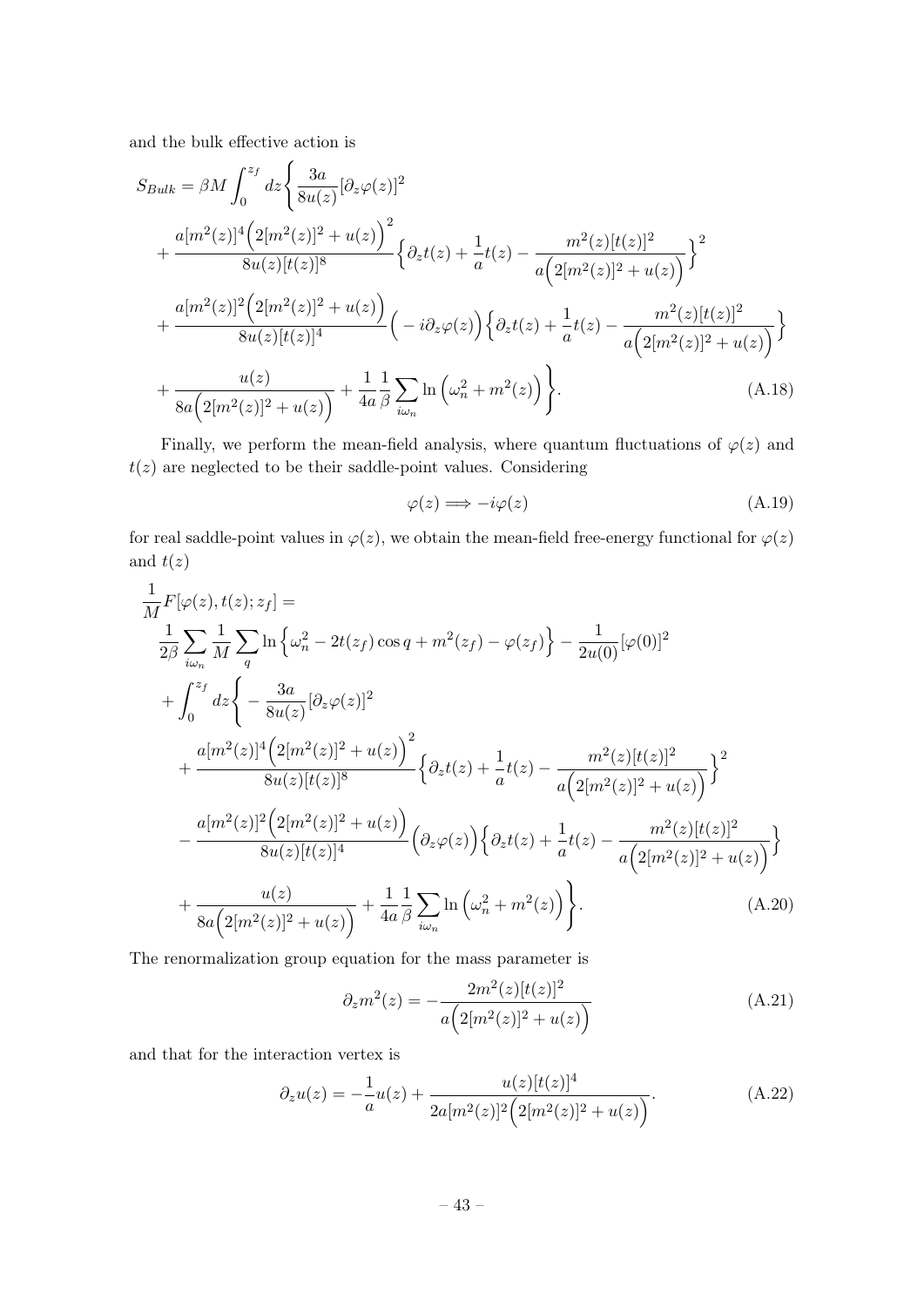Minimizing this free-energy functional with respect to both  $\varphi(z)$  and  $t(z)$ , we obtain their equations of motion, given by the second-order derivatives in the coordinate of the extra dimensional space. On the other hand, their IR boundary conditions are given by the linear derivatives in  $z$ , corresponding to the renormalization group equation for the hopping integral and the Callan-Symanzik equation for the order parameter field, respectively.

## <span id="page-44-0"></span>B Further developments for the invariance of entanglement entropy with respect to renormalization group transformations

#### <span id="page-44-1"></span>B.1 An identity for entanglement entropy at  $z = z_f$

Resorting to the evolution equation for the metric tensor along the extra-dimensional space, we rewrite the area law of the matter sector at  $z = z_f$  in terms of the Green's function as follows

$$
\partial_{z_f} \mathcal{A}[\Sigma(z_f)] = \int_{\Sigma(z_f)} d^{D-2}x_{\perp} \partial_{z_f} \sqrt{\gamma(x, z_f)}
$$
  
\n
$$
= \frac{1}{2} \int_{\Sigma(z_f)} d^{D-2}x_{\perp} \sqrt{\gamma(x, z_f)} \gamma^{ij}(x, z_f) \partial_{z_f} \gamma_{ij}(x, z_f)
$$
  
\n
$$
= -\frac{1}{4dz} \int_{\Sigma(z_f)} d^{D-2}x_{\perp} \sqrt{\gamma(x, z_f)} \gamma^{ij}(x, z_f) (\partial_i \partial_j G[x, x; g_{\mu\nu}(x, z_f)] ). \quad (B.1)
$$

We recall that the Green's function is given by

<span id="page-44-2"></span>
$$
\begin{split} & \Big\{ -\frac{1}{\sqrt{g(x,z_f)}} \partial_\mu \Big( \sqrt{g(x,z_f)} g^{\mu\nu}(x,z_f) \partial_\nu \Big) + \frac{m^2}{e^{2dz} - 1} \Big\} G[x, x'; g_{\mu\nu}(x,z_f)] \\ &= \frac{1}{\sqrt{g(x,z_f)}} \delta^{(D)}(x - x'). \end{split} \tag{B.2}
$$

One can reformulate this Green's function in terms of the geometric information such as metric and curvature, considering the heat kernel expansion. Introducing the heat kernel  $K(s, x, x'; z) \equiv \langle xz|e^{-s\mathcal{D}}|x'z\rangle$  with the differential operator  $\mathcal{D} \equiv -\frac{1}{\sqrt{2}}$  $\frac{1}{g(x,z)} \partial_\mu \bigg( \sqrt{g(x,z)} g^{\mu\nu}(x,z) \partial_\nu \bigg) +$  $m<sup>2</sup>$  $\frac{m^2}{e^{2dz}-1}$ , which satisfies the diffusion equation  $(\partial_s + \mathcal{D})K(s, x, x'; z) = 0$  with an initial condition  $K(s = 0, x, x'; z) = \frac{1}{\sqrt{2}}$  $\frac{1}{g(x,z)}\delta^{(D)}(x-x')$ , we obtain

$$
G(x, x'; z) = \int_{\epsilon^2}^{\infty} ds K(s, x, x'; z).
$$
 (B.3)

Here,  $\epsilon$  is a UV cutoff to cure the UV divergence of the entanglement entropy, introduced in subsection [5.2.](#page-25-0) As discussed in the heat-kernel expansion Eq.  $(5.14)$ , we express the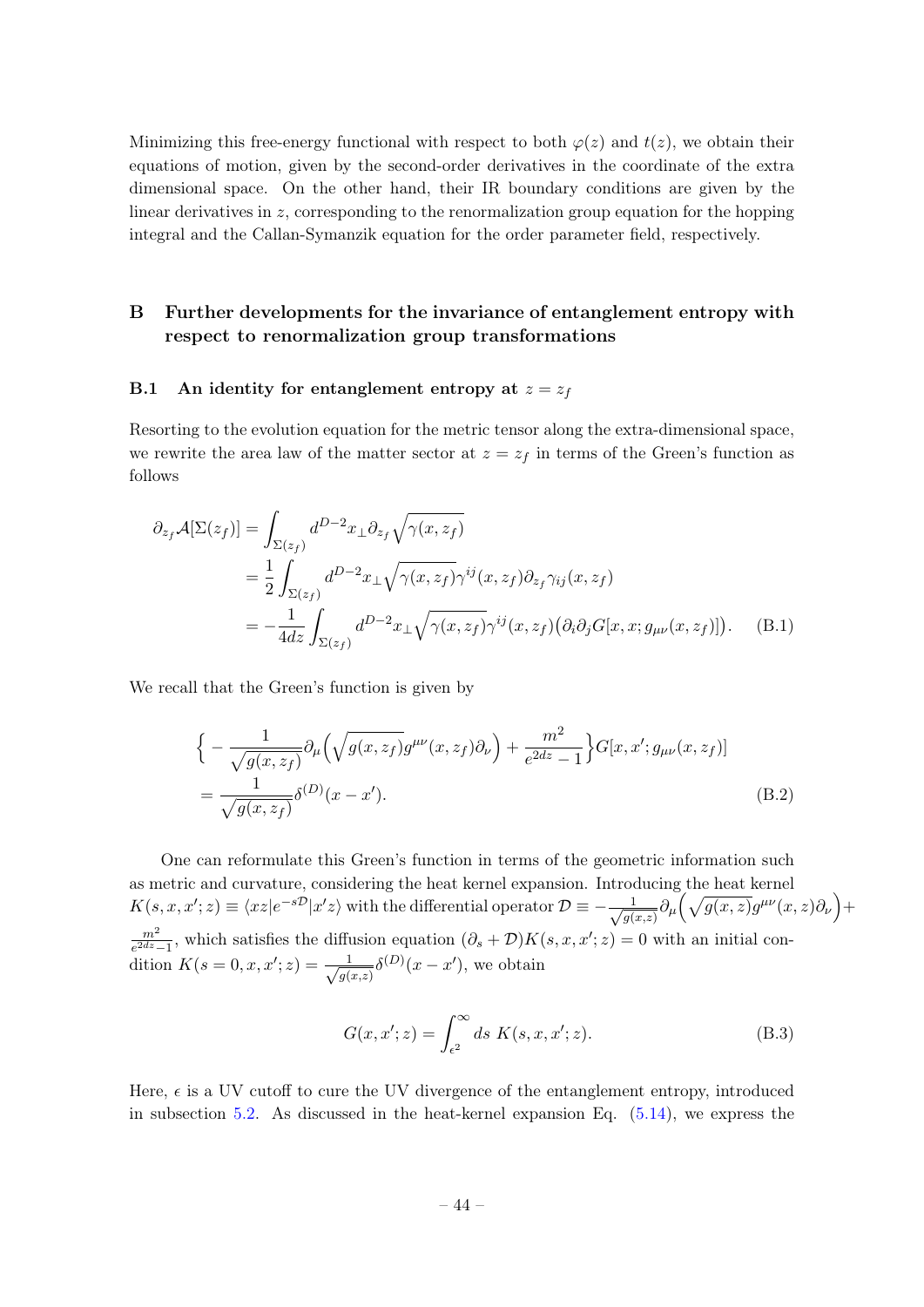Green's function in terms of the metric and curvature at  $z = z_f$  as

$$
G(x, x; z_f) = \int_{\epsilon^2}^{\infty} ds \ K(s, x, x; z_f) = \int_{\epsilon^2}^{\infty} ds \ \sum_{n=0}^{\infty} a_n(x, z_f) s^{\frac{n-D}{2}}
$$
  
\n
$$
= \int_{\epsilon^2}^{\infty} ds \ \left\{ a_0(x, z_f) s^{-\frac{D}{2}} + a_2(x, z_f) s^{\frac{2-D}{2}} + a_4(x, z_f) s^{\frac{4-D}{2}} + \dots \right\}
$$
  
\n
$$
= \int_{\epsilon^2}^{\infty} ds \ \frac{1}{(4\pi)^{\frac{D}{2}}} \left[ s^{-\frac{D}{2}} + \left( \frac{1}{6} R(x, z_f) - \frac{m^2}{e^{2dz} - 1} \right) s^{\frac{2-D}{2}} + \left\{ \frac{1}{180} R_{\mu\nu\alpha\beta}^2(x, z_f) - \frac{1}{180} R_{\mu\nu}^2(x, z_f) \right\}
$$
  
\n
$$
+ \frac{1}{6} \frac{1}{\sqrt{g(x, z_f)}} \partial_{\mu} \left( \sqrt{g(x, z_f)} g^{\mu\nu}(x, z_f) \partial_{\nu} \right) \left( \frac{1}{5} R(x, z_f) - \frac{m^2}{e^{2dz} - 1} \right)
$$
  
\n
$$
+ \frac{1}{2} \left( \frac{1}{6} R(x, z_f) - \frac{m^2}{e^{2dz} - 1} \right)^2 \right\} s^{\frac{4-D}{2}} + \dots \Big]. \tag{B.4}
$$

Inserting this expression into Eq. [\(B.1\)](#page-44-2), we obtain

$$
\partial_{z_f} \mathcal{A}[\Sigma(z_f)] =
$$
\n
$$
-\frac{1}{4dz} \left( \frac{1}{(4\pi)^{\frac{D}{2}}} \int_{\epsilon^2}^{\infty} ds \ s^{\frac{2-D}{2}} \right) \int_{\Sigma(z_f)} d^{D-2}x \pm \sqrt{\gamma(x, z_f)} \gamma^{ij}(x, z_f) \partial_i \partial_j \left( \frac{1}{6} R(x, z_f) - \frac{m^2}{e^{2dz} - 1} \right)
$$
\n
$$
-\frac{1}{4dz} \left( \frac{1}{(4\pi)^{\frac{D}{2}}} \int_{\epsilon^2}^{\infty} ds \ s^{\frac{4-D}{2}} \right) \int_{\Sigma(z_f)} d^{D-2}x \pm \sqrt{\gamma(x, z_f)} \gamma^{ij}(x, z_f)
$$
\n
$$
\times \partial_i \partial_j \left\{ \frac{1}{180} R_{\mu\nu\alpha\beta}^2(x, z_f) - \frac{1}{180} R_{\mu\nu}^2(x, z_f) \right\}
$$
\n
$$
+\frac{1}{6} \frac{1}{\sqrt{g(x, z_f)}} \partial_\mu \left( \sqrt{g(x, z_f)} g^{\mu\nu}(x, z_f) \partial_\nu \right) \left( \frac{1}{5} R(x, z_f) - \frac{m^2}{e^{2dz} - 1} \right)
$$
\n
$$
+\frac{1}{2} \left( \frac{1}{6} R(x, z_f) - \frac{m^2}{e^{2dz} - 1} \right)^2 \right\}.
$$
\n(B.5)

Combining this expression with that of the gravity sector, we reach the following identity for the entanglement entropy

$$
\frac{N}{6(D-2)(4\pi)^{\frac{D}{2}-1}} \frac{1}{e^{D-2}} \frac{1}{4dz} \frac{1}{(4\pi)^{\frac{D}{2}}} \int_{\Sigma(z_f)} d^{D-2}x_{\perp} \sqrt{\gamma(x,z_f)} \gamma^{ij}(x,z_f) \Big[ \n- \Big( \int_{\epsilon^2}^{\infty} ds \frac{z^{-D}}{s^{\frac{2-D}{2}}} \Big) \partial_i \partial_j \Big( \frac{1}{6} R(x,z_f) - \frac{m^2}{e^{2dz} - 1} \Big) \n- \Big( \int_{\epsilon^2}^{\infty} ds \frac{z^{-D}}{s^{\frac{2-D}{2}}} \Big) \partial_i \partial_j \Big\{ \frac{1}{180} R_{\mu\nu\alpha\beta}^2(x,z_f) - \frac{1}{180} R_{\mu\nu}^2(x,z_f) \n+ \frac{1}{6} \frac{1}{\sqrt{g(x,z_f)}} \partial_\mu \Big( \sqrt{g(x,z_f)} g^{\mu\nu}(x,z_f) \partial_\nu \Big) \Big( \frac{1}{5} R(x,z_f) - \frac{m^2}{e^{2dz} - 1} \Big) + \frac{1}{2} \Big( \frac{1}{6} R(x,z_f) - \frac{m^2}{e^{2dz} - 1} \Big)^2 \Big\} \Big] \n+ N \int d^{D-2}x_{\perp} \int_0^{2\pi} d\theta \int_0^{\infty} dr \sqrt{g_n(r,x_{\perp},z_f)} \Big( T_{\mu\nu,n}^{\varphi}(r,x_{\perp},z_f) + T_{\mu\nu,n}^{g_{\mu\nu}}(r,x_{\perp},z_f) \Big) \frac{\partial g_n^{\mu\nu}(r,x_{\perp},z_f)}{\partial n} \Big|_{n=1} = 0.
$$
\n(B.6)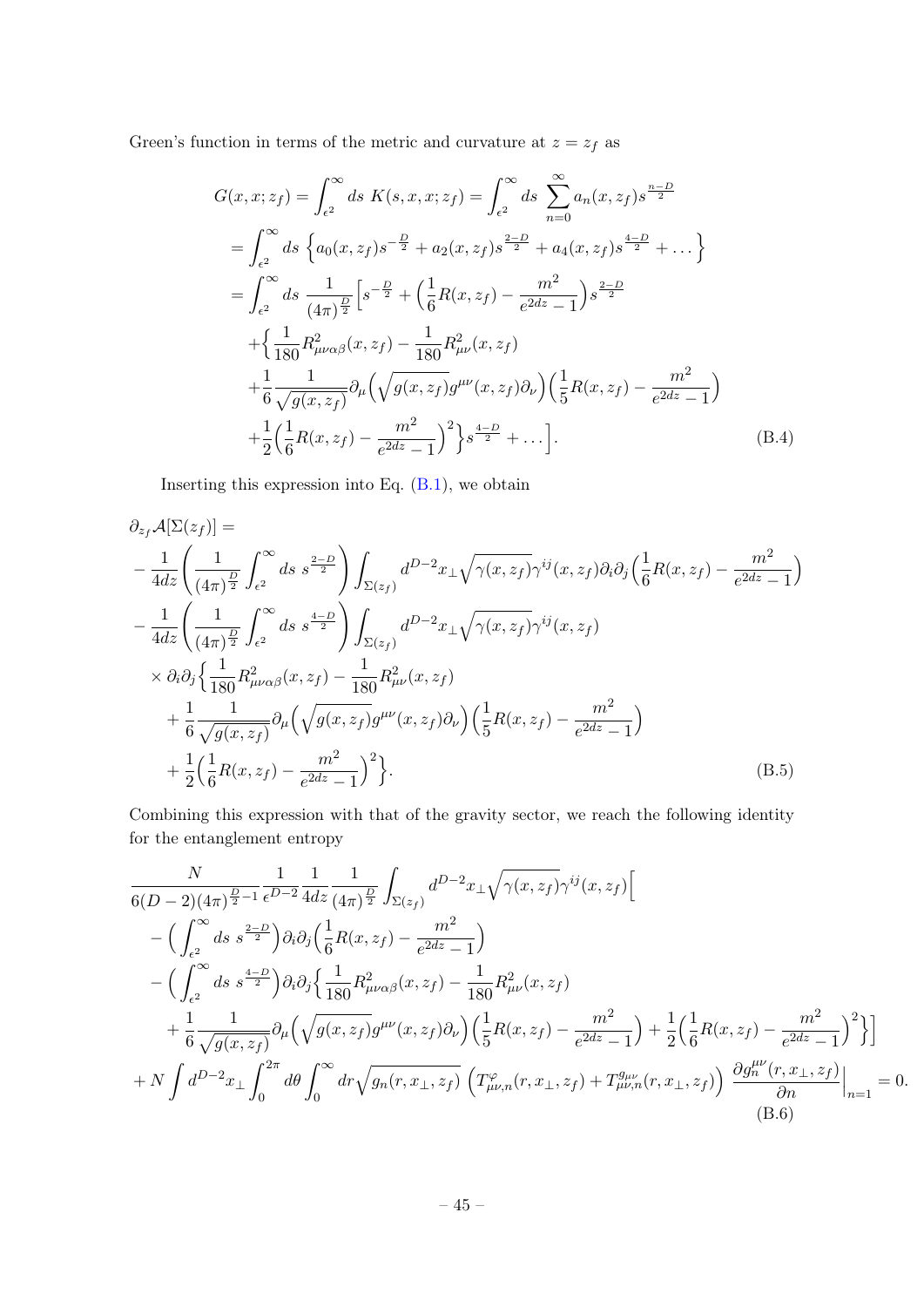We point out that both integrals of  $\int_{\epsilon^2}^{\infty} ds \, s^{(2-D)/2}$  and  $\int_{\epsilon^2}^{\infty} ds \, s^{(4-D)/2}$  diverge for large s. Existence of these IR divergences may be an artifact of the small s−expansion. One may introduce the correlation length into the upper cutoff of these integrals as  $\int_{\epsilon^2}^{\xi^2}$  $\int_{\epsilon^2}^{\xi^2} ds \, s^{(2-D)/2}$ and  $\int_{\epsilon^2}^{\xi^2}$  $\epsilon_1^{\xi^2}$  ds s<sup>(4-D)/2</sup>. We recall that this IR cutoff reproduces the entanglement entropy in  $D = 2$ , as shown in Eq. [\(5.21\)](#page-27-1). Now, the identity is expressed in a fully geometric way.

#### <span id="page-46-0"></span>B.2 Entanglement entropy after the first iteration

While it is written in terms of all the geometrical information, it is not clear how to interpret the above lengthy expression. In addition, it is not easy to check out this identity in a brute force way. In this respect we consider the entanglement entropy after the first iteration of the renormalization group transformation and verify the invariance explicitly for the case without all types of interactions.

We recall the partition function after the renormalization group transformation

$$
Z^{(1)} = \int D\phi_{\alpha} D g_{\mu\nu}^{(1)} \delta \left( g^{(1)\mu\nu} - g_B^{\mu\nu} - g_B^{\mu\nu'} (\partial_{\nu'} \partial_{\mu'} G_{xx'})_{x' \to x} g_B^{\mu'\nu} \right) \times \exp \left[ - \int d^D x \sqrt{g^{(1)}} \left\{ g^{(1)\mu\nu} (\partial_\mu \phi_\alpha) (\partial_\nu \phi_\alpha) + m^2 \phi_\alpha^2 \right\} - \frac{N}{2\kappa} \int d^D x \sqrt{g_B} \left( R_B - 2\Lambda \right) \right],
$$
\n(B.7)

where the coefficients of the gravity action are  $2dz\mathcal{C}_R = \frac{1}{2d}$  $\frac{1}{2\kappa}$  and  $\frac{\mathcal{C}_{\Lambda}}{\mathcal{C}_{R}} = 2\Lambda$ . Then, the entanglement entropy is

$$
S_{EE}^{(1)} = \frac{N}{6(D-2)(4\pi)^{\frac{D}{2}-1}} \frac{1}{\epsilon^{D-2}} \int_{\Sigma^{(1)}} d^{D-2}x_{\perp} \sqrt{g_{\perp}^{(1)}(x)} + \frac{N}{2\kappa} \int d^{D-2}x_{\perp} \int_{0}^{2\pi} d\theta \int_{0}^{\infty} dr \sqrt{g_{B,n}(x)} \Big[ 2\Big(R_{\mu\nu,n}^{B}(x) - \frac{1}{2}g_{\mu\nu,n}^{B}(x)R_{B,n}(x) + \Lambda g_{\mu\nu,n}^{B}(x)\Big) + \frac{1}{g_{B,n}(x)} g_{\mu\mu',n}^{B}(x)g_{\nu\nu',n}^{B}(x) \partial_{\mu''} \partial_{\nu''} \Big\{ g_{B,n}(x) \Big(g_{B,n}^{\mu'\nu'}(x)g_{B,n}^{\mu'\nu''}(x) - g_{B,n}^{\mu'\mu''}(x)g_{B,n}^{\nu'\nu''}(x)\Big) \Big\} \Big] \frac{\partial g_{B,n}^{\mu\nu}(r,x_{\perp})}{\partial n} \Big|_{n=1}.
$$
\n(B.8)

This entanglement entropy has to be identified with

$$
S_{EE} = \frac{N}{6(D-2)(4\pi)^{\frac{D}{2}-1}} \frac{1}{\epsilon^{D-2}} \int_{\Sigma_B} d^{D-2}x_{\perp} \sqrt{g_{\perp}^B(x)}.
$$
 (B.9)

In other words, we have

$$
\mathcal{S}_{EE} = \mathcal{S}_{EE}^{(1)}.\tag{B.10}
$$

.

As a result, we have to obtain

$$
\frac{N}{6(D-2)(4\pi)^{\frac{D}{2}-1}} \frac{1}{\epsilon^{D-2}} \Biggl( \int_{\Sigma_B} d^{D-2}x_{\perp} \sqrt{g_{\perp}^B(x)} - \int_{\Sigma^{(1)}} d^{D-2}x_{\perp} \sqrt{g_{\perp}^{(1)}(x)} \Biggr) \n= \frac{N}{2\kappa} \int d^{D-2}x_{\perp} \int_0^{2\pi} d\theta \int_0^{\infty} dr \sqrt{g_{B,n}(x)} \Biggl[ 2 \Bigl( R_{\mu\nu,n}^B(x) - \frac{1}{2} g_{\mu\nu,n}^B(x) R_{B,n}(x) + \Lambda g_{\mu\nu,n}^B(x) \Bigr) \n+ \frac{1}{g_{B,n}(x)} g_{\mu\mu',n}^B(x) g_{\nu\nu',n}^B(x) \partial_{\mu''} \partial_{\nu''} \Bigl\{ g_{B,n}(x) \Bigl( g_{B,n}^{\mu'\nu'}(x) g_{B,n}^{\mu'\nu''}(x) - g_{B,n}^{\mu'\mu'}(x) g_{B,n}^{\nu'\nu''}(x) \Bigr) \Bigr\} \Biggr] \frac{\partial g_{B,n}^{\mu\nu}(r,x_{\perp})}{\partial n} \Biggr|_{n=1} .
$$
\n(B.11)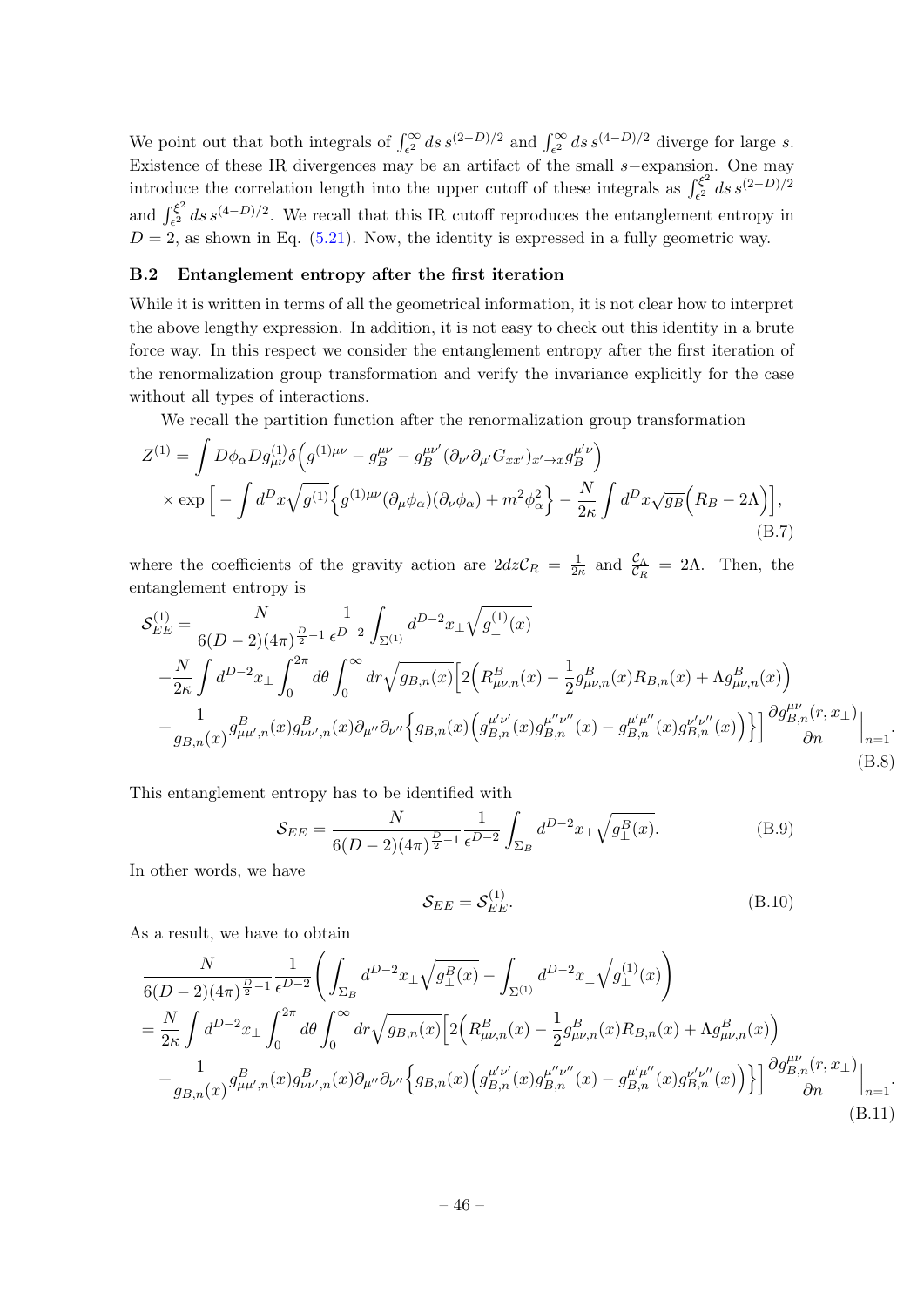Recalling the evolution equation of

$$
g^{(1)\mu\nu}(x) = g_B^{\mu\nu}(x) + g_B^{\mu\nu'}(x) (\partial_{\nu'} \partial_{\mu'} G_{xx'})_{x' \to x} g_B^{\mu'\nu}(x), \tag{B.12}
$$

we obtain

$$
\sqrt{g^{(1)}(x)} = \sqrt{g_B(x)} \Big\{ 1 - \frac{1}{2} g_B^{\mu\nu}(x) (\partial_\mu \partial_\nu G_{xx'})_{x' \to x} \Big\}.
$$
 (B.13)

As a result, we have

$$
\int_{\Sigma_B} d^{D-2}x_{\perp} \sqrt{g_{\perp}^B(x)} - \int_{\Sigma^{(1)}} d^{D-2}x_{\perp} \sqrt{g_{\perp}^{(1)}(x)} \n= \frac{1}{2} \int_{\Sigma_B} d^{D-2}x_{\perp} \sqrt{g_{\perp}^B(x)} g_{B\perp}^{\mu\nu}(x) (\partial_{\mu}\partial_{\nu}G_{xx'})_{x'\to x}.
$$
\n(B.14)

The final equation to be verified is

<span id="page-47-0"></span>
$$
\frac{N}{6(D-2)(4\pi)^{\frac{D}{2}-1}} \frac{1}{2\epsilon^{D-2}} \int_{\Sigma_{B}} d^{D-2}x_{\perp} \sqrt{g_{\perp}^{B}(x)} g_{B\perp}^{\mu\nu}(x) (\partial_{\mu}\partial_{\nu}G_{xx'})_{x'\to x} \n= \frac{N}{2\kappa} \int d^{D-2}x_{\perp} \int_{0}^{2\pi} d\theta \int_{0}^{\infty} dr \sqrt{g_{B,n}(x)} \Big[ 2\Big(R^{B}_{\mu\nu,n}(x) - \frac{1}{2}g_{\mu\nu,n}^{B}(x)R_{B,n}(x) + \Lambda g_{\mu\nu,n}^{B}(x)\Big) \n+ \frac{1}{g_{B,n}(x)} g_{\mu\mu',n}^{B}(x)g_{\nu\nu',n}^{B}(x) \partial_{\mu''}\partial_{\nu''} \Big\{ g_{B,n}(x) \Big(g_{B,n}^{\mu'\nu'}(x)g_{B,n}^{\mu''\nu''}(x) - g_{B,n}^{\mu'\mu'}(x)g_{B,n}^{\nu'\nu''}(x)\Big) \Big\} \Big] \frac{\partial g_{B,n}^{\mu\nu}(r,x_{\perp})}{\partial n} \Big|_{n=1}.
$$
\n(B.15)

Here, the background metric is

$$
ds^2 = dr^2 + r^2 d\theta^2 + \delta_{ij} dx^i_{\perp} dx^j_{\perp}, \qquad g^B_{rr} = 1, \quad g^B_{\theta\theta} = r^2, \quad g^{B\perp}_{ij} = \delta_{ij}, \qquad \sqrt{g_B} \neq \mathbb{B}.16
$$

with

$$
\frac{\partial g_{Bn}^{\mu\nu}(r,x_{\perp})}{\partial n}\Big|_{n=1} = 2r^2 \delta_{\mu\theta} \delta_{\nu\theta}
$$
\n(B.17)

and the Green's function is [\[34,](#page-49-3) [35\]](#page-49-7)

$$
G_{xx'}^{n} \equiv G_{n}(r, r', \theta, \theta', x_{\perp} - x'_{\perp})
$$
  
= 
$$
\int \frac{d^{D-2}p_{\perp}}{(2\pi)^{D-2}} e^{ip_{\perp}(x_{\perp} - x'_{\perp})} \frac{1}{2\pi n} \sum_{k=0}^{\infty} d_{k} \int_{0}^{\infty} d\lambda \lambda \frac{J_{k/n}(\lambda r) J_{k/n}(\lambda r')}{p_{\perp}^{2} + \lambda^{2} + m^{2}/(e^{2dz} - 1)} \cos \frac{k}{n} (\theta - \theta')
$$
(B.18)

with

$$
d_0 = 1, \qquad d_{k>0} = 2. \tag{B.19}
$$

Inserting this Green's function with  $n = 1$  into Eq. [\(B.15\)](#page-47-0), the left-hand-side of this equation is written in terms of  $\epsilon$  and m with  $\Sigma_B$ . On the other hand, the right-handside of this equation is given by  $\kappa$  and  $\Lambda$  with a UV cutoff in the r integral. As a result, renormalizing both coefficients of κ and Λ appropriately, one can verify this identity.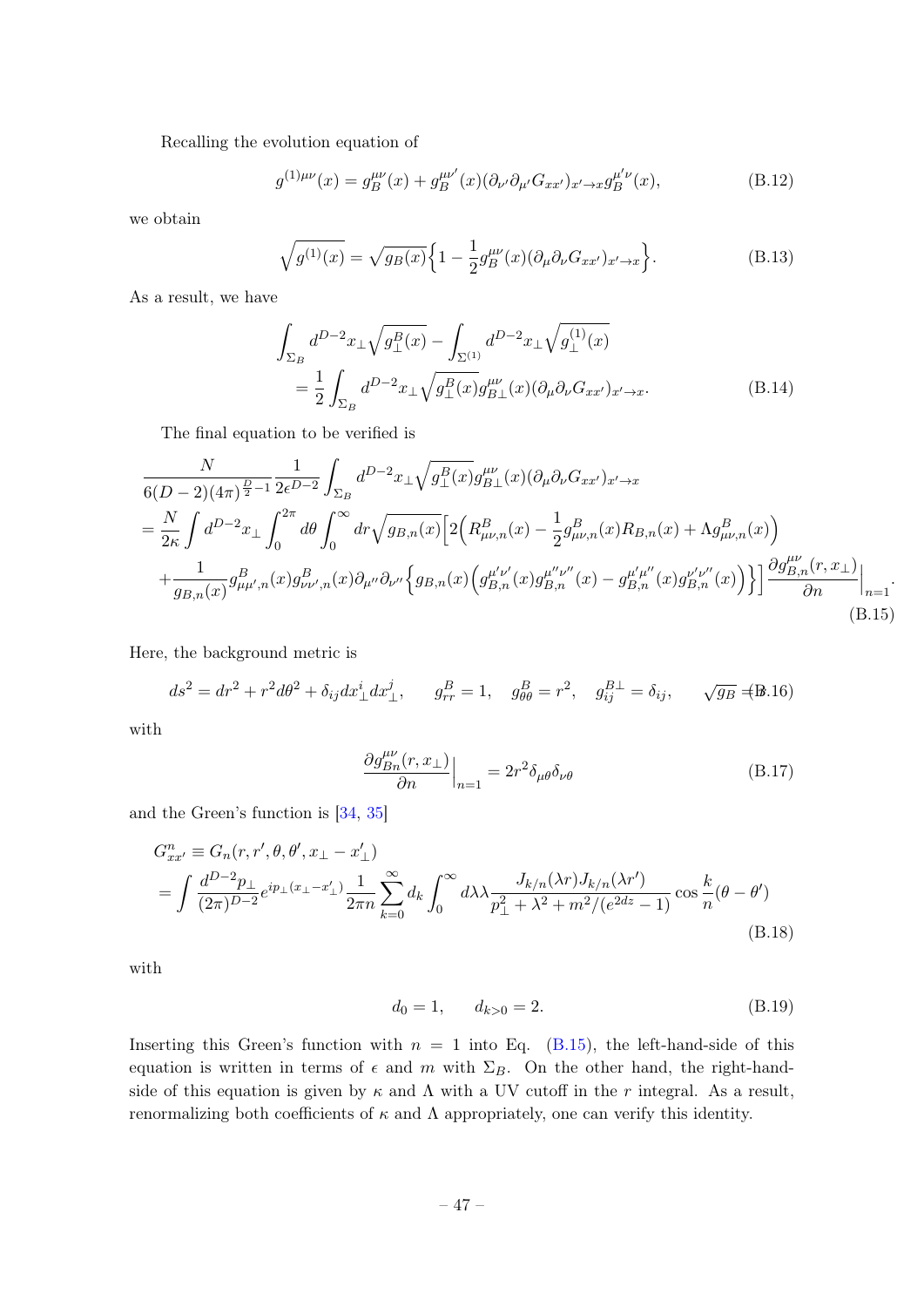#### References

- <span id="page-48-0"></span>[1] M. E. Peskin and D. V. Schroeder, An Introduction to quantum field theory (Westview, Boulder, 1995).
- <span id="page-48-1"></span>[2] J. M. Maldacena, The Large N Limit of Superconformal Field Theories and Supergravity, Int. J. Theor. Phys. 38, 1113 (1999) [arXiv:hep-th/9711200v3].
- [3] S. S. Gubser, I. R. Klebanov, and A. M. Polyakov, Gauge Theory Correlators from Non-Critical String Theory, Phys. Lett. B 428, 105 (1998) [arXiv:hep-th/9802109v2].
- [4] E. Witten, Anti De Sitter Space And Holography, Adv. Theor. Math. Phys. 2, 253 (1998) [arXiv:hep-th/9802150v2].
- <span id="page-48-4"></span>[5] M. Bianchi, D. Z. Freedman, and K. Skenderis, Holographic Renormalization, Nucl. Phys. B 631, 159 (2002) [arXiv:hep-th/0112119v2].
- [6] J. de Boer, E. P. Verlinde, and H. L. Verlinde, On the Holographic Renormalization Group, J. High Energy Phys. 08 (2000) 003 [arXiv:hep-th/9912012v1].
- <span id="page-48-5"></span>[7] E. P. Verlinde and H. L. Verlinde, RG-Flow, Gravity and the Cosmological Constant, J. High Energy Phys. 05 (2000) 034 [arXiv:hep-th/9912018v2].
- <span id="page-48-2"></span>[8] O. Aharony, S. S. Gubser, J. Maldacena, H. Ooguri, and Y. Oz, Large N Field Theories, String Theory and Gravity, Phys. Rep. 323, 183 (2000) [arXiv:hep-th/9905111v3].
- <span id="page-48-3"></span>[9] M. Nozaki, S. Ryu, and T. Takayanagi, Holographic Geometry of Entanglement Renormalization in Quantum Field Theories, J. High Energy Phys. 10 (2012) 193 [arXiv:1208.3469v3].
- [10] I. Heemskerk, J. Penedones, J. Polchinski, and J. Sully, Holography from Conformal Field Theory, J. High Energy Phys. 10 (2009) 079 [arXiv:0907.0151v3].
- [11] I. Heemskerk and J. Polchinski, Holographic and Wilsonian Renormalization Groups, J. High Energy Phys. 06 (2011) 031 [arXiv:1010.1264v2].
- [12] T. Faulkner, H. Liu, and M. Rangamani, Integrating out geometry: Holographic Wilsonian RG and the membrane paradigm, J. High Energy Phys. 08 (2011) 051 [arXiv:1010.4036v2].
- [13] R. de Mello Koch, A. Jevicki, K. Jin, and J. P. Rodrigues,  $AdS_4/CFT_3$  Construction from Collective Fields, Phys. Rev. D 83, 025006 (2011) [arXiv:1008.0633v3].
- [14] M. R. Douglas, L. Mazzucato, and S. S. Razamat, *Holographic dual of free field theory*, Phys. Rev. D 83, 071701 (2011) [arXiv:1011.4926v2].
- [15] R. G. Leigh, O. Parrikar, and A. B. Weiss, The Holographic Geometry of the Renormalization Group and Higher Spin Symmetries, Phys. Rev. D 89, 106012 (2014) [arXiv:1402.1430v2].
- [16] E. Mintun and J. Polchinski, Higher Spin Holography, RG, and the Light Cone, arXiv:1411.3151v1.
- [17] F. Pastawski, B. Yoshida, D. Harlow, and J. Preskill, Holographic quantum error-correcting codes: Toy models for the bulk/boundary correspondence, J. High Energy Phys. 06 (2015) 149 [arXiv:1503.06237v2].
- [18] X. Wen, G. Y. Cho, P. L. S. Lopes, Y. Gu, X.-L. Qi, and S. Ryu, Holographic Entanglement Renormalization of Topological Insulators, Phys. Rev. B 94, 075124 (2016) [arXiv:1605.07199v1].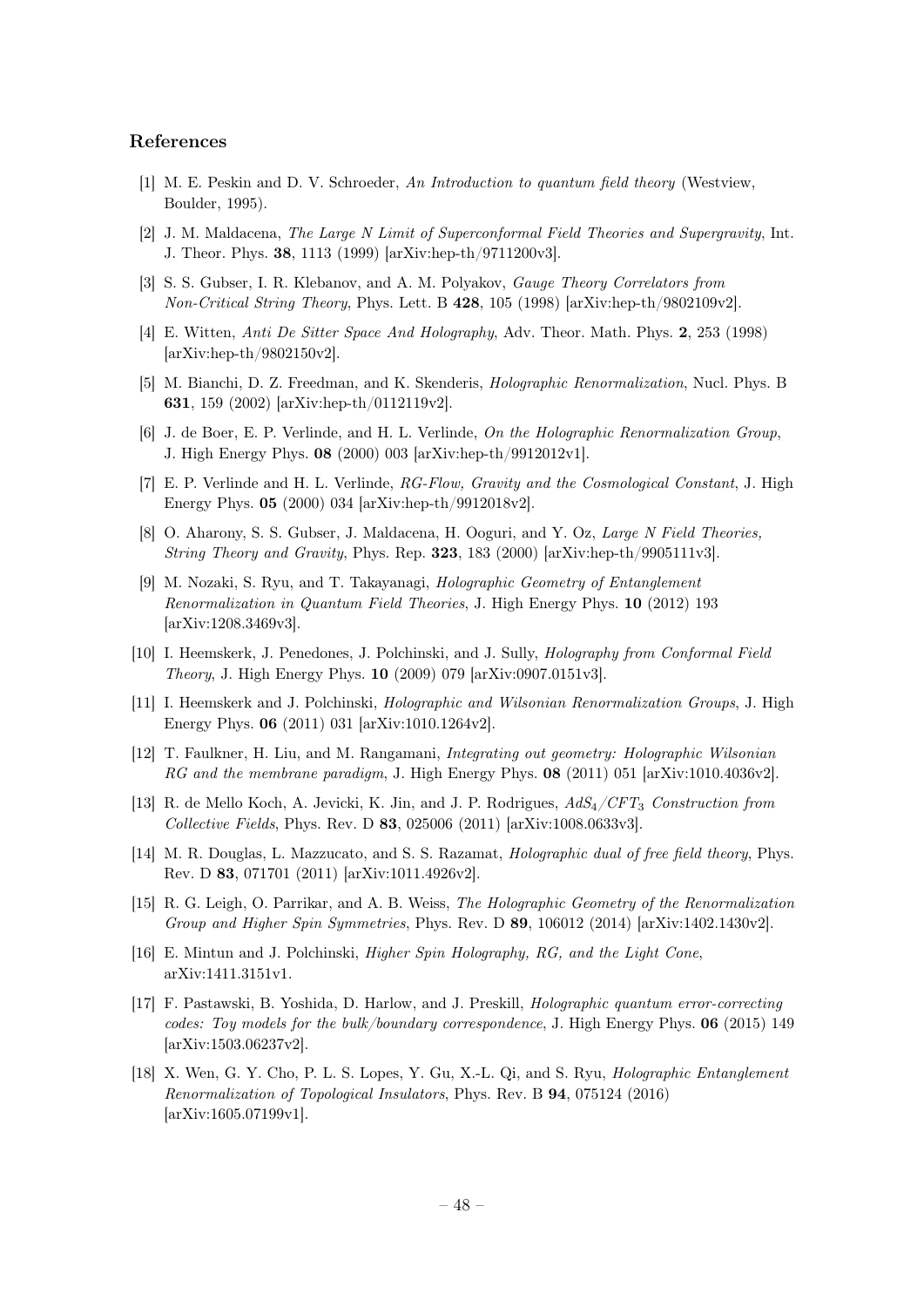- [19] Y. Gu, C. H. Lee, X. Wen, G. Y. Cho, S. Ryu, and X.-L. Qi, Holographic duality between  $(2+1)$ -dimensional quantum anomalous Hall state and  $(3+1)$ -dimensional topological insulators, Phys. Rev. B 94, 125107 (2016) [arXiv:1605.00570v1].
- [20] T. Faulkner, M. Guica, T. Hartman, R. C. Myers, and M. Van Raamsdonk, Gravitation from Entanglement in Holographic CFTs, J. High Energy Phys. 03 (2014) 051 [arXiv:1312.7856v2].
- [21] T. Faulkner, F.M. Haehl, E. Hijano, O. Parrikar, C. Rabideau, and M. Van Raamsdonk, Nonlinear Gravity from Entanglement in Conformal Field Theories, J. High Energy Phys. 08 (2017) 057 [arXiv:1705.03026v1].
- [22] B. Czech, Einstein Equations from Varying Complexity, Phys. Rev. Lett. 120, 031601 (2018) [arXiv:1706.00965v1].
- [23] K.-S. Kim and C. Park, Emergent geometry from field theory: Wilson's renormalization group revisited, Phys. Rev. D 93, 121702 (2016) [arXiv:1604.04990v1].
- [24] G. Vidal, Entanglement renormalization, Phys. Rev. Lett. 99, 220405 (2007) [arXiv:cond-mat/0512165v2].
- [25] J. Haegeman, T. J. Osborne, H. Verschelde, and F. Verstraete, *Entanglement* Renormalization for Quantum Fields in Real Space, Phys. Rev. Lett. 110, 100402 (2013) [arXiv:1102.5524v2].
- [26] G. Vidal, Understanding Quantum Phase Transitions, edited by L. D. Carr (Taylor & Francis, Boca Raton, 2010).
- [27] G. Evenbly and G. Vidal, Strongly Correlated Systems. Numerical Methods, edited by A. Avella and F. Mancini, Springer Series in Solid-State Sciences Vol. 176 (Springer-Verlag, Berlin, Heidelberg, 2013), Chap. 4.
- [28] G. Evenbly and G. Vidal, Tensor network states and geometry, J. Stat. Phys. 145, 891 (2011) [arXiv:1106.1082v1].
- <span id="page-49-0"></span>[29] B. Swingle, Entanglement renormalization and holography, Phys. Rev. D 86, 065007 (2012) [arXiv:0905.1317v1].
- <span id="page-49-4"></span>[30] J. Polchinski, Renormalization and Effective Lagrangians, Nucl. Phys. B 231 (1984) 269.
- <span id="page-49-1"></span>[31] Sung-Sik Lee, Background independent holographic description : From matrix field theory to quantum gravity, J. High Energy Phys. 10 (2012) 160 [arXiv:1204.1780v3].
- [32] Sung-Sik Lee, Quantum Renormalization Group and Holography, J. High Energy Phys. 01 (2014) 076 [arXiv:1305.3908v2].
- <span id="page-49-2"></span>[33] Peter Lunts, Subhro Bhattacharjee, Jonah Miller, Erik Schnetter, Yong Baek Kim, and Sung-Sik Lee, Ab initio holography, J. High Energy Phys. 08 (2015) 107 [arXiv:1503.06474v3].
- <span id="page-49-3"></span>[34] P. Calabrese and J. Cardy, *Entanglement Entropy and Quantum Field Theory*, J. Stat. Mech. (2004) P06002 [arXiv:hep-th/0405152v3].
- <span id="page-49-7"></span>[35] P. Calabrese and J. Cardy, *Entanglement entropy and conformal field theory*, J. Phys. A 42. 504005 (2009) [arXiv:0905.4013v2].
- <span id="page-49-5"></span>[36] S. Ryu and T. Takayanagi, *Holographic Derivation of Entanglement Entropy from AdS/CFT*, Phys. Rev. Lett. 96, 181602 (2006) [arXiv:hep-th/0603001v2].
- <span id="page-49-6"></span>[37] S. Ryu and T. Takayanagi, Aspects of Holographic Entanglement Entropy, J. High Energy Phys. 08 (2006) 045 [arXiv:hep-th/0605073v3].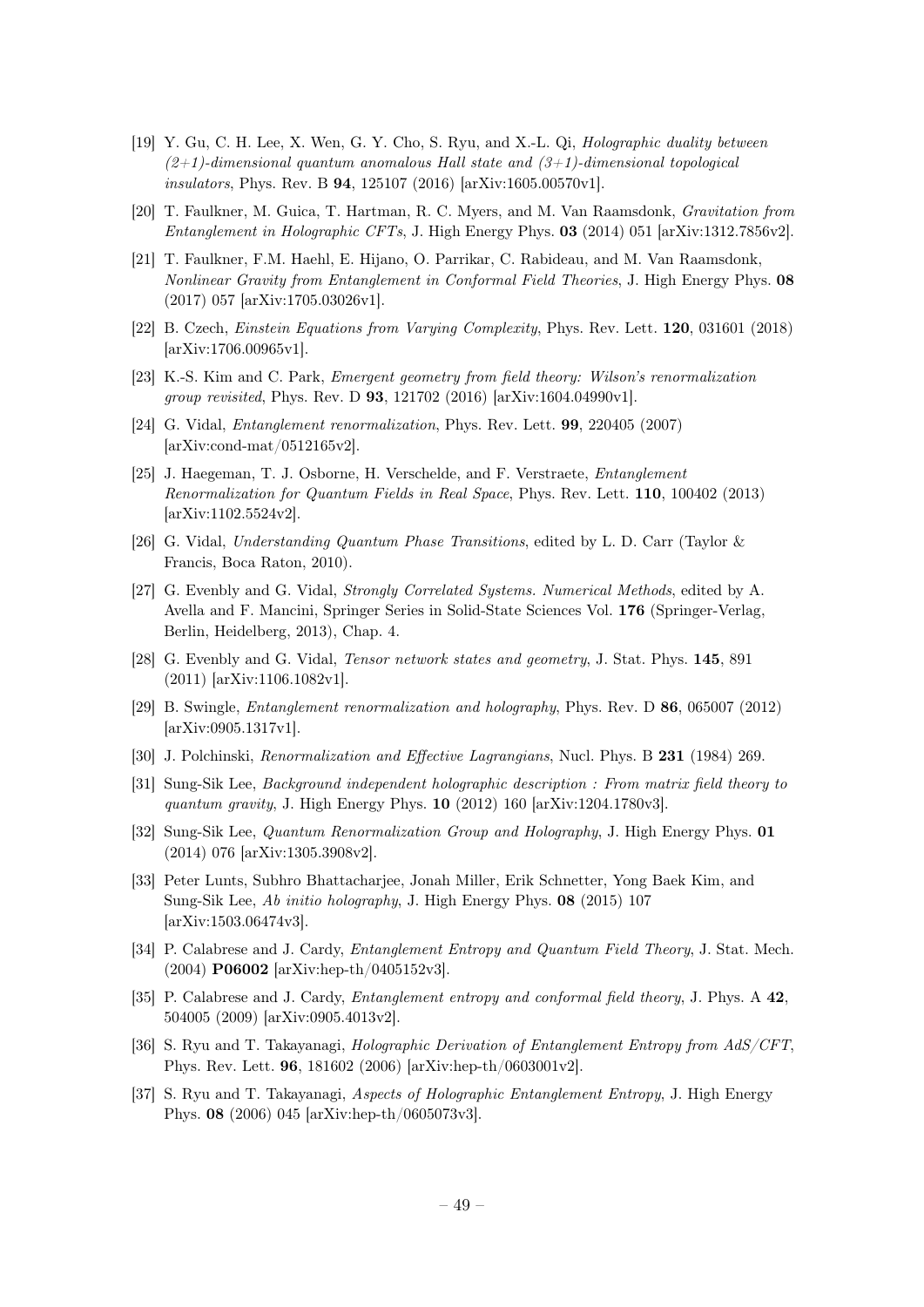- [38] J. Eisert, M. Cramer, and M. B. Plenio, *Colloquium: Area laws for the entanglement entropy*, Rev. Mod. Phys. 82, 277 (2010) [arXiv:0808.3773v4].
- <span id="page-50-0"></span>[39] Tatsuma Nishioka, Entanglement entropy: Holography and renormalization group, Rev. Mod. Phys. 90, 035007 (2018) [arXiv:1801.10352v3].
- <span id="page-50-1"></span>[40] N. D. Birrell and P. C. W. Davies, Quantum Fields in Curved Space (Cambridge University Press, New York, 1982).
- <span id="page-50-2"></span>[41] J. Cardy, The  $T\bar{T}$  deformation of quantum field theory as random geometry, J. High Energy Phys. 10 (2018) 186 [arXiv:1801.06895v6].
- <span id="page-50-3"></span>[42] P. M. Chaikin and T. C. Lubensky, Principles of Condensed Matter Physics (Cambridge University Press, New York, 1995).
- <span id="page-50-4"></span>[43] A. Sakharov, Vacuum Quantum Fluctuations in Curved Space and the Theory of Gravitation, Sov. Phys. Dokl. 12, 1040 (1968), and reprinted in Gen. Rel. Grav. 32, 365 (2000).
- <span id="page-50-5"></span>[44] M. Visser, Sakharov's induced gravity: a modern perspective, Mod. Phys. Lett. A 17, 977  $(2002)$ , and references therein [arXiv:gr-qc/0204062v1].
- <span id="page-50-6"></span>[45] James W. York, Jr., Role of Conformal Three-Geometry in the Dynamics of Gravitation, Phys. Rev. Lett. 28, 1082 (1972).
- <span id="page-50-7"></span>[46] G. W. Gibbons and S. W. Hawking, Action integrals and partition functions in quantum gravity, Phys. Rev. D 15, 2752 (1977).
- <span id="page-50-8"></span>[47] Sergey N. Solodukhin, Entanglement entropy of black holes, Living Rev. Relativity. 14 (2011) 8 [arXiv:1104.3712v1].
- <span id="page-50-9"></span>[48] K.-S. Kim, M. Park, J. Cho, and C. Park, Emergent geometric description for a topological phase transition in the Kitaev superconductor model, Phys. Rev. D 96, 086015 (2017) [arXiv:1610.07312v9].
- <span id="page-50-10"></span>[49] Sung-Sik Lee, Horizon as Critical Phenomenon, J. High Energy Phys. 09 (2016) 044 [arXiv:1603.08509v2].
- <span id="page-50-11"></span>[50] Sung-Sik Lee, Emergent gravity from relatively local Hamiltonians and a possible resolution of the black hole information puzzle, J. High Energy Phys. 10 (2018) 043 [arXiv:1803.00556v4].
- <span id="page-50-12"></span>[51] C. Fronsdal, Massless fields with integer spin, Phys. Rev. D 18, 3624 (1978).
- [52] E. S. Fradkin and M. A. Vasiliev, On the Gravitational Interaction of Massless Higher Spin Fields, Phys. Lett. B 189, 89 (1987); E. S. Fradkin and M. A. Vasiliev, Cubic Interaction in Extended Theories of Massless Higher Spin Fields, Nucl. Phys. B 291, 141 (1987).
- [53] I. R. Klebanov and A. M. Polyakov, AdS dual of the critical  $O(N)$  vector model, Phys. Lett. B 550, 213 (2002) [arXiv:hep-th/0210114].
- <span id="page-50-13"></span>[54] X. Bekaert, N. Boulanger, and P. A. Sundell, How higher-spin gravity surpasses the spin-two barrier, Rev. Mod. Phys. 84, 987 (2012) [arXiv:1007.0435v3].
- <span id="page-50-14"></span>[55] E. Mintun and J. Polchinski, Higher spin holography, RG, and the light cone, arXiv:1411.3151.
- [56] R. G. Leigh, O. Parrikar and A. B. Weiss, Holographic geometry of the renormalization group and higher spin symmetries, Phys. Rev. D 89 (2014) 106012 [arXiv:1402.1430].
- <span id="page-50-15"></span>[57] R. G. Leigh, O. Parrikar and A. B. Weiss, *Exact renormalization group and higher-spin* holography, Phys. Rev. D 91 (2015) 026002 [arXiv:1407.4574]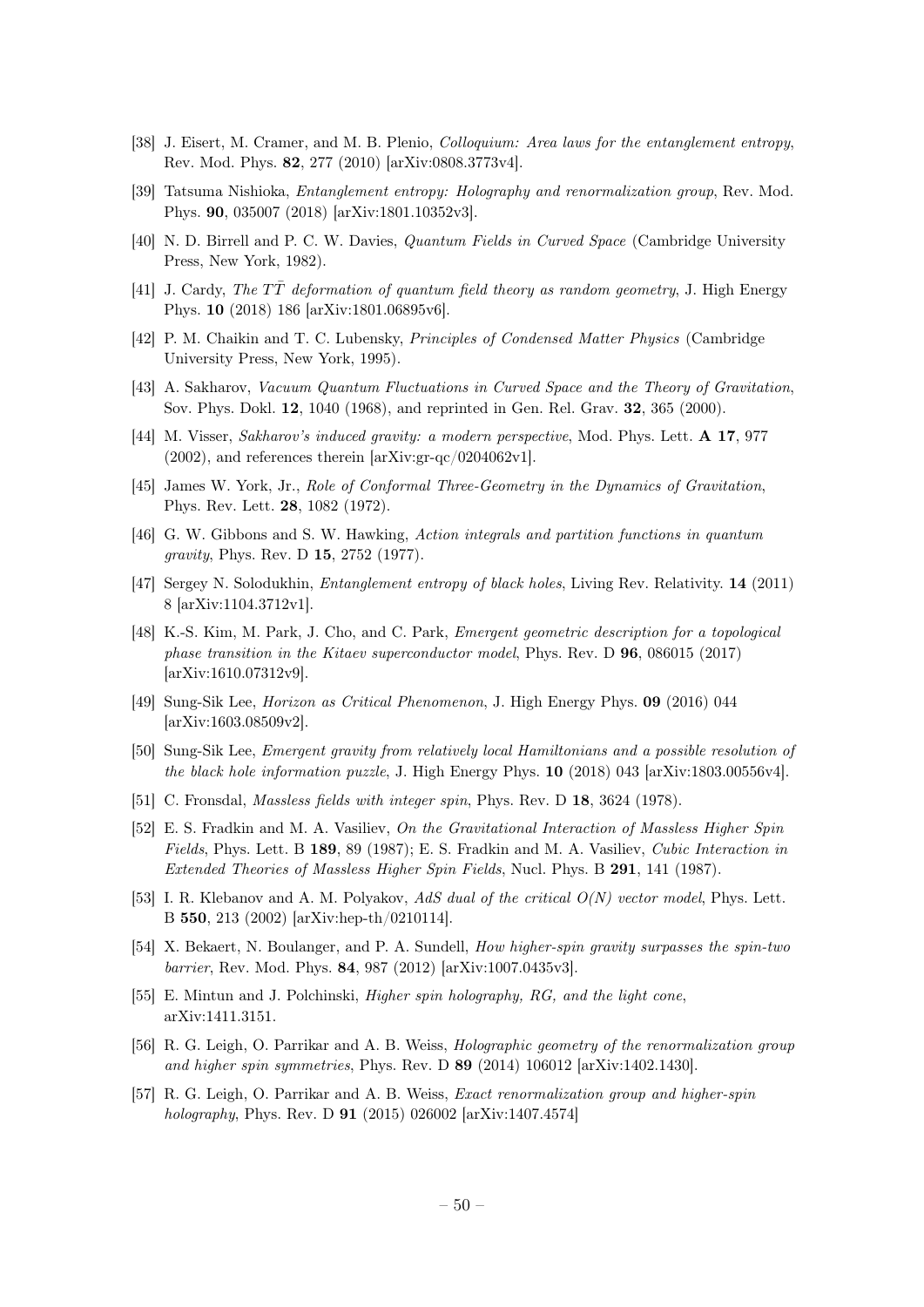- <span id="page-51-1"></span>[58] A. Lewkowycz and J. Maldacena, *Generalized gravitational entropy*, J. High Energy Phys. 08 (2013) 090 [arXiv:1304.4926v2].
- <span id="page-51-2"></span>[59] A. N. Petrov, Classical and Quantum Gravity Research, edited by M.N. Christiansen and T.K. Rasmussen (Nova Science Publishers, New York, 2008), Chap. 2.
- <span id="page-51-3"></span>[60] Ki-Seok Kim, Emergent geometry in recursive renormalization group transformations, Nucl. Phys. B 959, 115144 (2020) [arXiv:2004.09997v2].
- <span id="page-51-4"></span>[61] Ki-Seok Kim, Geometric encoding of renormalization group β−functions in an emergent holographic dual description, Phys. Rev. D 102, 026022 (2020) [arXiv:2003.00281].
- <span id="page-51-5"></span>[62] Ki-Seok Kim, Suk Bum Chung, Chanyong Park, and Jae-Ho Han, Emergent holographic description for the Kondo effect: Comparison with Bethe ansatz, Phys. Rev. D 99, 105012 (2019) [arXiv:1705.06571v6].
- <span id="page-51-6"></span>[63] R. S. Hamilton, Hamilton : Three-manifolds with positive Ricci curvature, J. Diff. Geom. 17, 255 (1982).
- [64] D. Friedan, Nonlinear Models in  $2 + \varepsilon$  Dimensions, Phys. Rev. Lett. 45, 1057 (1980); D. Friedan, *Nonlinear models in*  $2 + \varepsilon$  dimensions, Ann. Phys. **163**, 318 (1985).
- [65] B. Chow and D. Knopf, The Ricci Flow: An Introduction, Math. Surveys and Monographs 110, Am. Math. Soc. (2004)
- [66] G. Perelman, The entropy formula for the Ricci flow and its geometric applications, arXiv:math/0211159v1; G. Perelman, Ricci flow with surgery on three-manifolds, arXiv:math/0303109v1; G. Perelman, Finite extinction time for the solutions to the Ricci flow on certain three-manifolds, arXiv:math/0307245v1.
- [67] E. Woolgar, Some Applications of Ricci Flow in Physics, Can. J. Phys. 86, 645 (2008) [arXiv:0708.2144v3].
- <span id="page-51-7"></span>[68] M. Headrick and T. Wiseman, Ricci flow and black holes, Class. Quant. Grav. 23, 6683 (2006) [arXiv:hep-th/0606086v2].
- <span id="page-51-8"></span>[69] E. Kiritsis, W. Li, and F. Nitti, Holographic RG flow and the Quantum Effective Action, Fortsch. Phys. 62, 389-454 (2014) doi:10.1002/prop.201400007 [arXiv:1401.0888].
- <span id="page-51-9"></span>[70] S. Jackson, R. Pourhasan, and H. Verlinde, Geometric RG Flow, arXiv:1312.6914.
- <span id="page-51-0"></span>[71] Michael Plischke and Birger Bergersen, Equilibrium Statistical Physics (World Scientific Publishing, London, 2006).
- <span id="page-51-10"></span>[72] R. Arnowitt, S. Deser, and C. W. Misner, Dynamical Structure and Definition of Energy in General Relativity, Phys. Rev. 116, 1322 (1959).
- <span id="page-51-11"></span>[73] S. Corley, A note on holographic Ward identities, Phys. Lett. B 484, 141 (2000) [arXiv:hep-th/0004030v1].
- <span id="page-51-12"></span>[74] Ki-Seok Kim, Emergent dual holographic description for interacting Dirac fermions in the large N limit, arXiv:2003.00291, to be published in Phys. Rev. D.
- <span id="page-51-13"></span>[75] T. W. Appelquist, M. Bowick, D. Karabali, and L. C. R. Wijewardhana, Phys. Rev. D 33, 3704 (1986).
- <span id="page-51-14"></span>[76] G. Policastro, D. T. Son, and A. O. Starinets, From AdS/CFT correspondence to hydrodynamics, J. High Energy Phys.  $\mathbf{09}$  (2002) 043 [arXiv:hep-th/0205052v2].